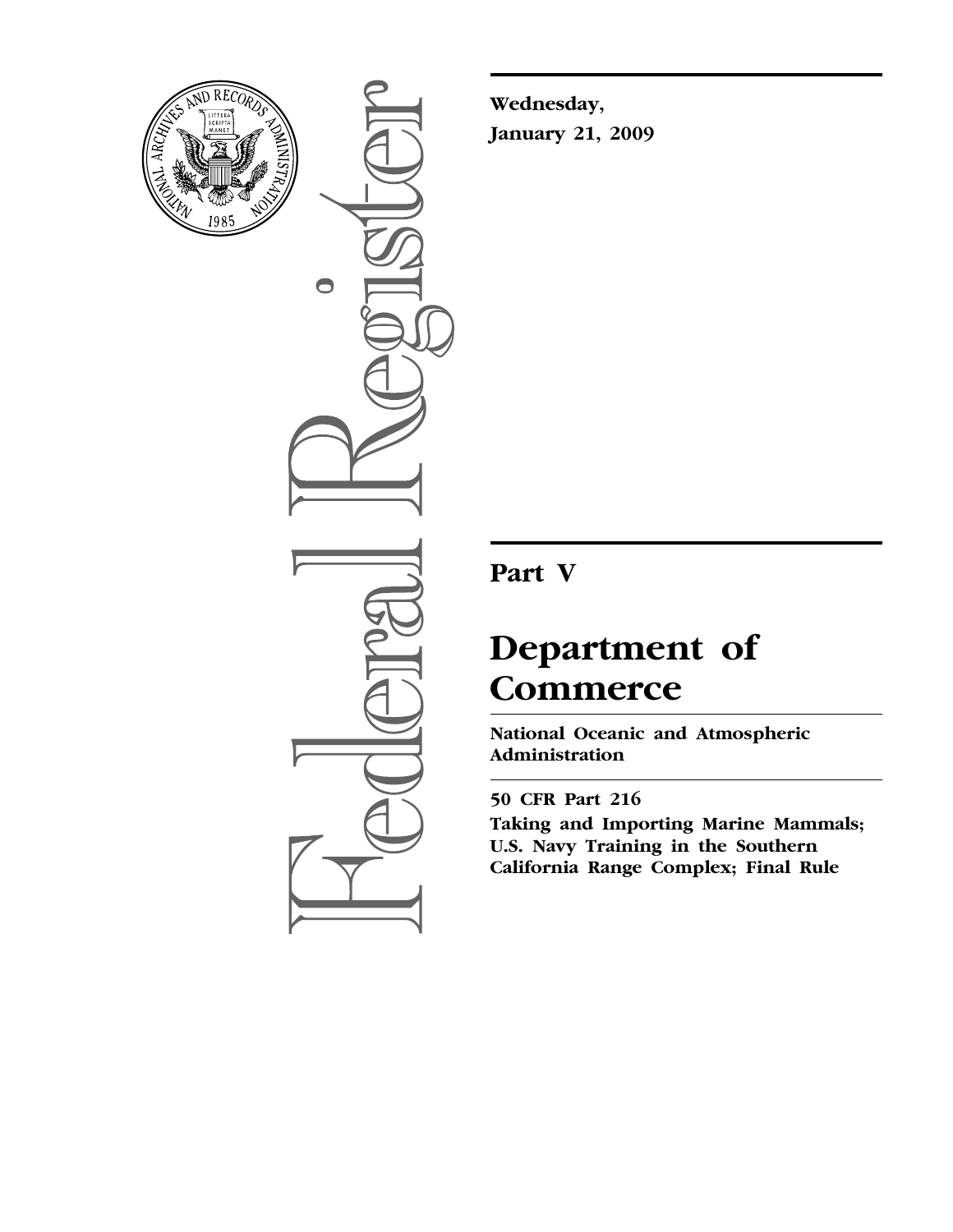# **DEPARTMENT OF COMMERCE**

# **National Oceanic and Atmospheric Administration**

# **50 CFR Part 216**

**[Docket No. 0808061069–81583–02]** 

#### **RIN 0648–AW91**

# **Taking and Importing Marine Mammals; U.S. Navy Training in the Southern California Range Complex**

**AGENCY:** National Marine Fisheries Service (NMFS), National Oceanic and Atmospheric Administration (NOAA), Commerce.

# **ACTION:** Final rule.

**SUMMARY:** NMFS, upon application from the U.S. Navy (Navy), is issuing regulations to govern the unintentional taking of marine mammals incidental to training, maintenance, and research, development, testing and evaluation (RDT&E) activities conducted in the Southern California Range Complex (SOCAL Range Complex), which extends south and southwest off the southern California coast, for the period of January 2009 through January 2014. The Navy's activities are considered military readiness activities pursuant to the Marine Mammal Protection Act (MMPA), as amended by the National Defense Authorization Act for Fiscal Year 2004 (NDAA). These regulations, which allow for the issuance of ''Letters of Authorization'' (LOAs) for the incidental take of marine mammals during the described activities and specified timeframes, prescribe the permissible methods of taking and other means of affecting the least practicable adverse impact on marine mammal species and their habitat, as well as requirements pertaining to the monitoring and reporting of such taking. **DATES:** Effective January 14, 2009 through January 14, 2014.

**ADDRESSES:** A copy of the Navy's application (which contains a list of the references used in this document), NMFS' Record of Decision (ROD), and other documents cited herein, may be obtained by writing to Michael Payne, Chief, Permits, Conservation and Education Division, Office of Protected Resources, National Marine Fisheries Service, 1315 East-West Highway, Silver Spring, MD 20910–3225 or by telephone via the contact listed here (see **FOR FURTHER INFORMATION CONTACT**).

**FOR FURTHER INFORMATION CONTACT:** Jolie Harrison, Office of Protected Resources, NMFS, (301) 713–2289, ext. 166. **SUPPLEMENTARY INFORMATION:** Extensive supplementary information was

provided in the proposed rule for this activity, which was published in the **Federal Register** on Tuesday, October 14, 2008 (73 FR 60836). This information will not be reprinted here in its entirety; rather, all sections from the proposed rule will be represented herein and will contain either a summary of the material presented in the proposed rule or a note referencing the page(s) in the proposed rule where the information may be found. Any information that has changed since the proposed rule was published will be addressed herein. Additionally, this final rule contains a section that responds to the comments received during the public comment period.

# **Background**

Sections 101(a)(5)(A) and (D) of the MMPA (16 U.S.C. 1361 *et seq.*) direct the Secretary of Commerce (Secretary) to allow, upon request, the incidental, but not intentional taking of marine mammals by U.S. citizens who engage in a specified activity (other than commercial fishing) during periods of not more than five consecutive years each if certain findings are made and regulations are issued or, if the taking is limited to harassment and of no more than 1 year, the Secretary shall issue a notice of proposed authorization for public review.

Authorization shall be granted if NMFS finds that the taking will have a negligible impact on the species or stock(s), will not have an unmitigable adverse impact on the availability of the species or stock(s) for subsistence uses, and if the permissible methods of taking and requirements pertaining to the mitigation, monitoring and reporting of such taking are set forth.

NMFS has defined ''negligible impact'' in 50 CFR 216.103 as:

An impact resulting from the specified activity that cannot be reasonably expected to, and is not reasonably likely to, adversely affect the species or stock through effects on annual rates of recruitment or survival.

The NDAA (Pub. L. 108–136) removed the ''small numbers'' and ''specified geographical region'' limitations and amended the definition of ''harassment'' as it applies to a ''military readiness activity'' to read as follows (Section 3(18)(B) of the MMPA):

(i) Any act that injures or has the significant potential to injure a marine mammal or marine mammal stock in the wild [Level A Harassment]; or

(ii) Any act that disturbs or is likely to disturb a marine mammal or marine mammal stock in the wild by causing disruption of natural behavioral patterns, including, but not limited to, migration, surfacing, nursing, breeding, feeding, or sheltering, to a point

where such behavioral patterns are abandoned or significantly altered [Level B Harassment].

#### **Summary of Request**

On April 1, 2008, NMFS received an application from the Navy requesting authorization for the take of individuals of 37 species of marine mammals incidental to upcoming Navy training activities, maintenance, and research, development, testing, and evaluation (RDT&E) activities to be conducted within the SOCAL Range Complex, which extends southwest approximately 600 nm in the general shape of a 200 nm wide rectangle (see the Navy's application), over the course of 5 years. These activities are military readiness activities under the provisions of the NDAA. The Navy states, and NMFS concurs, that these military readiness activities may incidentally take marine mammals present within the SOCAL Range Complex by exposing them to sound from mid-frequency or high frequency active sonar (MFAS/HFAS) or underwater detonations. The Navy requests authorization to take individuals of 37 species of marine mammals by Level B Harassment. Further, though they do not anticipate it to occur, the Navy requests authorization to take, by injury or mortality, up to 10 beaked whales over the course of the 5-yr period for which the regulations will be in effect.

# **Background of Navy Request**

The proposed rule contains a description of the Navy's mission, their responsibilities pursuant to Title 10 of the United States Code, and the specific purpose and need for the activities for which they requested incidental take authorization. The description contained in the proposed rule has not changed. See 73 FR 60836.

# **Overview of the SOCAL Range Complex**

The proposed rule contains an overview of the SOCAL Range Complex that describes the SOCAL Operational Areas (OPAREAS), the Special Use Airspaces, San Clemente Island, and the overlap with Point Mugu Sea Range for certain anti-submarine warfare (ASW) training. The description contained in the proposed rule has not changed. See 73 FR 60836, page 60837.

#### **Description of the Specified Activities**

The proposed rule contains a complete description of the Navy's specified activities that are covered by these final regulations, and for which the associated incidental take of marine mammals will be authorized in the related LOAs. The proposed rule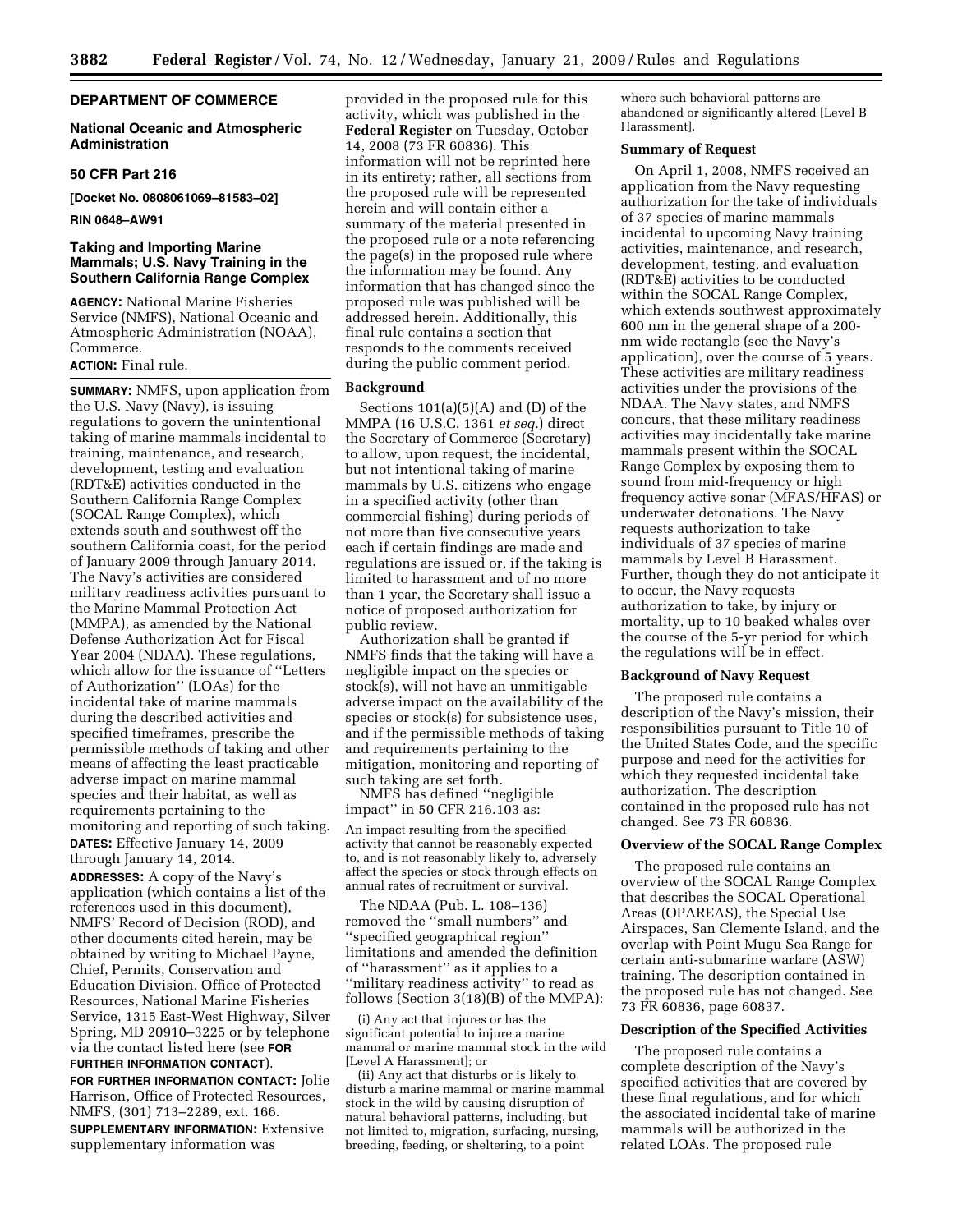describes the nature of the activities involving both mid and high-frequency active sonar (MFAS and HFAS) and explosive detonations, as well as the MFAS and HFAS sound sources and explosive types. See 73 FR 60836, pages 60837–60847. The narrative description of the action contained in the proposed rule has not changed, with the exception of the change from IEER to AEER described in the paragraph below. Tables 1, 2, and 3 summarize the sonar and explosive exercise types used in the Navy's activities and hours of sonar operation conducted.

The Navy is developing the Advanced Extended Echo Ranging (AEER) system as a replacement to the IEER system. AEER would use a new active sonobuoy (AN/SSQ–125) that utilizes a tonal (or a sonar ping) vice impulsive (or explosive) sound source as a replacement for the SSQ–110A (the system used in IEER). AEER will still use the ADAR sonobuoy as the systems receiver and be deployed by Marine Patrol Aircraft. As AEER is introduced

for Fleet use, IEER will be removed. The same total number of buoys will be deployed as were presented in the proposed rule, but a subset of them will be AEER instead of IEER. The small difference in the number of anticipated marine mammal takes that will result from this change is indicated in the take table, along with other minor modifications. This small change in the take numbers did not affect NMFS' analysis of and conclusions regarding the proposed action.

| <b>Son ar Sources</b>                           | Freq- uency<br>(kHz)                    | <b>Source Level</b><br>$(dB)$ re $1 \mu Pa$<br>$(2)$ 1 m | <b>Emission</b><br><b>Spacing</b><br>$(m)^*$ | Vertical<br>Direct-<br>ivity           | Horizon-<br>tal Direct-<br>ivity   | <b>Associated Platform</b>                                                                | <b>System Description</b>                                                                                                          |
|-------------------------------------------------|-----------------------------------------|----------------------------------------------------------|----------------------------------------------|----------------------------------------|------------------------------------|-------------------------------------------------------------------------------------------|------------------------------------------------------------------------------------------------------------------------------------|
| AN/SQS-53C                                      | 3.5                                     | 235                                                      | 154                                          | Omni                                   | $240^\circ$<br>forward-<br>looking | Cruiser (CG) and Destroyer<br>(DDG) hull mounted sonar                                    | ASW search, detection, & localization<br>(approximately 2 pings per minute)                                                        |
| AN/SQS-53C<br>Kingfisher Mode                   | 3.5                                     | 236                                                      | 4.6                                          | $20^{\circ}$ width<br>$42^{\circ}$ D/E | $120^\circ$<br>forward             | Same as above                                                                             | Mine object detection (approximately 2 pings<br>per minute)                                                                        |
| AN/SQS-56C                                      | 7.5                                     | 225                                                      | 129                                          | $13^{\circ}$                           | $30^\circ$                         | Frigate (FFG) hullmounted<br>sonar                                                        | ASW search, detection, & localization<br>(approximately 2 pings per minute)                                                        |
| AN/AQS-22<br>(or AN/AOS-<br>$13F^{**}$          | 4.1                                     | 217                                                      | 15                                           | Omni                                   | Omni                               | Helicopter (SH-60, MH-<br>60R) dipping sonar                                              | ASW sonar lowered from hovering helicopter<br>(approximately 10 pings/dip, 30 seconds<br>between pings)                            |
| AN/BQQ-10                                       | Classifed<br>(MF)                       | Classified                                               | n/a                                          | Omni                                   | Omni                               | Submarine (SSN)<br>hull mounted sonar                                                     | ASW search and attack (approximately two<br>pings per hour when in use)                                                            |
| AN/BQQ-15                                       | Classifed<br>(MF)                       | Classified                                               |                                              |                                        |                                    | Submarine (SSN)<br>hull mounted sonar                                                     | Submarine navigational sonar                                                                                                       |
| AN/SSQ-62<br><b>DICASS</b><br>(sonobuoy, tonal) | 8                                       | 201                                                      | 450                                          | Omni                                   | Omni                               | Helicopter and maritime<br>patrol aircraft<br>(P3 and P8 MPA) dropped<br>sonobuov         | Remotely commanded expendable sonar-<br>equipped buoy (approximately 12 pings per<br>use, 30 secs between pings)                   |
| MK-48 torpedo<br>sonar                          | Classified<br>(>10)                     | Classified                                               | 144                                          | Omni                                   | Omni                               | Submarine (SSN) launched<br>torpedo                                                       | Recoverable and non-explosive exercise<br>torpedo; sonar is active approximately 15 min<br>per tomedo run                          |
| ***MK-46 or 54<br>torpedo sonar                 | Classified<br>(HF)                      | Classified                                               |                                              |                                        |                                    | Surface ship and aircraft<br>fired exercise torpedo<br>(lightweight)                      | Recoverable and non-explosive exercise<br>torpedo                                                                                  |
| AN/SSQ-110A<br>(IEER)                           | Classified<br>(impulsive,<br>broadband) | Classified                                               | n/a                                          | Omni                                   | Omni                               | MPA deployed                                                                              | ASW system consists of explosive acoustic<br>source buoy (contains two 4.1 lb charges) and<br>expendable passive receiver sonobuoy |
| AN/SLO-25A<br>(NIXIE)                           | Classified<br>(MF)                      | Classified                                               |                                              |                                        |                                    | DDG, CG, FFG and certain<br>other surface ship towed<br>array (torpedo<br>countermeasure) | Towed countermeasure to avert localization<br>and torpedo attacks (approximately 20 mins<br>per use)                               |
| <b>AN/SSQ-125</b><br>(AEER)                     | МF                                      | Classified                                               |                                              |                                        |                                    | MPA deployed                                                                              | ASW system consists of active sonobuoy and<br>expendable passive receiver sonobuoy                                                 |

Table 1. Active sonar sources in SOCAL Range Complex and parameters used for modeling them. Many of the actual parameters and capabilities of

these sonars are classified. Parameters used for modeling were derived to be as representative as possible. When, however, there were a wide

range of potential modeling values, a nominal parameter likely to result in the most impact was used so that the model would err towards overestimation. \*Spacing means distance between pings at the nominal speed

\*\* AN/AQS-22 used as surogote for AN/AQS-13F; AQS-22 source level is higher than AQS-13F

\*\*\* MK-48 used as surogote for MK-46/54 in modeling; MK-48 source level is higher than MK-46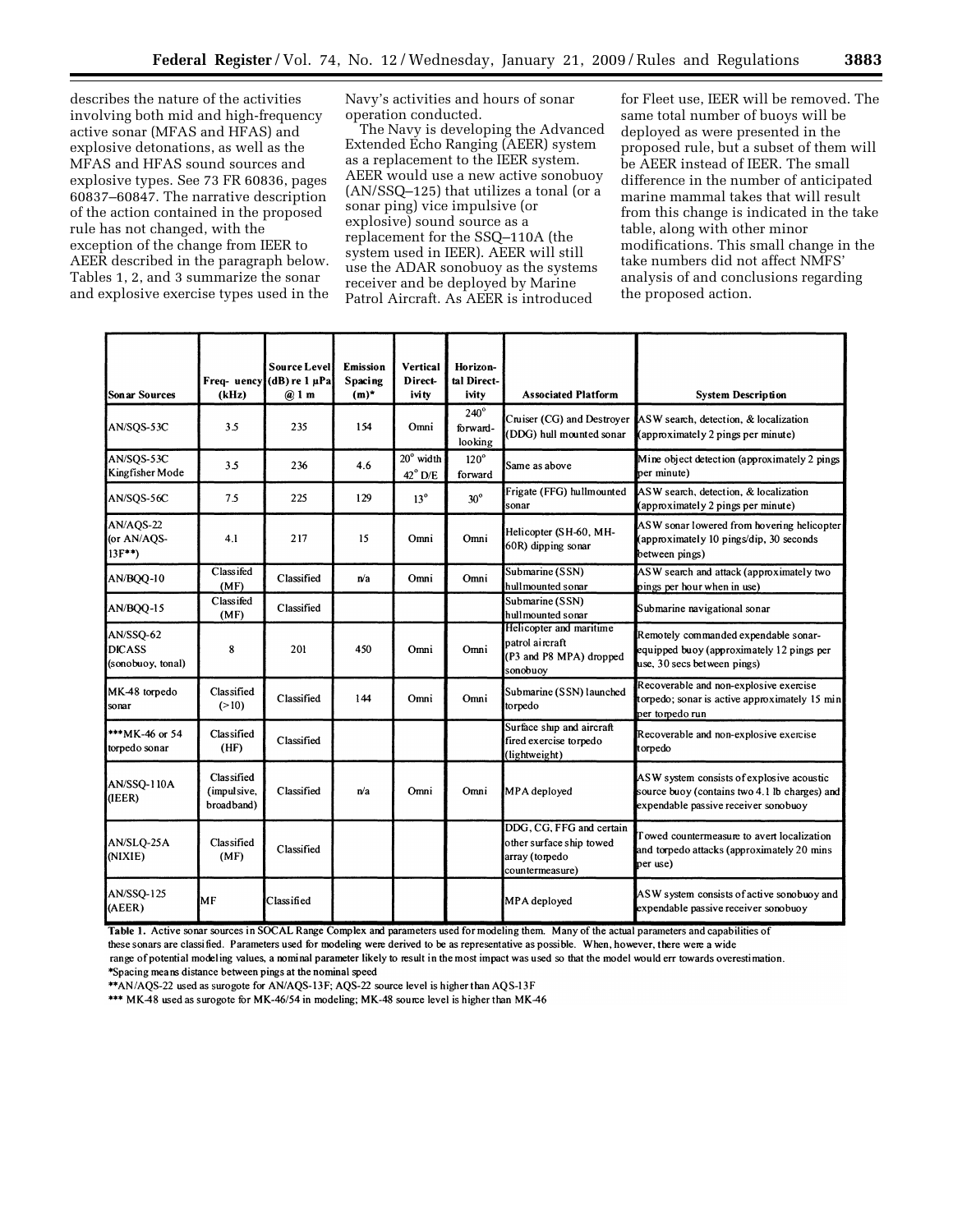| Event                         | <b>SOS-53C</b><br>Sonar<br><b>Hours</b> | <b>SOS-56C</b><br>Sonar<br>Hours | <b>BQQ-10</b><br><b>Sonar</b><br><b>Hours</b> | <b>BOO-15</b><br>Sonar<br>Hours | Total<br><b>Sonar</b><br><b>Hours</b> | AOS-22<br>Number of<br>Dips | <b>SSO-62</b><br>Number of<br>. Sonobuoys ' | SSO-125<br><b>AEER</b><br>Number of<br>Sonobuoys! | MK-48<br>Number of<br><b>Torpedo</b><br>Events | MK-46<br>Number of<br>Torpedo<br><b>Events</b> | <b>ANSLO-</b><br>25A<br><b>NIXIE</b><br>Number of |
|-------------------------------|-----------------------------------------|----------------------------------|-----------------------------------------------|---------------------------------|---------------------------------------|-----------------------------|---------------------------------------------|---------------------------------------------------|------------------------------------------------|------------------------------------------------|---------------------------------------------------|
| Major Exercise (8/yr)         | .045                                    | 26.                              | -98                                           |                                 | .445                                  | 337                         | 2.255                                       | 54                                                |                                                | 28                                             | 76                                                |
| Integrated Exercises (7/yr)   | 403                                     | 101                              | 138                                           |                                 | 683                                   | 690                         | 845                                         |                                                   | כו                                             | 28                                             | 76                                                |
| <b>IULT &amp; Maintenance</b> | 529                                     | 32                               | 579                                           |                                 | .281                                  | .692                        | .156                                        |                                                   | ωI                                             | 28                                             | 76                                                |
| Total                         | 1977                                    | 494                              | 815                                           | 122                             | 3.408                                 | <i>L</i> .719               | 4.256                                       | 54                                                | 87                                             | 84                                             | 227                                               |

Table 2. Estimated Annual use of each sonar source. Note that values may vary slightly between years but will not exceed 5 times the annual estimate for any source  $(+/-10\%)$  over the course of the 5-yr regulations.

|                                                                                      |                                      |                                                                                                                         |                              |                                              | <b>Independent Unit-Level Exercises</b>       |                                                           |                                    |                            | Integrated / Coordinated / Major Exercises |                            |                            |                            |  |  |  |
|--------------------------------------------------------------------------------------|--------------------------------------|-------------------------------------------------------------------------------------------------------------------------|------------------------------|----------------------------------------------|-----------------------------------------------|-----------------------------------------------------------|------------------------------------|----------------------------|--------------------------------------------|----------------------------|----------------------------|----------------------------|--|--|--|
| <b>Exercise Type</b>                                                                 | S-S<br><b>GUNEX</b><br><b>NSFS</b>   | $A-S$<br><b>MISSILEX</b>                                                                                                | A-S<br><b>BOMBEX</b>         | <b>SINKEX</b>                                | <b>ASW</b><br><b>TRACKEX</b><br>including IAC | <b>ASW</b><br><b>TORPEX</b><br>including IAC <sup>1</sup> | <b>EER</b><br>IEER/<br><b>AEER</b> | IАC                        | Sus-<br>tain-<br>Ment                      | <b>SHAREM</b>              | <b>JTFEX</b>               | COMP-<br><b>TUEX</b>       |  |  |  |
| Sources/Weapons/<br>Rounds                                                           | 5" rounds                            | <b>HELLFIRE</b><br>Harpoon                                                                                              | MK82.<br>MK83,<br>MK84 bombs | Bombs,<br><b>MK48</b><br>5" rounds           | 53C<br>AQS-22<br>sonobuoys                    | 53C, MK48,<br>AQS22<br>sonobuoys                          | AN/SOO-<br>110A or<br>AN/SQQ-125   | All<br>sources<br>possible | All<br>sources<br>possible                 | All<br>sources<br>possible | All<br>sources<br>possible | All<br>sources<br>possible |  |  |  |
| Length of Exercise                                                                   | $2.5 - 9$ hrs                        | 3 <sub>hrs</sub>                                                                                                        | 1 hr                         | 16 hrs                                       | 2 hrs                                         | 2                                                         | 6 hrs                              | 2 days                     | $>21$ days                                 | 7 days                     | 10 days                    | 21 days                    |  |  |  |
| Detonations/<br>Rounds per<br>exercise                                               | 6 to 11                              | $\overline{\mathbf{3}}$                                                                                                 | MK82-9<br>MK83-5<br>MK84 - 2 | $5" - 120$<br>MK82 - 2<br>MK83-1<br>MK48 - 1 | N/A                                           | N/A                                                       | 36                                 | N/A                        | N/A                                        | N/A                        | N/A                        | N/A                        |  |  |  |
| Number Exercises per<br>lYear <sup>2</sup>                                           | 402                                  | 50                                                                                                                      | 40                           | $\overline{c}$                               | $53C - 1600$<br>buoys $-3,864$<br>AOS22-2,453 | $53C - 28$<br>$buoys - 150$<br>MK48 - 84<br>AOS22 - 112   | 3                                  | $\overline{2}$             |                                            |                            | 4                          |                            |  |  |  |
| Possible Areas<br>Conducted                                                          | <b>SOAR</b><br><b>SHOBA</b><br>W-291 | $LTR-1/2$                                                                                                               | W-291                        | W-291                                        | <b>SOAR</b><br>W-291                          | <b>SOAR</b>                                               | W-291                              | <b>SOCAL</b>               | Primanly<br><b>SOAR</b>                    | <b>SOCAL</b>               | <b>SOCAL</b>               | <b>SOCAL</b>               |  |  |  |
| Months of Year<br>conducted<br>$\sim$ $\sim$ $\sim$<br>$\overline{c}$ $\overline{c}$ | Year<br>Ro und                       | Year<br>Round<br>$\mathbf{T}$ and $\mathbf{A}$ are the set of $\mathbf{A}$ and $\mathbf{A}$ are the set of $\mathbf{A}$ | Year<br>Round                | Year<br>Round                                | Year<br>Round                                 | Year<br>Round                                             | Year<br>Round                      | Year<br>Round              | Year<br>Round                              | Year<br>Round              | Year<br>Round              | Year<br>Round              |  |  |  |

Table 3. Summary of Exercise Types with sonar or explosive use anticipated to result in take of marme mammals

1. IAC activities are accounted for in ASW TRACKEX and ASW TORPEX

2 For ASW TRACKEX and ASW TORPEX: 53C number equates to annual hours of use; buoys number equates to annual number of sonobuoys used;

AQS22 number equates to annual number of dips; MK48 number equates to annual number of MK48 or 46 torpedoes used.

# **Description of Marine Mammals in the Area of the Specified Activities**

There are 41 marine mammal species with possible or confirmed occurrence in the SOCAL Range Complex. Nine marine mammal species listed as federally endangered under the Endangered Species Act (ESA) can occur in the SOCAL Range Complex: The humpback whale, North Pacific right whale, sei whale, fin whale, blue whale, sperm whale, southern resident killer whale, Guadalupe fur seal, and Steller sea lion. The proposed rule contains a discussion of three species that are not considered further in the analysis (southern resident killer whale, North Pacific right whale, and Steller sea lion) because of their rarity in the SOCAL Range Complex. With the exception of marine mammal abundance and Steller sea lion correction discussed below, the Description of Marine Mammals in the

Area of the Specified Activities in the proposed rule remains unchanged (see 73 FR 60836, pages 60846–60850).

For this rulemaking and subsequent LOA, NMFS' Southwest Fisheries Science Center calculated marine mammal density estimates based on compiled densities from vessel surveys conducted from 1986 to 2005, and provided it to the Navy as Government Furnished Information (GFI). These density estimates are included in Table 4 and remain unchanged from the proposed rule. The proposed rule contains a description of the methods used to estimate density. During the public comment period for the proposed rule, several members of the public noted and commented that the abundance numbers provided for some marine mammal species were not from the latest NMFS stock assessment reports. Those numbers have been updated in Table 4, which now includes

the abundance estimates from both the 2007 stock assessment reports and the draft 2008 reports. This correction did not affect NMFS analysis, as take estimates are based on density estimates (not abundance estimates), which remain unchanged from those presented in the proposed rule.

The proposed rule indicated (73 FR 60836, page 60849) that the last sighting of a Steller sea lion in Southern California was that of a sub adult male that was briefly on San Miguel Island in 1998. In fact, a Steller sea lion was sighted in Newport Harbor in April 2008 and a Steller sea lion (that may have been the same individual) live stranded in Santa Barbara in the summer of 2008. This correction did not affect NMFS analysis and, as indicated in the proposed rule, Steller sea lions are not likely to be present in the action area or taken by the Navy's specified activities.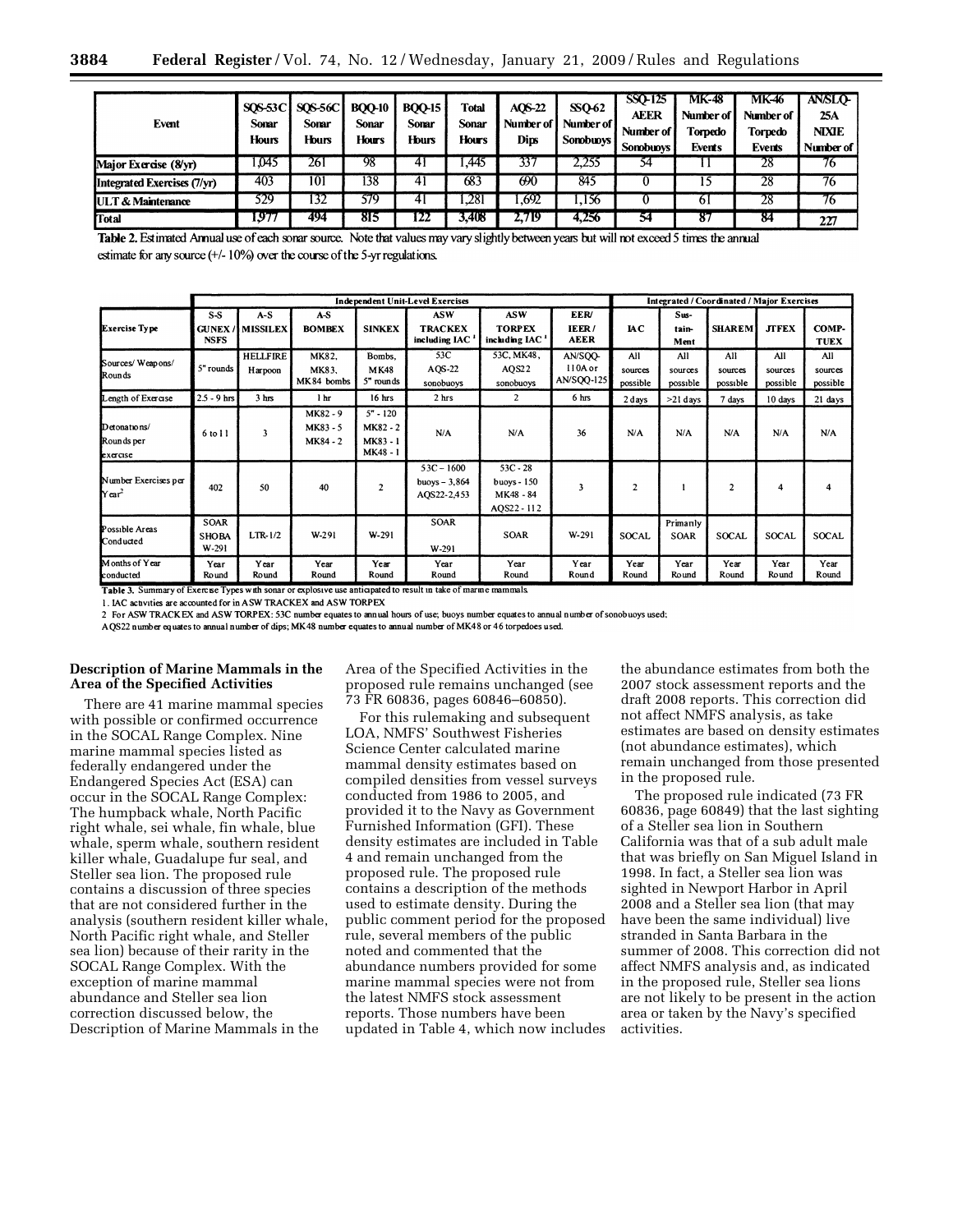|                              |                         |                         | <b>Estimated Population Size</b>       |                                         |  |  |  |  |  |
|------------------------------|-------------------------|-------------------------|----------------------------------------|-----------------------------------------|--|--|--|--|--|
|                              | <b>Warm Season</b>      | <b>Cold Season</b>      | <b>NMFS 2007 Stock Assessment</b>      | <b>NMFS 2008 Stock Assessment</b>       |  |  |  |  |  |
| <b>Species Name</b>          | density/km <sup>2</sup> | density/km <sup>2</sup> | <b>Report</b>                          | Report                                  |  |  |  |  |  |
| <b>MYSTICETES</b>            |                         |                         |                                        |                                         |  |  |  |  |  |
| <b>Blue</b> whale            | 0.0041222               | 0.0041222               | 1,186                                  | 1,368                                   |  |  |  |  |  |
| Fin whale                    | 0.0024267               | 0.0008008               | 3,454                                  | 2.636                                   |  |  |  |  |  |
| Humpback whale               | 0.0001613               | 0.0000984               | 1,396                                  | 1,391                                   |  |  |  |  |  |
| Sei whale                    | 0.0000081               | 0.000005                | 43                                     | 46                                      |  |  |  |  |  |
| Bryde's whale                | 0.0000081               | 0.0000081               | none published                         | none published                          |  |  |  |  |  |
| Gray whale                   | $\bf{0}$                | 0.051                   | $18.813$ <sup>o</sup>                  | $18,813^{00}$                           |  |  |  |  |  |
| Minke whale                  | 0.0010313               | 0.0010313               | 898                                    | 806                                     |  |  |  |  |  |
| <b>ODONTOCETES</b>           |                         |                         |                                        |                                         |  |  |  |  |  |
| Sperm whale                  | 0.0014313               | 0.0008731               | 2,265                                  | 2,853                                   |  |  |  |  |  |
| Baird's beaked whale         | 0.0001434               | 0.0001434               | 313                                    | 540                                     |  |  |  |  |  |
| Bottlenose dolphin           | 0.0123205               | 0.0184808               | 323 inshore stock/ 3.257offshore stock | 323 inshore stock/ 3,495 offshore stock |  |  |  |  |  |
| Cuvier's beaked whale        | 0.0036883               | 0.0036883               | 2.171                                  | 2.830                                   |  |  |  |  |  |
| Dall's porpoise              | 0.0016877               | 0.0081008               | 57.549                                 | 48,376                                  |  |  |  |  |  |
| Killer whale                 | 0.0000812               |                         | 422 NPAC offshore stock / 314 West     | 1.014 Eastern NPAC offshore stock/314   |  |  |  |  |  |
|                              |                         | 0.0000812               | Coast transient stock                  | West Coast transient stock**            |  |  |  |  |  |
| Long-beaked common dolphin   | 0.0965747               | 0.0366984               | 1.893                                  | 15,335                                  |  |  |  |  |  |
| Mesoplodont beaked whales    | 0.0011125               | 0.0011125               | 1.024                                  | 1.206                                   |  |  |  |  |  |
| Northern right whale dolphin | 0.0056284               | 0.0270163               | 15.305                                 | 12.876                                  |  |  |  |  |  |
| Pacific white-sided dolphin  | 0.0160748               | 0.0160748               | 25,233                                 | 20,719                                  |  |  |  |  |  |
| Pygmy sperm whale            | 0.0013785               | 0.0013785               | none published                         | 899                                     |  |  |  |  |  |
| Short-finned pilot whale     | 0.0003315               | 0.0003315               | 245                                    | 245                                     |  |  |  |  |  |
| Risso's dolphin              | 0.0180045               | 0.0540134               | 12.093                                 | 11,621                                  |  |  |  |  |  |
| Short-beaked common dolphin  | 0.8299606               | 0.315385                | 487,622                                | 392,733                                 |  |  |  |  |  |
| Striped dolphin              | 0.0175442               | 0.0107019               | 23,316                                 | 17,925                                  |  |  |  |  |  |
| Ziphiid whales               | 0.0008214               | 0.0008214               |                                        |                                         |  |  |  |  |  |
| <b>PINNIPEDS</b>             |                         |                         |                                        |                                         |  |  |  |  |  |
| Guadalupe fur seal           | 0.007                   | 0.007                   | 7,408                                  | 7.408                                   |  |  |  |  |  |
| Northern elephant seal       | 0.042                   | 0.025                   | 124,000                                | 124,000                                 |  |  |  |  |  |
| Harbor seal                  | 0.19                    | 0.19                    | 34,233                                 | 34,233                                  |  |  |  |  |  |
| California sea lion          | 0.605                   | 0.87                    | 238,000                                | 238,000                                 |  |  |  |  |  |
| Northern fur seal            | 0.027                   | 0.027                   | 9.424                                  | 9,424                                   |  |  |  |  |  |

Table 4. Estimated density and abundance of marine mammals

#### **A Brief Background on Sound**

The proposed rule contains a section that provides a brief background on the principles of sound that are frequently referred to in this rulemaking. See 73 FR 60836, pages 60850–60851. This section also includes a discussion of the functional hearing ranges of the different groups of marine mammals (by frequency) as well as a discussion of the two main sound metrics used in NMFS analysis (sound pressure level (SPL) and sound energy level (SEL)). The information contained in the proposed rule has not changed.

# **Potential Effects of Specified Activities on Marine Mammals**

With respect to the MMPA, NMFS' effects assessment serves four primary purposes: (1) To prescribe the permissible methods of taking (i.e., Level B Harassment (behavioral harassment), Level A Harassment (injury), or mortality, including an identification of the number and types of take that could occur by Level A or B harassment or mortality) and to prescribe other means of affecting the least practicable adverse impact on such species or stock and its habitat (i.e., mitigation); (2) to determine whether

the specified activity will have a negligible impact on the affected species or stocks of marine mammals (based on the likelihood that the activity will adversely affect the species or stock through effects on annual rates of recruitment or survival); (3) to determine whether the specified activity will have an unmitigable adverse impact on the availability of the species or stock(s) for subsistence uses (however, there are no subsistence communities that would be affected in the SOCAL Range Complex, so this determination is inapplicable for this rulemaking); and (4) to prescribe requirements pertaining to monitoring and reporting.

In the Potential Effects of Specified Activities on Marine Mammals Section of the proposed rule NMFS included a qualitative discussion of the different ways that MFAS/HFAS and underwater explosive detonations may potentially affect marine mammals (some of which NMFS would not classify as harassment). See 73 FR 60836, pages 60851–60863. Marine mammals may experience direct physiological effects (such as threshold shift), acoustic masking, impaired communications, stress responses, and behavioral disturbance. This section also included

a discussion of some of the suggested explanations for the association between the use of MFAS and marine mammal strandings (such as behaviorallymediated bubble growth) that have been observed a limited number of times in certain circumstances (the specific events are also described). See 73 FR 60836, pages 60859–60863. The information contained in the Potential Effects of Specified Activities on Marine Mammals Section from the proposed rule has not changed, with the exception of the following sentence. On page 60861, NMFS said ''Other species (*Stenella coeruleoalba, Kogia breviceps*  and *Balaenoptera acutorostrata*) have stranded, but in much lower numbers and less consistently than beaked whales.'' As a member of the public pointed out, and as NMFS stated on page 60860 of the proposed rule, there was no likely association between the minke whale and spotted dolphin strandings referred to and the operation of MFAS. Therefore, the sentence should read ''Other species, such as *Kogia breviceps,* have stranded in association with the operation of MFAS, but in much lower numbers and less consistently than beaked whales.''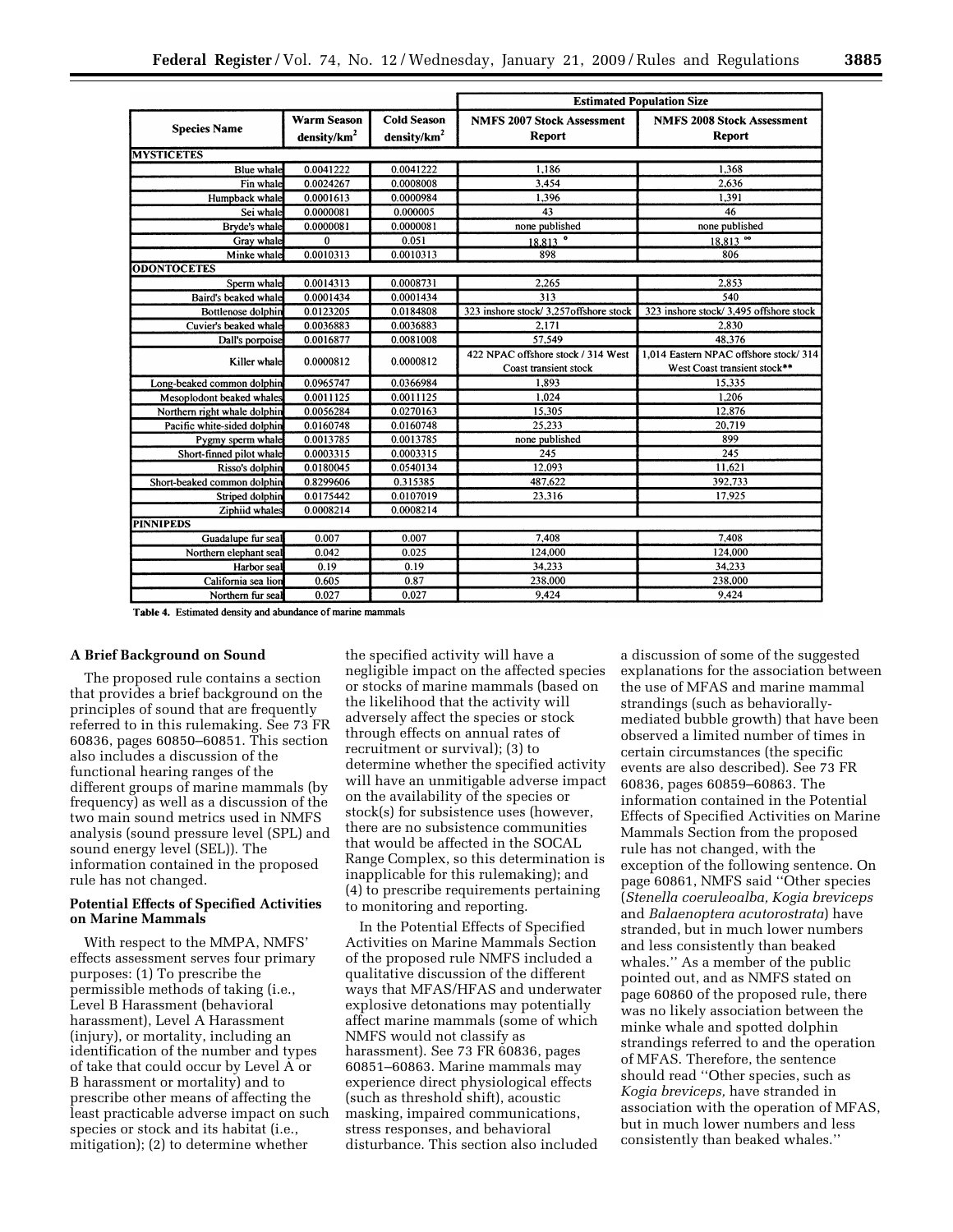Later, in the Estimated Take of Marine Mammals section, NMFS relates and quantifies the potential effects to marine mammals from MFAS/HFAS and underwater detonation of explosives discussed here to the MMPA regulatory definitions of Level A and Level B Harassment. NMFS has also considered the effects of mortality on these species.

#### **Mitigation**

In order to issue an incidental take authorization (ITA) under Section 101(a)(5)(A) of the MMPA, NMFS must prescribe regulations setting forth the ''permissible methods of taking pursuant to such activity, and other means of affecting the least practicable adverse impact on such species or stock and its habitat, paying particular attention to rookeries, mating grounds, and areas of similar significance.'' The NDAA of 2004 amended the MMPA as it relates to military readiness activities and the incidental take authorization process such that ''least practicable adverse impact'' shall include consideration of personnel safety, practicality of implementation, and impact on the effectiveness of the ''military readiness activity.'' The SOCAL Range Complex activities described in the proposed rule are considered military readiness activities.

NMFS reviewed the Navy's proposed SOCAL Range Complex activities and the proposed SOCAL mitigation measures (which the Navy refers to as Protective Measures) presented in the Navy's application to determine whether the activities and mitigation measures were capable of achieving the least practicable adverse effect on marine mammals. NMFS determined that further discussion was necessary regarding the potential relationship between the operation of MFAS/HFAS and marine mammal strandings.

Any mitigation measure prescribed by NMFS should be known to accomplish, have a reasonable likelihood of accomplishing (based on current science), or contribute to the accomplishment of one or more of the general goals listed below:

(a) Avoidance or minimization of injury or death of marine mammals wherever possible (goals b, c, and d may contribute to this goal).

(b) A reduction in the numbers of marine mammals (total number or number at biologically important time or location) exposed to received levels of MFAS/HFAS, underwater detonations, or other activities expected to result in the take of marine mammals (this goal may contribute to a, above, or to reducing harassment takes only).

(c) A reduction in the number of times (total number or number at biologically important time or location) individuals would be exposed to received levels of MFAS/HFAS, underwater detonations, or other activities expected to result in the take of marine mammals (this goal may contribute to a, above, or to reducing harassment takes only).

(d) A reduction in the intensity of exposures (either total number or number at biologically important time or location) to received levels of MFAS/ HFAS, underwater detonations, or other activities expected to result in the take of marine mammals (this goal may contribute to a, above, or to reducing the severity of harassment takes only).

(e) A reduction in adverse effects to marine mammal habitat, paying special attention to the food base, activities that block or limit passage to or from biologically important areas, permanent destruction of habitat, or temporary destruction/disturbance of habitat during a biologically important time.

(f) For monitoring directly related to mitigation—an increase in the probability of detecting marine mammals, thus allowing for more effective implementation of the mitigation (shut-down zone, etc.).

NMFS worked with the Navy to identify potential additional practicable and effective mitigation measures, which included a careful balancing of the likely benefit of any particular measure to the marine mammals with the likely effect of that measure on personnel safety, practicality of implementation, and impact on the ''military-readiness activity''. NMFS and the Navy developed a Stranding Response Plan to address the concern listed above.

The Navy's proposed mitigation measures, as well as the Stranding Response Plan, which is required under these regulations, were described in detail in the proposed rule (73 FR 60836, pages 60863–60870). The Navy's measures address personnel training, lookout and watchstander responsibilities, and operating procedures for activities using both MFAS/HFAS and explosive detonations. Three modifications (see below) have been made to the mitigation measures described in the proposed rule. The final SOCAL Stranding Response Plan, which includes a shutdown protocol, a stranding investigation plan, and a requirement for Navy and NMFS to implement an MOA that will establish a framework whereby the Navy can (and provide the Navy examples of how they can best) assist NMFS with stranding investigations in certain circumstances,

may be viewed at: *http:// www.nmfs.noaa.gov/pr/permits/ incidental.htm#applications.*  Additionally, the mitigation measures are included in full in the codified text of the regulations.

The proposed rule (the regulatory text, not the preamble) contained a measure in which the Navy indicated that ''prior to conducting the exercise, remotely sensed sea surface temperature maps would be reviewed. SINKEX shall not be conducted within areas where strong temperature discontinuities are present, thereby indicating the existence of oceanographic fronts.'' See 73 FR 60836, page 60904. The Navy included this measure in the LOA application in error. The removal of the measure does not change NMFS' analysis and therefore the measure is not included in the final rule.

The following measure has been added to the Mitigation section of the regulations: Night vision goggles shall be available to all ships and air crews for use as appropriate.

Last, the same mitigation measures outlined for the IEER system in the proposed rule will also be applied to the similar, but newly described, AEER system.

NMFS has determined that the Navy's proposed mitigation measures (from the LOA application), along with the Stranding Response Plan (and when the Adaptive Management (see Adaptive Management below) component is taken into consideration) are adequate means of effecting the least practicable adverse impacts on marine mammal species or stocks and their habitat, paying particular attention to rookeries, mating grounds, and areas of similar significance, while also considering personnel safety, practicality of implementation, and impact on the effectiveness of the military readiness activity. The justification for this conclusion is discussed in the Mitigation Conclusion section of the proposed rule. See 73 FR 60836, pages 60870–60871. The Mitigation Conclusion Section of the proposed rule has not changed. Research and Conservation Measures for Marine Mammals.

The Navy provides a significant amount of funding and support for marine research. The Navy provided \$26 million in Fiscal Year 2008 and plans for \$22 million in Fiscal Year 2009 to universities, research institutions, federal laboratories, private companies, and independent researchers around the world to study marine mammals. Over the past five years the Navy has funded over \$100 million in marine mammal research.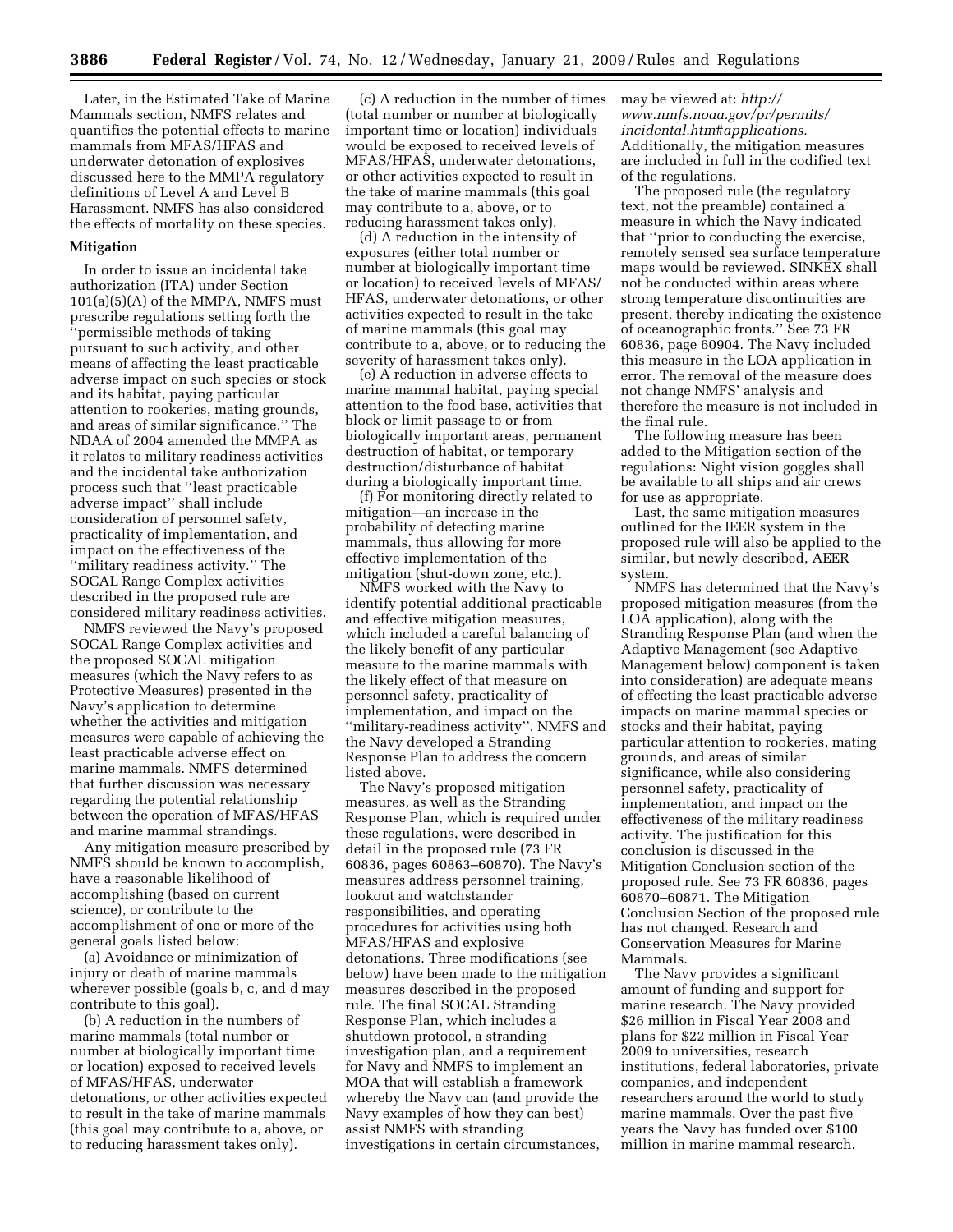The U.S. Navy sponsors seventy percent of all U.S. research concerning the effects of human-generated sound on marine mammals and 50 percent of such research conducted worldwide. Major topics of Navy-supported research include the following:

• Better understanding of marine species distribution and important habitat areas,

• Developing methods to detect and monitor marine species before and during training,

• Understanding the effects of sound on marine mammals, sea turtles, fish, and birds, and

• Developing tools to model and estimate potential effects of sound.

The Navy's Office of Naval Research currently coordinates six programs that examine the marine environment and are devoted solely to studying the effects of noise and/or the implementation of technology tools that will assist the Navy in studying and tracking marine mammals. The six programs are as follows:

• Environmental Consequences of Underwater Sound,

• Non-Auditory Biological Effects of Sound on Marine Mammals,

• Effects of Sound on the Marine Environment,

• Sensors and Models for Marine Environmental Monitoring,

• Effects of Sound on Hearing of Marine Animals, and

• Passive Acoustic Detection,

Classification, and Tracking of Marine Mammals.

The Navy has also developed the technical reports referenced within this document and the SOCAL Range Complex EIS, such as the Marine Resource Assessments. Furthermore, research cruises by NMFS and by academic institutions have received funding from the U.S. Navy.

The Navy has sponsored several workshops to evaluate the current state of knowledge and potential for future acoustic monitoring of marine mammals. The workshops brought together acoustic experts and marine biologists from the Navy and other research organizations to present data and information on current acoustic monitoring research efforts and to evaluate the potential for incorporating similar technology and methods on instrumented ranges. However, acoustic detection, identification, localization, and tracking of individual animals still requires a significant amount of research effort to be considered a reliable method for marine mammal monitoring. The Navy supports research efforts on acoustic monitoring and will continue to investigate the feasibility of passive

acoustics as a potential mitigation and monitoring tool.

Overall, the Navy will continue to fund ongoing marine mammal research, and is planning to coordinate long-term monitoring/studies of marine mammals on various established ranges and operating areas. The Navy will continue to research and contribute to university/ external research to improve the state of the science regarding marine species biology and acoustic effects. These efforts include mitigation and monitoring programs; data sharing with NMFS and via the literature for research and development efforts.

#### *Long-Term Prospective Study*

Apart from this final rule, NMFS, with input and assistance from the Navy and several other agencies and entities, will perform a longitudinal observational study of marine mammal strandings to systematically observe and record the types of pathologies and diseases and investigate the relationship with potential causal factors (e.g., sonar, seismic surveys, weather). The proposed rule contained an outline of the proposed study (73 FR 60836, pages 60837–60838). No changes have been made to the longitudinal study as described in the proposed rule.

# **Monitoring**

In order to issue an ITA for an activity, Section 101(a)(5)(A) of the MMPA states that NMFS must set forth ''requirements pertaining to the monitoring and reporting of such taking''. The MMPA implementing regulations at 50 CFR 216.104 (a)(13) indicate that requests for LOAs must include the suggested means of accomplishing the necessary monitoring and reporting that will result in increased knowledge of the species and of the level of taking or impacts on populations of marine mammals that are expected to be present.

Monitoring measures prescribed by NMFS should accomplish one or more of the following general goals:

(a) An increase in the probability of detecting marine mammals, both within the safety zone (thus allowing for more effective implementation of the mitigation) and in general to generate more data to contribute to the effects analyses.

(b) An increase in our understanding of how many marine mammals are likely to be exposed to levels of MFAS/ HFAS (or explosives or other stimuli) that we associate with specific adverse effects, such as behavioral harassment, TTS, or PTS.

(c) An increase in our understanding of how marine mammals respond

(behaviorally or physiologically) to MFAS/HFAS (at specific received levels), explosives, or other stimuli expected to result in take and how anticipated adverse effects on individuals (in different ways and to varying degrees) may impact the population, species, or stock (specifically through effects on annual rates of recruitment or survival).

(d) An increased knowledge of the affected species.

(e) An increase in our understanding of the effectiveness of certain mitigation and monitoring measures.

(f) A better understanding and record of the manner in which the authorized entity complies with the incidental take authorization.

#### *Proposed Monitoring Plan for the SOCAL Range Complex*

As NMFS indicated in the proposed rule, the Navy has (with input from NMFS) fleshed out the details of and made improvements to the SOCAL Range Complex Marine Mammal and Sea Turtle Monitoring Plan (Monitoring Plan). Additionally, NMFS and the Navy have incorporated a recommendation from the public, which recommended the Navy hold a workshop to discuss the Navy's Monitoring Plan (see Monitoring Workshop section). The final SOCAL Range Complex Monitoring Plan, which is summarized below may be viewed at *http://www.nmfs.noaa.gov/pr/permits/ incidental.htm#applications.* The Navy plans to implement all of the components of the Monitoring Plan; however, only the marine mammal components (not the sea turtle components) will be required by the MMPA regulations and associated LOAs.

The draft Monitoring Plan for the SOCAL Range Complex has been designed as a collection of focused ''studies'' (described fully in the SOCAL Range Complex Monitoring Plan) to gather data that will allow the Navy to address the following questions:

(1) Are marine mammals and sea turtles exposed to MFAS, especially at levels associated with adverse effects (i.e., based on NMFS' criteria for behavioral harassment, TTS, or PTS)? If so, at what levels are they exposed?

(2) If marine mammals and sea turtles are exposed to MFAS in the SOCAL Range Complex, do they redistribute geographically as a result of continued exposure? If so, how long does the redistribution last?

(3) If marine mammals and sea turtles are exposed to MFAS, what are their behavioral responses to various levels?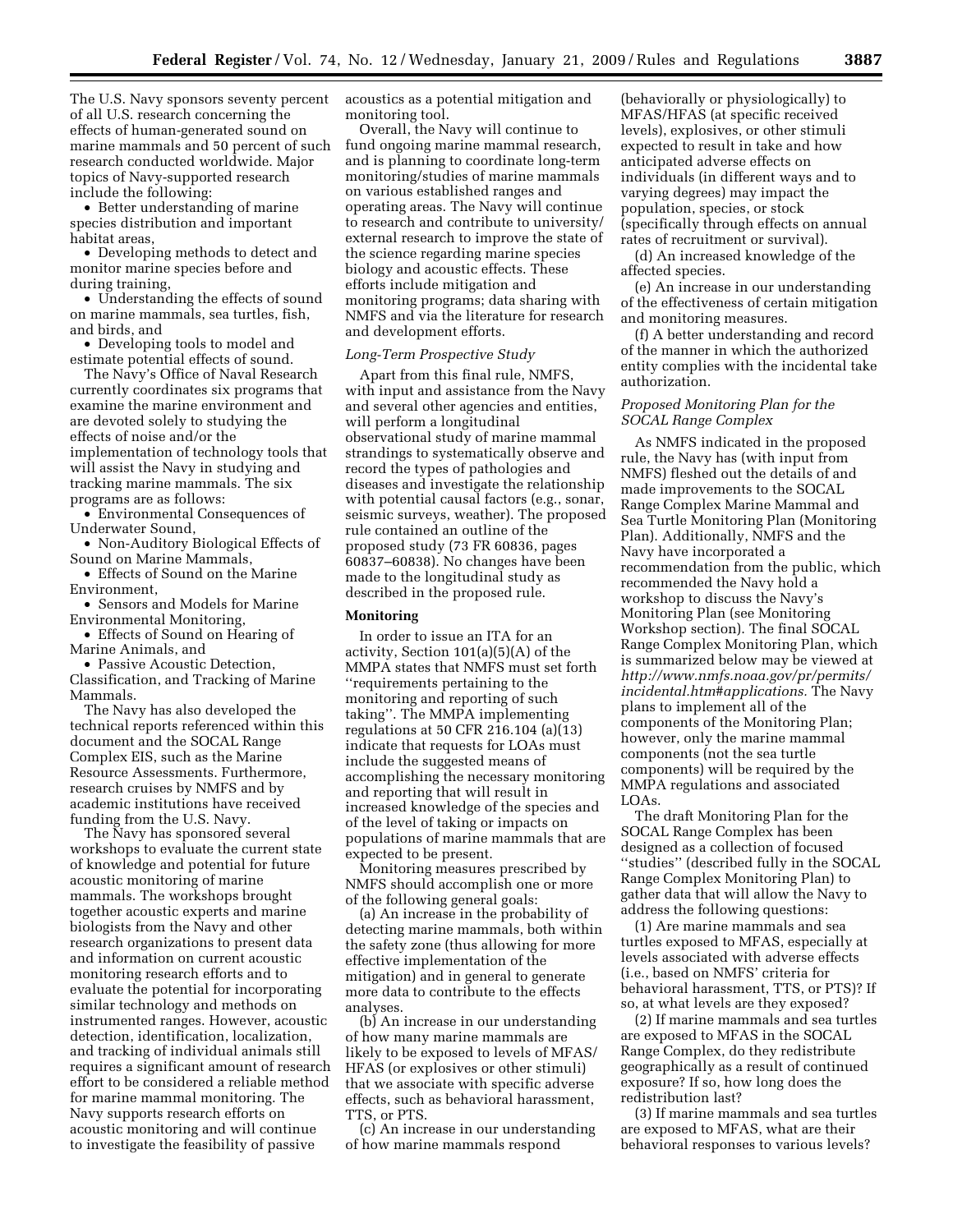(4) What are the behavioral responses of marine mammals and sea turtles that are exposed to explosives at specific levels?

(5) Is the Navy's suite of mitigation measures for MFAS and explosives (e.g., PMAP, major exercise measures agreed to by the Navy through permitting) effective at avoiding TTS, injury, and mortality of marine mammals and sea turtles?

Data gathered in these studies will be collected by qualified, professional marine mammal biologists that are experts in their field. They will use a

combination of the following methods to collect data:

• Visual Surveys—Vessel and aerial.

• Passive Acoustic Monitoring (PAM), including working with the passive acoustic detection capabilities of Navy's SOAR fixed range.

• Marine Mammal Observers (MMOs) on Navy Vessels.

• Marine Mammal Tagging.

In the five proposed study designs (all of which cover multiple years), the above methods will be used separately or in combination to monitor marine mammals in different combinations before, during, and after activities

utilizing MFAS/HFAS or explosive detonations. Table 5 contains a summary of the monitoring effort that is planned for each study in each year (effort may vary slightly between years or study type, but overall effort will remain constant). The SOCAL Range Complex Monitoring Plan is designed to collect data on all marine mammals and sea turtles encountered during monitoring studies. However, priority will be given to ESA-listed species and taxa in which MFAS exposure, under certain circumstances and strandings have been linked (beaked whales and other deep-diving species).

|                                                                   | STUDY 1,3,4 (exposures and behavioral responses)                                                                                                                                                                                                                                                                                                                                                                                                                                                       |                                              |                                                                                                                                                                                                                                                       |     |                                                                                                                                                                                                                                                                              |     |                                                                                                                                                                                                                                                  |            |                                                                                                                                                                                                                                                                                         |
|-------------------------------------------------------------------|--------------------------------------------------------------------------------------------------------------------------------------------------------------------------------------------------------------------------------------------------------------------------------------------------------------------------------------------------------------------------------------------------------------------------------------------------------------------------------------------------------|----------------------------------------------|-------------------------------------------------------------------------------------------------------------------------------------------------------------------------------------------------------------------------------------------------------|-----|------------------------------------------------------------------------------------------------------------------------------------------------------------------------------------------------------------------------------------------------------------------------------|-----|--------------------------------------------------------------------------------------------------------------------------------------------------------------------------------------------------------------------------------------------------|------------|-----------------------------------------------------------------------------------------------------------------------------------------------------------------------------------------------------------------------------------------------------------------------------------------|
| Aerial<br><b>Surveys</b><br>Marine<br><b>Mammal</b><br>Obse rvers | <b>FY09</b><br>Award monitoring contract,<br>develop standard operating<br>procedures (SOP), obtain<br>permits; Portions of major,<br>intermediate level, or Unit Level<br>Training (ULT) mid-frequency<br>active sonar (MFAS) exercises,<br>and offshore detonation events<br>Opportunistic as staff and SOP<br>developed; minimum<br>intermediate level or ULT MFAS<br>(MMO) <sup>exercises</sup><br>Award monitoring contract,<br>develop SOP, obtain permits;<br>Portions of major or intermediate | (AMR)<br>REASSESSMENT<br>ADAPTIVE MANAGEMENT | <b>FY10</b><br>Portions of major,<br>ntermediate level, or ULT<br>MFAS exercises, and<br>offshore detonation events<br>Intermediate level or ULT<br>MFAS exercises<br>Portions of major or<br>intermediate level MFAS<br>exercises including offshore | AMR | FY11<br>Portions of major,<br>intermediate level, or ULT<br>MFAS exercises, and<br>offshore detonation events<br>Intermediate level or ULT<br>MFAS exercises<br>Portions of major or<br>intermediate level MFAS<br>exercises including                                       | AMR | <b>FY12</b><br>Portions of major,<br>intermediate level, or<br>ULT MFAS exercises.<br>and offshore detonation<br>events<br>Intermediate level or ULT<br>MFAS exercises<br>Portions of major or<br>intermediate level MFAS<br>exercises including | <b>MIR</b> | <b>FY13</b><br>Portions of major,<br>intermediate level, or ULT<br>MFAS exercises, and<br>offshore detonation events<br>Intermediate level or ULT<br>MFAS exercises<br>Portions of major or<br>intermediate level MFAS<br>exercises including offshore                                  |
| Vessel<br>surveys (study<br>$3, 4$ only                           | level MFAS exercises including<br>offshore detonation events                                                                                                                                                                                                                                                                                                                                                                                                                                           |                                              | detonation events                                                                                                                                                                                                                                     |     | offshore detonation events                                                                                                                                                                                                                                                   |     | offshore detonation<br>events                                                                                                                                                                                                                    |            | detonation events                                                                                                                                                                                                                                                                       |
|                                                                   | STUDY 2 (geographic redistribution)                                                                                                                                                                                                                                                                                                                                                                                                                                                                    |                                              |                                                                                                                                                                                                                                                       |     |                                                                                                                                                                                                                                                                              |     |                                                                                                                                                                                                                                                  |            |                                                                                                                                                                                                                                                                                         |
| Aerial                                                            | Surveys Award monitormg contract,<br>Before And develop SOP, obtain permits;<br>After Portions of major, intermediate<br>Training level, or ULT MFAS exercises<br>Award monitormg contract,<br>develop SOP, obtain permits;<br>Order devices and determine best<br>Passive location; integrate SOAR M3R<br>Acoustics classification data for beaked<br>whales (BW)                                                                                                                                     | <b>AMR</b>                                   | Portions of major,<br>intermediate level. or ULT<br>MFAS exercises<br>Install minimum 2<br>autonomous devices in the<br>SOCAL study area and<br>begin recording; integrate<br>SOAR M3R classification<br>data (BW)<br>Conduct opportunistic           |     | Portions of major,<br>intermediate level, or ULT<br>MFAS exercises<br>Continue recording from<br>devices; Begin data<br>analysis; integrate SOAR<br>M3R classification data<br>analysis; integrate SOAR<br>(BW and other species if<br>a vai lable)<br>Conduct opportunistic | AMR | Portions of major,<br>intermediate level, or<br>ULT MFAS exercises<br>Continue recording from<br>devices and data analysis;<br>integrate SOAR M3R<br>classification data (BW<br>and other species if<br>available)<br>Conduct opportunistic      |            | Portions of major,<br>intermediate level, or ULT<br>MFAS exercises<br>Data Analysis and continue<br>recording from devices and<br>$\sum_{n=1}^{\infty}$ data analysis; integrate<br>SOAR M3R classification<br>data (BW and other species<br>if available)<br>Complete tag analysis and |
| Mammal<br>Tagging                                                 | Marine Award monitoring contract,<br>develop SOP, obtain permits                                                                                                                                                                                                                                                                                                                                                                                                                                       |                                              | marine mammal tagging                                                                                                                                                                                                                                 |     | marine mammal tagging                                                                                                                                                                                                                                                        |     | marme mammal tagging                                                                                                                                                                                                                             |            | reporting                                                                                                                                                                                                                                                                               |
| FY Commit-<br>ment:                                               | <b>FY09</b><br>120 hrs aerial survey (approx. 20<br>aerial survey days at 6 hrs/day)<br>-60 hours vessel survey (approx.<br>5 days at 12 hrs/day)<br>-36 hrs MMO (approx. 3 days at<br>12 hrs/day)<br>mtegrate existing PAM                                                                                                                                                                                                                                                                            | ×<br>ξ                                       | <b>FY10</b><br>-120 hrs aerial survey (20<br>days)<br>-72 hrs vessel survey (6<br>days)<br>-72 hours MMO (6 days)<br>-use existing PAM; deploy<br>min. 2 PAM buoys<br>tagging                                                                         | AMR | <b>FY11</b><br>-120 hrs aerial survey<br>-72 hrs vessel survey<br>-72 hours MMO<br>-use existing PAM; deploy<br>mm. 2 PAM bottom buoys<br>tagging                                                                                                                            | AMR | FY12<br>-120 hrs aerial survey<br>-72 hrs vessel survey<br>-72 hours MMO<br>use existing PAM;<br>deploy min. 2 PAM<br>bottom buoys<br>+agging                                                                                                    | ĸ<br>ξ.    | <b>FY13</b><br>-120 hrs aerial survey<br>-72 hrs vessel survey<br>-72 hours MMO<br>-use existing PAM; deploy<br>min. 2 PAM bottom buoys                                                                                                                                                 |

Table 5. Summary of SOCAL Range Complex Monitoring Plan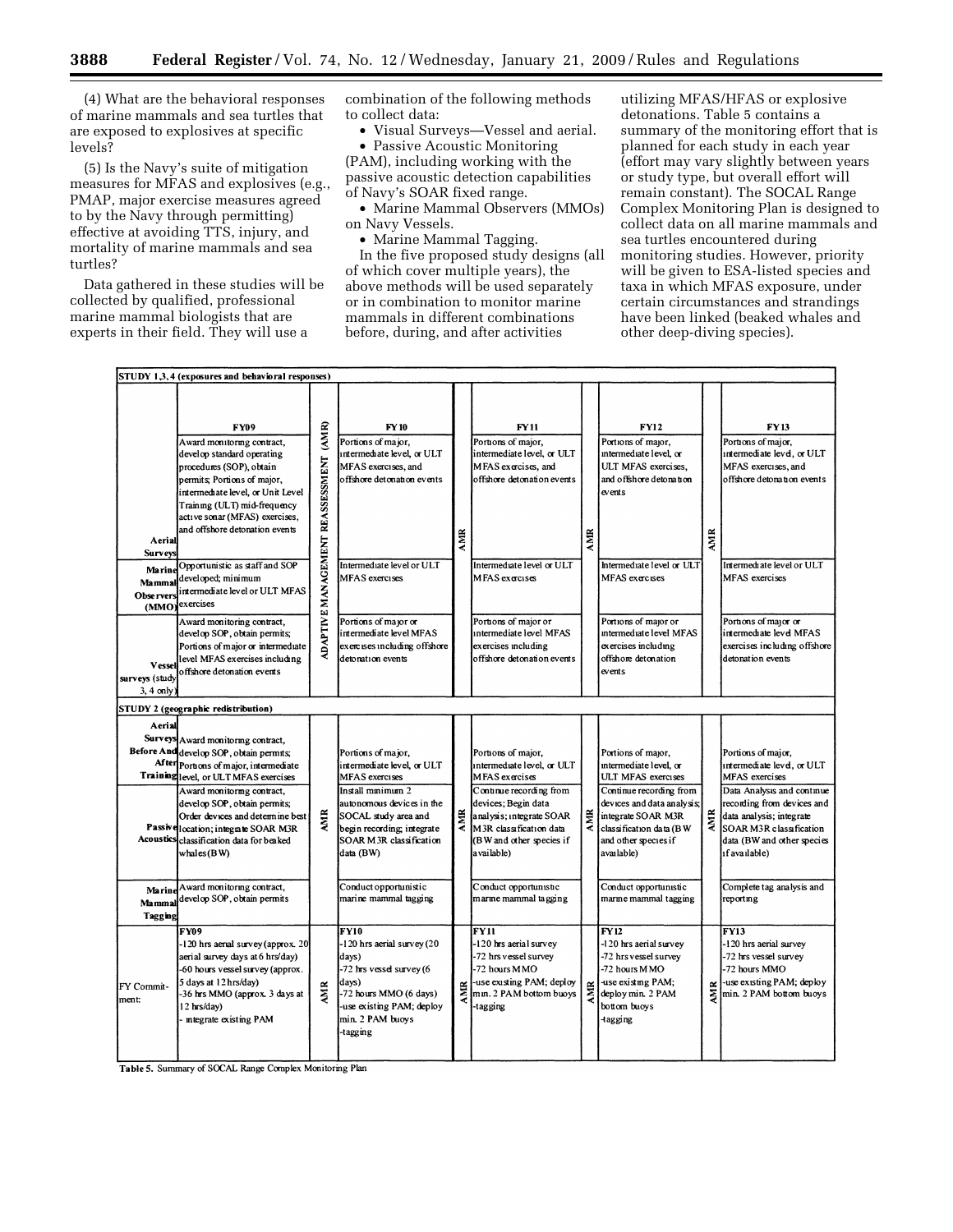#### *Monitoring Workshop*

During the public comment period on the SOCAL Range Complex proposed rule (as well as the Hawaii Range Complex proposed rule), NMFS received a comment which, in consultation with the Navy, we have chosen to incorporate into the final rule (in a modified form). One commenter recommended that a workshop or panel be convened to solicit input on the monitoring plan from researchers, experts, and other interested parties. The SOCAL Range Complex proposed rule included an adaptive management component and both NMFS and the Navy believe that a workshop would provide a means for Navy and NMFS to consider input from participants in determining whether or how to modify monitoring techniques to more effectively accomplish the goals of monitoring set forth earlier in the document. NMFS and the Navy believe that this workshop concept is valuable in relation to all of the Range Complexes and major training exercise rules and LOAs that NMFS is working on with the Navy at this time, and consequently this single Monitoring Workshop will be included as a component of all of the rules and LOAs that NMFS will be processing for the Navy in the next year or so.

The Navy, with guidance and support from NMFS, will convene a Monitoring Workshop, including marine mammal and acoustic experts as well as other interested parties, in 2011. The Monitoring Workshop participants will review the monitoring results from the previous two years of monitoring pursuant to the SOCAL Range Complex rule as well as monitoring results from other Navy rules and LOAs (e.g., the Atlantic Fleet Active Sonar Training, Hawaii Range Complex (HRC), and other rules). The Monitoring Workshop participants would provide their individual recommendations to the Navy and NMFS on the monitoring plan(s) after also considering the current science (including Navy research and development) and working within the framework of available resources and feasibility of implementation. NMFS and the Navy would then analyze the input from the Monitoring Workshop participants and determine the best way forward from a national perspective. Subsequent to the Monitoring Workshop, modifications would be applied to monitoring plans as appropriate.

# *Integrated Comprehensive Monitoring Program*

In addition to the Monitoring Plan for the SOCAL Range Complex, the Navy will complete the Integrated Comprehensive Monitoring Program (ICMP) Plan by the end of 2009. The ICMP will provide the overarching coordination that will support compilation of data from range-specific monitoring plans (e.g., SOCAL Range Complex plan) as well as Navy funded research and development (R&D) studies. The ICMP will coordinate the monitoring program's progress towards meeting its goals and develop a data management plan. The ICMP will be evaluated annually to provide a matrix for progress and goals for the following year, and will make recommendations on adaptive management for refinement and analysis of the monitoring methods.

The primary objectives of the ICMP are to:

• Monitor and assess the effects of Navy activities on protected species;

• Ensure that data collected at multiple locations is collected in a manner that allows comparison between and among different geographic locations;

• Assess the efficacy and practicality of the monitoring and mitigation techniques;

• Add to the overall knowledge-base of marine species and the effects of Navy activities on marine species.

The ICMP will be used both as: (1) A planning tool to focus Navy monitoring priorities (pursuant to ESA/MMPA requirements) across Navy Range Complexes and Exercises; and (2) an adaptive management tool, through the consolidation and analysis of the Navy's monitoring and watchstander data, as well as new information from other Navy programs (e.g., R&D), and other appropriate newly published information.

In combination with the 2011 Monitoring Workshop and the adaptive management component of the SOCAL Range Complex rule and the other planned Navy rules (e.g., AFAST and HRC), the ICMP could potentially provide a framework for restructuring the monitoring plans and allocating monitoring effort based on the value of particular specific monitoring proposals (in terms of the degree to which results would likely contribute to stated monitoring goals, as well as the likely technical success of the monitoring based on a review of past monitoring results) that have been developed through the ICMP framework, instead of allocating based on maintaining an equal (or commensurate to effects)

distribution of monitoring effort across Range complexes. For example, if careful prioritization and planning through the ICMP (which would include a review of both past monitoring results and current scientific developments) were to show that a large, intense monitoring effort in Hawaii would likely provide extensive, robust and much-needed data that could be used to understand the effects of sonar throughout different geographical areas, it may be appropriate to have other Range Complexes dedicate money, resources, or staff to the specific monitoring proposal identified as ''high priority'' by the Navy and NMFS, in lieu of focusing on smaller, lower priority projects divided throughout their home Range Complexes.

The ICMP will identify:

• A means by which NMFS and the Navy would jointly consider the previous year's monitoring results and advancing science to determine if modifications are needed in mitigation or monitoring measures to better effect the goals laid out in the Mitigation and Monitoring sections of the SOCAL Range Complex rule.

• Guidelines for prioritizing monitoring projects.

• If, as a result of the workshop and similar to the example described in the paragraph above, the Navy and NMFS decide it is appropriate to restructure the monitoring plans for multiple ranges such that they are no longer evenly allocated (by Range Complex), but rather focused on priority monitoring projects that are not necessarily tied to the geographic area addressed in the rule, the ICMP will be modified to include a very clear and unclassified record-keeping system that will allow NMFS and the public to see how each Range Complex/project is contributing to all of the ongoing monitoring (resources, effort, money, etc.).

# *Past Monitoring in the SOCAL Range Complex*

The proposed rule contained a detailed review of the previous marine mammal monitoring conducted in the SOCAL Range Complex, which was conducted in compliance with the terms and conditions of multiple biological opinions issued for MFAS activities (73 FR 60836, pages 60873–60875). No changes have been made to the discussion contained in the proposed rule.

#### **Adaptive Management**

The final regulations governing the take of marine mammals incidental to Navy activities in the SOCAL Range Complex will contain an adaptive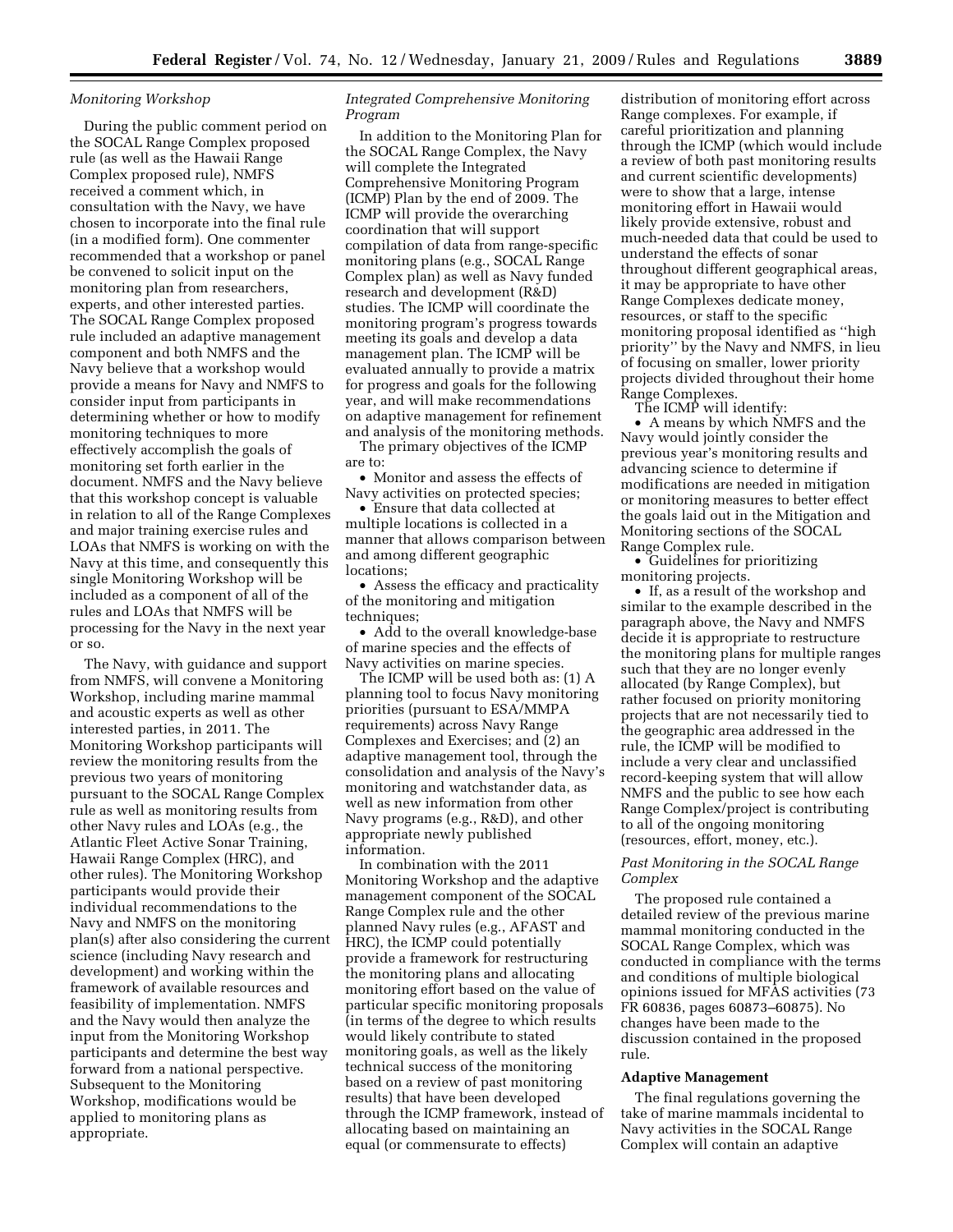management component. Our understanding of the effects of MFAS/ HFAS and explosives on marine mammals is still in its relative infancy, and yet the science in this field continues to improve. These circumstances make the inclusion of an adaptive management component both valuable and necessary within the context of 5-year regulations for activities that have been associated with marine mammal mortality in certain circumstances and locations (though not the SOCAL Range Complex). The use of adaptive management will give NMFS the ability to consider new data from different sources to determine (in coordination with the Navy) on an annual basis if mitigation or monitoring measures should be modified or added (or deleted) if new data suggests that such modifications are appropriate (or are not appropriate) for subsequent annual LOAs.

Following are some of the possible sources of applicable data:

• Results from the Navy's monitoring from the previous year (either from the SOCAL Range Complex or other locations).

• Findings of the Workshop that the Navy will convene in 2011 to analyze monitoring results to date, review current science, and recommend modifications, as appropriate to the monitoring protocols to increase monitoring effectiveness.

• Compiled results of Navy funded research and development (R&D) studies (presented pursuant to the ICMP, which is discussed elsewhere in this document).

• Results from specific stranding investigations (either from the SOCAL Range Complex or other locations, involving the coincident MFAS/HFAS of explosives training or not involving the coincident use).

• Results from the Long Term Prospective Study described below.

• Results from general marine mammal and sound research (funded by the Navy (described below) or otherwise).

Mitigation measures could be modified or added (or deleted) if new data suggests that such modifications would have (or do not have) a reasonable likelihood of accomplishing the goals of mitigation laid out in this final rule and if the measures are practicable. NMFS would also coordinate with the Navy to modify or add to (or delete) the existing monitoring requirements if the new data suggest that the addition of (or deletion of) a particular measure would more effectively accomplish the goals of monitoring laid out in this final rule.

The reporting requirements associated with this rule are designed to provide NMFS with monitoring data from the previous year to allow NMFS to consider the data and issue annual LOAs. NMFS and the Navy will meet annually (prior to LOA issuance, except in the year of the Monitoring Workshop) to discuss the monitoring reports, Navy R&D developments, and current science and whether mitigation or monitoring modifications are appropriate.

# **Reporting**

In order to issue an ITA for an activity, Section 101(a)(5)(A) of the MMPA states that NMFS must set forth ''requirements pertaining to the monitoring and reporting of such taking''. Effective reporting is critical to ensure compliance with the terms and conditions of an LOA, and to provide NMFS and the Navy with data of the highest quality based on the required monitoring.

As NMFS noted in its proposed rule, additional detail has been added to the reporting requirements since they were outlined in the proposed rule. The updated reporting requirements are all included below. A subset of the information provided in the monitoring reports may be classified and not releasable to the public.

NMFS will work with the Navy to develop tables that allow for efficient submission of the information required below.

# *General Notification of Injured or Dead Marine Mammals*

Navy personnel will ensure that NMFS (regional stranding coordinator) is notified immediately (or as soon as operational security allows) if an injured or dead marine mammal is found during or shortly after, and in the vicinity of, any Navy training exercise utilizing MFAS, HFAS, or underwater explosive detonations. The Navy will provide NMFS with species or description of the animal(s), the condition of the animal(s) (including carcass condition if the animal is dead), location, time of first discovery, observed behaviors (if alive), and photo or video (if available). The Stranding Response Plan contains more specific reporting requirements for specific circumstances.

# *Annual SOCAL Range Complex Monitoring Plan Report*

The Navy shall submit a report annually on October 1 describing the implementation and results (through August 1 of the same year) of the SOCAL Range Complex Monitoring Plan, described above. Data collection methods will be standardized across range complexes to allow for comparison in different geographic locations. Although additional information will also be gathered, marine mammal observers (MMOs) collecting marine mammal data pursuant to the SOCAL Range Complex Monitoring Plan shall, at a minimum, provide the same marine mammal observation data required in the MFAS/ HFAS major Training Exercises section of the Annual SOCAL Range Complex Exercise Report referenced below.

The SOCAL Range Complex Monitoring Plan Report may be provided to NMFS within a larger report that includes the required Monitoring Plan Reports from multiple Range Complexes.

# *Annual SOCAL Range Complex Exercise Report*

The Navy will submit an Annual SOCAL Range Complex Exercise Report on October 1 of every year (covering data gathered through August 1). This report shall contain the subsections and information indicated below.

#### MFAS/HFAS Major Training Exercises

This section shall contain the following information for Integrated, Coordinated, and Major Training Exercises (MTEs), which include Ship ASW Readiness and Evaluation Measuring (SHAREM), Sustainment Exercises, Integrated ASW Course Phase II (IAC2), Composite Training Unit Exercises (COMPTUEX), and Joint Task Force Exercises (JTFEX) conducted in the SOCAL Range Complex:

*(a) Exercise Information (for each MTE):* 

- (i) Exercise designator.
- (ii) Date that exercise began and ended.
- (iii) Location.
- (iv) Number and types of active sources used in the exercise.
- (v) Number and types of passive acoustic sources used in exercise.
- (vi) Number and types of vessels, aircraft, etc., participating in exercise.
- (vii) Total hours of observation by watchstanders.
- (viii) Total hours of all active sonar source operation.
- (ix) Total hours of each active sonar source (along with explanation of how hours are calculated for sources typically quantified in alternate way (buoys, torpedoes, etc.)).
- (x) Wave height (high, low, and average during exercise).

*(b) Individual marine mammal sighting info (for each sighting in each MTE):*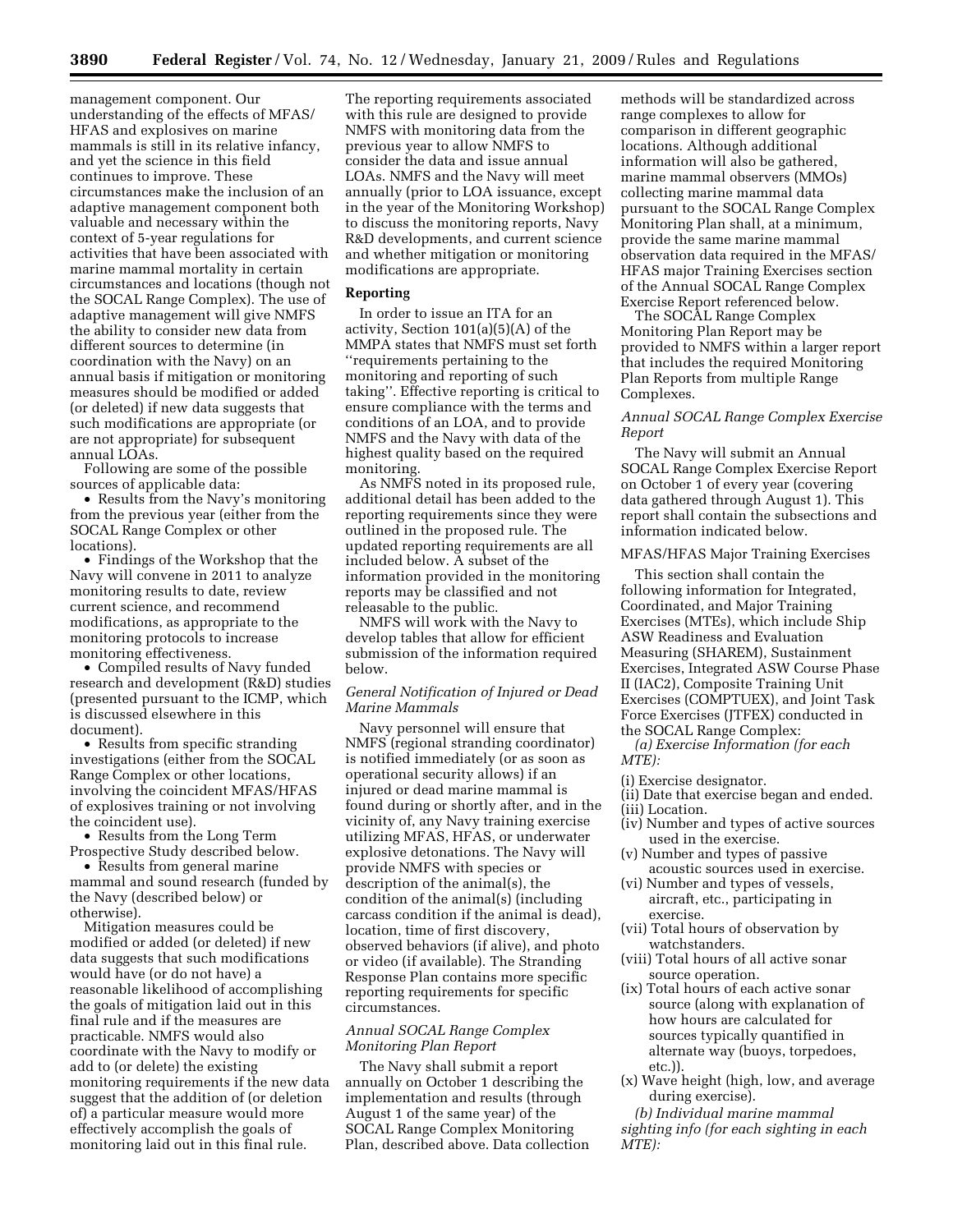- (i) Location of sighting.
- (ii) Species (if not possible—indication of whale/dolphin/pinniped).
- (iii) Number of individuals.
- (iv) Calves observed (y/n).
- (v) Initial Detection Sensor. (vi) Indication of specific type of platform observation made from (including, for example, what type of surface vessel, i.e., FFG, DDG, or CG).
- (vii) Length of time observers maintained visual contact with marine mammal(s).
- (viii) Wave height (in feet). (ix) Visibility.
- $(x)$  Sonar source in use  $(y/n)$ .
- (xi) Indication of whether animal is <200yd, 200–500yd, 500–1000yd, 1000–2000yd, or >2000yd from sonar source in (x) above.
- (xiii) Mitigation Implementation— Whether operation of sonar sensor was delayed, or sonar was powered or shut down, and how long the delay was.
- (xiv) If source in use (x) is hullmounted, true bearing of animal from ship, true direction of ship's travel, and estimation of animal's motion relative to ship (opening, closing, parallel).
- (xv) Observed behavior—Watchstanders shall report, in plain language and without trying to categorize in any way, the observed behavior of the animals (such as animal closing to bow ride, paralleling course/speed, floating on surface and not swimming, etc.).

(c) An evaluation (based on data gathered during all of the MTEs) of the effectiveness of mitigation measures designed to avoid exposing animals to mid-frequency sonar. This evaluation shall identify the specific observations that support any conclusions the Navy reaches about the effectiveness of the mitigation.

# ASW Summary

This section shall include the following information as summarized from both MTEs and non-major training exercises (unit-level exercises, such as TRACKEXs):

(i) Total annual hours of each type of sonar source (along with explanation of how hours are calculated for sources typically quantified in alternate way (buoys, torpedoes, etc.)).

(iv) *Cumulative Impact Report*—To the extent practicable, the Navy, in coordination with NMFS, shall develop and implement a method of annually reporting non-major (i.e., other than MTEs) training exercises utilizing hullmounted sonar. The report shall present an annual (and seasonal, where

practicable) depiction of non-major training exercises geographically across the SOCAL Range Complex. The Navy shall include (in the SOCAL Range Complex annual report) a brief annual progress update on the status of the development of an effective and unclassified method to report this information until an agreed-upon (with NMFS) method has been developed and implemented.

# SINKEXs

This section shall include the following information for each SINKEX completed that year:

- (ii) Date and time exercise began and ended.
- (iii) Total hours of observation by watchstanders before, during, and after exercise.
- (iv) Total number and types of rounds expended/explosives detonated.
- (v) Number and types of passive acoustic sources used in exercise.
- (vi) Total hours of passive acoustic search time.
- (vii) Number and types of vessels, aircraft, etc., participating in exercise.
- (viii) Wave height in feet (high, low and average during exercise).
- (ix) Narrative description of sensors and platforms utilized for marine mammal detection and timeline illustrating how marine mammal detection was conducted.
- *(b) Individual marine mammal*

*observation (by Navy lookouts) info:* 

- (i) Location of sighting.
- (ii) Species (if not possible—indication of whale/dolphin/pinniped).
- (iii) Number of individuals.
- (iv) Calves observed (y/n).
- (v) Initial detection sensor.
- (vi) Length of time observers maintained visual contact with marine mammal.
- (vii) Wave height.
- (viii) Visibility.
- (ix) Whether sighting was before, during, or after detonations/ exercise, and how many minutes before or after.
- (x) Distance of marine mammal from actual detonations (or target spot if not yet detonated)—use four categories to define distance: (1) The modeled injury threshold radius for the largest explosive used in that exercise type in that OPAREA (738 m for SINKEX in the SOCAL Range Complex); (2) the required exclusion zone (1 nm for SINKEX in SOCAL Range Complex); (3) the required

observation distance (if different than the exclusion zone (2 nm for SINKEX in SOCAL Range Complex); and (4) greater than the required observed distance. For example, in this case, the observer would indicate if < 738 m, from 738 m–1 nm, from 1 nm–2 nm, and  $>2$ nm.

- (xi) Observed behavior—Watchstanders will report, in plain language and without trying to categorize in any way, the observed behavior of the animals (such as animal closing to bow ride, paralleling course/speed, floating on surface and not swimming etc.), including speed and direction.
- (xii) Resulting mitigation implementation—Indicate whether explosive detonations were delayed, ceased, modified, or not modified due to marine mammal presence and for how long.
- (xiii) If observation occurs while explosives are detonating in the water, indicate munition type in use at time of marine mammal detection.

Improved Extended Echo-Ranging System (IEER) and Advanced Extended Echo-Ranging System (AEER) Summary

This section shall include an annual summary of the following IEER/AEER information:

- (i) Total number of IEER and AEER events conducted in the SOCAL Range Complex.
- (ii) Total expended/detonated rounds (buoys).
- (iii) Total number of self-scuttled IEER rounds.

#### Explosives Summary

The Navy is in the process of improving the methods used to track explosive use to provide increased granularity. To the extent practicable, the Navy will provide the information described below for all of their explosive exercises. Until the Navy is able to report in full the information below, they will provide an annual update on the Navy's explosive tracking methods, including improvements from the previous year.

- (i) Total annual number of each type of explosive exercise (of those identified as part of the ''specified activity'' in this final rule) conducted in the SOCAL Range Complex.
- (ii) Total annual expended/detonated rounds (missiles, bombs, etc.) for each explosive type.

*<sup>(</sup>a) Exercise info:* 

<sup>(</sup>i) Location.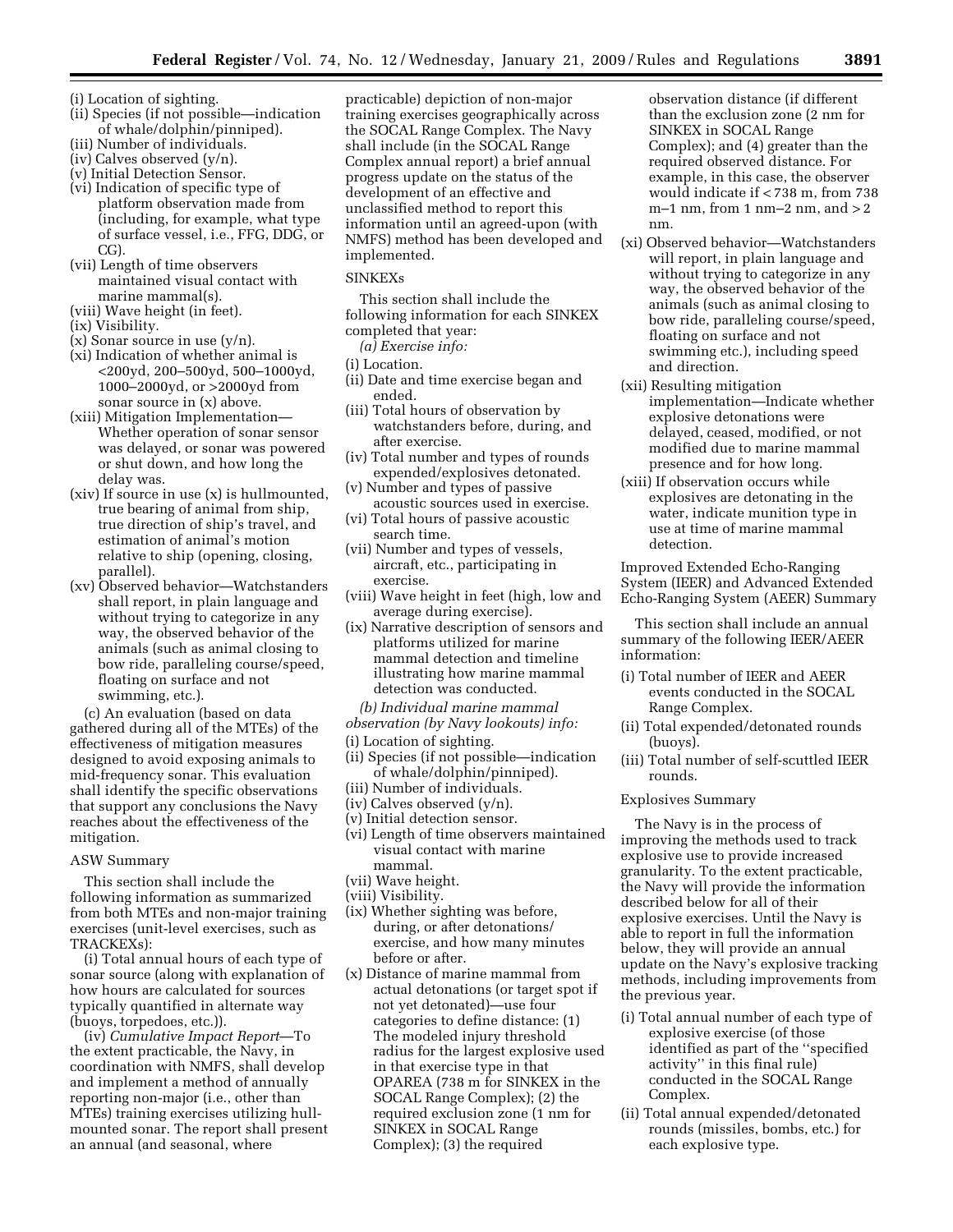#### *Sonar Exercise Notification*

The Navy shall submit to the NMFS Office of Protected Resources (specific contact information to be provided in LOA) either an electronic (preferably) or verbal report within fifteen calendar days after the completion of any MTE (Sustainment, IAC2, SHAREM, COMPTUEX, or JTFEX) indicating:

(1) Location of the exercise.

(2) Beginning and end dates of the exercise.

(3) Type of exercise.

# *SOCAL Range Complex 5-Yr Comprehensive Report*

The Navy shall submit to NMFS a draft report that analyzes and summarizes all of the multi-year marine mammal information gathered during ASW and explosive exercises for which annual reports are required (Annual SOCAL Range Complex Exercise Reports and SOCAL Range Complex Monitoring Plan Reports). This report will be submitted at the end of the fourth year of the rule (November 2012), covering activities that have occurred through June 1, 2012.

#### *Comprehensive National ASW Report*

By June, 2014, the Navy shall submit a draft National Report that analyzes, compares, and summarizes the active sonar data gathered (through January 1, 2014) from the watchstanders and pursuant to the implementation of the Monitoring Plans for the SOCAL Range Complex, the Atlantic Fleet Active Sonar Training, the HRC, the Marianas Range Complex, the Northwest Training Range, the Gulf of Alaska, and the East Coast Undersea Warfare Training Range.

The Navy shall respond to NMFS comments and requests for additional information or clarification on the SOCAL Range Complex Comprehensive Report, the Comprehensive National ASW report, the Annual SOCAL Range Complex Exercise Report, or the Annual SOCAL Range Complex Monitoring Plan Report (or the multi-Range Complex Annual Monitoring Plan Report, if that is how the Navy chooses to submit the information) if submitted within 3 months of receipt. These reports will be considered final after the Navy has addressed NMFS' comments or provided the requested information, or three months after the submittal of the draft if NMFS does not comment by then.

# **SOCAL**

# **Comments and Responses**

On October 14, 2008 (73 FR 60836), NMFS published a proposed rule in response to the Navy's request to take marine mammals incidental to military readiness training exercises in SOCAL and requested comments, information and suggestions concerning the request. During the 30-day public comment period, NMFS received 8 comments from private citizens, comments from the Marine Mammal Commission (MMC) and several sets of comments from non-governmental organizations, including, the Natural Resources Defense Council (NRDC) (which commented on behalf of The Humane Society of the United States, the International Fund for Animal Welfare, Whale and Dolphin Conservation Society, Cetacean Society International, Pamlico Tar River Foundation, League for Coastal Protection, and Ocean Futures Society and its founder Jean-Michel Cousteau), the Cascadia Research Collective (CRC), Ziphius EcoServices, and Smultea Environmental Sciences, LLC. The comments are summarized and sorted into general topic areas and are addressed below. Full copies of the comment letters may be accessed at *www.regulations.gov*.

#### *Monitoring and Reporting*

*Comment 1:* One commenter stated that ''It is advisable to hold a multi-day workshop to discuss controversial issues related to the problem.'' The commenter further indicated that the workshop should include representatives from the Navy, NMFS, relevant marine mammal researchers, NGOs (e.g., NRDC), and invited experts on certain topics of interest. The goal of the workshop should be to move towards consensus on a way forward for the monitoring plan. Another commenter suggested that outside expert review of the ICMP by professional marine mammal biologists was needed.

*Response:* NMFS believes that a workshop consisting of the Navy, NMFS, researchers, invited experts, and other interested parties, in combination with an adaptive management plan that allows for modification to the monitoring plan, would provide a means for the Navy to potentially make changes to the Monitoring Plan that would more effectively accomplish some of the goals of monitoring set forth earlier in the Monitoring section. NMFS and the Navy have coordinated on this point and the Navy will convene a workshop, to include (among others) outside marine mammal experts, in 2011. The workshop and how it will interact with the adaptive management component are discussed in the Monitoring Workshop section of this final rule. The Monitoring Workshop

participants will be asked to submit individual recommendations to the Navy and NMFS, and both agencies will work together to determine whether modifications to the SOCAL Range Complex monitoring are necessary based on the recommendations. As necessary, NMFS would incorporate any changes into future LOAs and future rules. However, NMFS disagrees with the commenter's suggestion that the workshop participants seek to achieve consensus on a way forward for the monitoring plan. NMFS has statutory responsibility to prescribe regulations pertaining to monitoring and reporting, and will in coordination with the Navy, develop the most effective and appropriate monitoring and reporting protocols for future authorizations.

*Comment 2:* Two commenters made several recommendations regarding the formatting and understandability of the monitoring plan, including recommending additional text. For example, one commenter recommended the Navy add a list of acronyms and another recommended adding text explaining that dropping sonobuoys from monitoring observation aircraft is another potential method of PAM whose feasibility and utility should be assessed as part of the SCMP.

*Response:* NMFS and the Navy incorporated these recommendations where appropriate. For example, both of the above examples were incorporated. However, we did not incorporate the commenter's recommendations in all cases, if we believed doing so, for example, would needlessly lengthen and complicate the Plan or generally be duplicative with the analytical contents of the rule.

*Comment 3:* One commenter stated: ''The Navy improperly assumes that they have no impact on the marine mammals. It is clear that the draft plan begins with the assumption that the Navy has no impact on marine mammals, or that the current mitigation is adequate to eliminate impacts. This is not supported by facts, and it invalidates the entire purpose of the plan. The Navy must acknowledge that sonar testing may indeed impact marine mammals and provide references, and must be willing to work as an active partner in a plan to investigate the extent and severity of such impacts, and how to reduce them to insignificant levels. Otherwise, this entire exercise is just 'window dressing' and will be a major waste of taxpayer dollars.''

*Response:* NMFS disagrees with this commenter's assertion. It is possible that the commenter mistook the fact that the Navy phrased some of their goals as null hypotheses (''If marine mammals and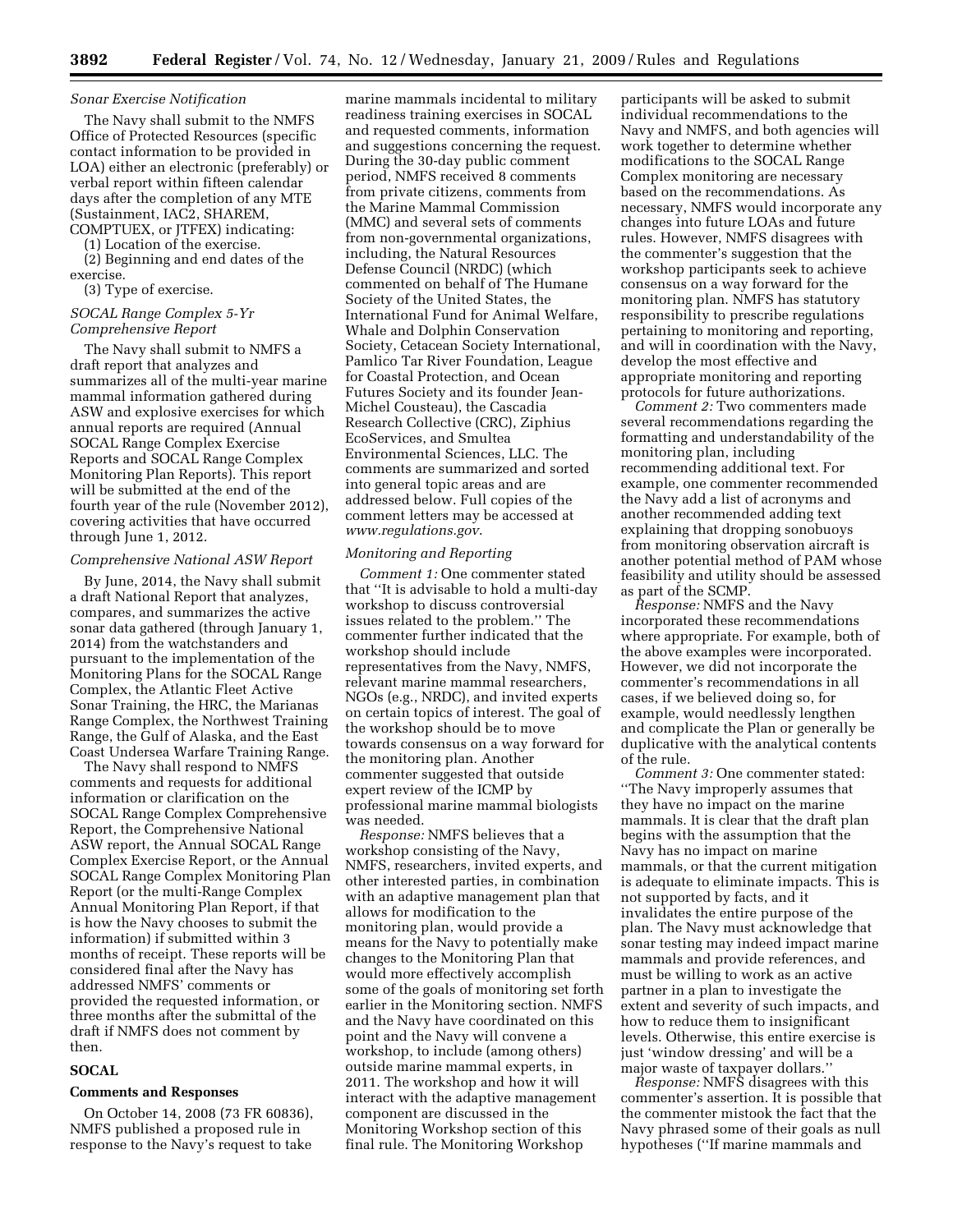sea turtles are exposed to MFAS, what are their behavioral responses? Are they different at various levels?'') to mean that they think there are no effects. The Navy's LOA application and EIS clearly discuss the potential adverse effects that marine mammals may experience when exposed to MFAS/HFAS and explosive detonations. The Navy has and will continue to work as an active partner to investigate the extent and severity of the impacts and how to reduce them (see Navy Research section of this final rule).

Regarding the issue of the mitigation being adequate to eliminate impacts, nowhere does either the Navy or NMFS indicate that the current mitigation will eliminate impacts. The MMPA requires that NMFS put forth the means of effecting the least practicable adverse impacts. As discussed in the Mitigation section of the proposed rule, NMFS has determined that the final required mitigation accomplishes this. If it were possible to eliminate impacts to marine mammals, an MMPA authorization would not be necessary.

*Comment 4:* Two commenters were concerned that the Navy used the term ''relative distance'' when describing the data that would be gathered for marine mammals and sound sources and indicated that precise measurements are needed to draw accurate conclusions.

*Response:* GPS measurements are used for the majority of Navy data, both for ship tracks and marine mammal sightings. The word ''relative'' was used because in some cases the Navy cannot report exactly where their exercise is for security reasons, but they can report exactly where the marine mammal was relative to the sound source.

*Comment 5:* A few commenters asked why the Navy did not consider additional survey methods, or modifications to the existing methods, beyond those currently included in the plan, such as: dropping sonobuoys from airplanes, specified focal follows of one animal before, during, and after sonar; photo-identification of marine mammals to look at residency patterns; or doing biopsy sampling to assess stress hormones.

*Response:* There are many different methods available with which to monitor marine mammals and the Navy considered a wide range of methods in the development of their plan. NMFS considered all of the public comments (including the recommended additional survey methods) received during this rulemaking. Some of the methods suggested by the public, such as the photo-identification method, would likely be feasible and provide useful information (and in fact, the Navy will take photographs whenever feasible),

while other methods, such as biopsy sampling (which would require a new research permit), would be more difficult both financially and operationally. Nevertheless, the Navy must work within the framework of the available resources and the operational constraints associated with doing work in the vicinity of a complex military exercise. NMFS provided input during the development of the plan and believes that results from the required monitoring will provide valuable information regarding the effects of MFAS on marine mammals. Additionally, by including the Monitoring Plan as a requirement of the regulations and LOA, NMFS is compliant with the MMPA requirement to prescribe regulations setting forth the requirements pertaining to the monitoring and reporting of taking. That being said, the Navy and NMFS understand the importance of marine mammal monitoring to determine the effects of MFAS, which is why the Navy agreed to conduct the Workshop referred to in Comment #1 during which the workshop participants will review and assess the monitoring results (from this Monitoring Plan and others from other Range complexes and areas) and make informed recommendations for how to move forward with the best monitoring strategy.

*Comment 6:* One commenter asked that the Navy specify somewhere in the Monitoring Plan that any potentially stranded animals will be photographed for individual identification purposes.

*Response:* When possible, every attempt will be made to opportunistically collect concurrent digital video and digital photographs of animals under observation by both vessels and aircraft. Direct experience with aerial monitoring within the Hawaii and SOCAL Range Complexes in 2008 revealed the value of these techniques for on-site and off-site species identification or confirmation, and for assistance in reviewing a given animal's behavioral state after the survey. Language to this effect has been added to the Monitoring Plan.

*Comment 7:* One commenter questioned who will conduct the Adaptive Management Review and whether professional marine mammal and sea turtle biologists will be involved as advisors on a regular basis.

*Response:* The NMFS and the Navy will conduct the Adaptive Management Reassessment review to examine the prior year's monitoring lessons learned, integrate new science, and re-direct monitoring based on input from the scientific community. As mentioned in comment 1, professional marine

mammal biologists will be involved in the 2011 Monitoring Workshop.

*Comment 8:* One commenter noted that there is a lot of emphasis on collection of data by Navy watchstanders, but the Navy must acknowledge the limitation of these kinds of data. The relatively low level of training and experience by these people (in relation to professional marine mammal biologists) will make the data collected of little value. Another commenter similarly notes that the marine species awareness training consists primarily of watching a DVD, which is insufficient to ensure that they accurately detect many species.

*Response:* The vast majority of the monitoring (pursuant to the monitoring plan) will be conducted by independent marine mammal scientists. Alternately, Navy lookouts are responsible for detecting marine mammal presence within the safety zone so that the mitigation can be implemented. Navy lookouts are specifically trained to detect anomalies in the water around the ship and both the safety of Navy personnel and success in the training exercise depend on the lookout being able to detect objects (or marine mammals) effectively around the ship. NMFS has reviewed the Navy's After Action Reports from previous exercises and they show that lookouts are detecting marine mammals, and implementing sonar shutdowns as required when they do. That said, the SOCAL Range Complex Monitoring Plan contains a study in which Navy lookouts will be on watch simultaneously with non-Navy marine mammal observers and their detection rates will be compared. Though Navy lookouts are not trained biologists and may not always be able to identify a marine mammal to species, NMFS believes that if data is gathered systematically and in sufficient detail (as described in the Reporting section of the rule), Navy lookouts will provide important encounter rate data that will allow comparisons between lookouts and MMOs, as well as between when sonar is on or off.

*Comment 9:* One commenter stated that it would seem to be a conflict of interest to be using Navy personnel to monitor training activity areas for marine mammals [during their own activities].

*Response:* The Navy is responsible for both the funding and implementation of a substantial amount of marine mammal and acoustic research and NMFS has no concerns regarding the objectivity of the reported results from either these research projects or the monitoring required pursuant to the MMPA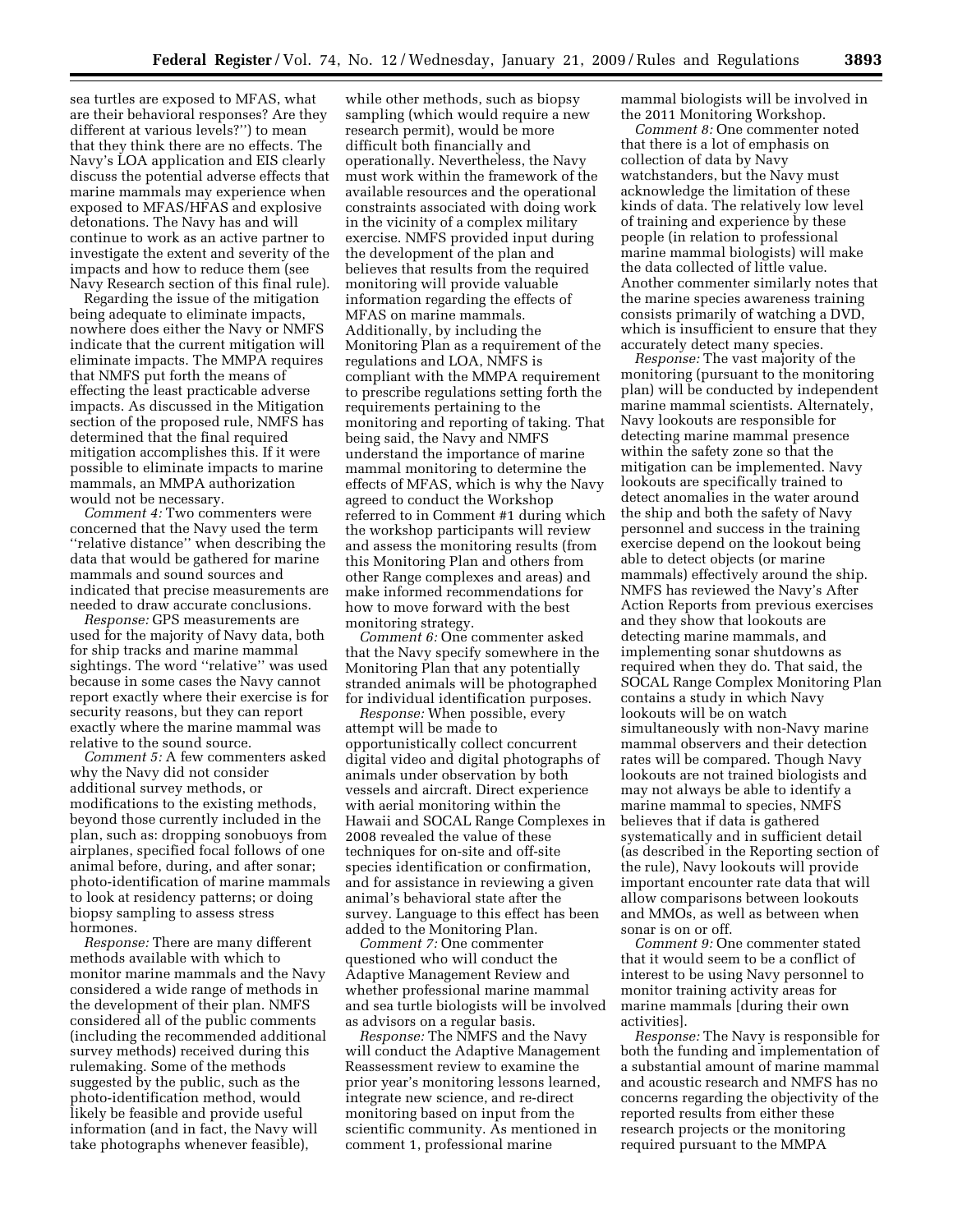authorization. It is definitely not a conflict of interest since the statute requires a permit holder to comply with regulations related to the incidental taking of marine mammals, including monitoring and reporting requirements.

*Comment 10:* During aerial surveys, information on headings/orientation of animals should be collected as these data can later be examined to assess movement/response of animals relative to locations and received sound levels of MFAS and underwater detonations.

*Response:* As NMFS noted in the proposed rule, additional detail has been added to the Reporting Requirements section of the final rule. A requirement that Navy lookouts report the relative directions of both the marine mammals and the sonar source has been included. NMFS also included a requirement that the MMOs collecting data for the Monitoring Plan collect, at a minimum, the same data outlined in the Reporting Requirements section for the Navy lookouts.

*Comment 11:* Commenters questioned whether the Navy had considered whether a statistically sound sample size had been developed to answer the questions that monitoring is trying to answer.

*Response:* The Navy will contract a team of marine mammal experts to implement the monitoring plan and fine-tune the sample size and analysis parameters. The data from the SOCAL Range Complex will be pooled (as appropriate) with data collected from other range complexes to maximize data collection each year. No conclusions will be made without a statistically valid sample size.

*Comment 12:* One commenter stated: ''The Navy should establish a long-term research program, perhaps conducted by NMFS or by an independent agent, on the distribution, abundance, and population structuring of protected species on the SOCAL Range Complex, with the goal of supporting adaptive geographic avoidance of high-value habitat.'' Another commenter suggests that the Navy should conduct research and development of technologies to reduce the impacts of active acoustic sources on marine mammals.

*Response:* The MMPA does not require that individuals who have received an incidental take authorization conduct research. As mentioned above, the mitigation EA addresses geographic avoidance of highvalue habitat. Separately, the Navy has voluntarily developed and funded a number of research plans that are designed to address technologies to reduce the impacts of active acoustic

sources on marine mammals (see Research section).

#### *Mitigation*

*Comment 13:* The Marine Mammal Commission recommends that NMFS:

(a) Clarify which monitoring and mitigation measures will be required, in light of the fact that a revised Monitoring Plan was posted after the proposed rule was published.

(b) Require performance testing and validation of those measures (and the MMC suggests that NMFS did not review, and the rule does not include reference to, five post-exercise reports that the Navy submitted to us for 2006/ 2007 exercises in the SOCAL Range Complex).

(c) Require new measures to address remaining monitoring and mitigation shortcomings. The MMC suggests that visual and passive acoustic monitoring offer only limited detection capability but notes that NMFS asserts that more than 60 potential lethal or injurious takes have been mitigated to zero by posting visual observers and opportunistic monitoring using sonobuoys and other existing passive acoustic sensing capabilities.

(d) Work with the Navy to develop a database for storing original records of marine mammal interactions; the database should meet the Navy's security requirements but also maintain what are potentially valuable records about the Navy's interactions with and effects on marine mammals. The MMC notes that the proposed rule indicates that the ship's logs of sightings, powerdowns, and other mitigation actions are retained only for 30 days.

*Response:* Following are responses to MMC's alphabetized sub-comments:

(a) The final required mitigation measures are exactly the same as those described in the proposed rule. As described in the proposed rule, the Monitoring Plan contains a table that generally describes the level of effort that the Navy has committed to in the monitoring, but the Navy continued to develop and improve the Monitoring Plan for the SOCAL Range Complex (based on public comments, among other input) throughout the MMPA and ESA processes. The Monitoring Plan will be finalized prior to the issuance of the first LOA, but we note that flexibility remains for the implementation team (the independent scientist contractors that the Navy will hire to conduct the monitoring) to further refine the specific protocols as appropriate.

(b) Navy lookouts are specifically trained to detect anomalies in the water around the ship and both the safety of

Navy personnel and success in the training exercise depend on the lookout being able to detect objects (or marine mammals) effectively around the ship. NMFS has reviewed the Navy's After Action Reports from previous exercises and they show that lookouts are detecting marine mammals and implementing sonar shutdowns as required. That said, the SOCAL Range Complex Monitoring Plan contains a study in which Navy lookouts will be on watch simultaneously with non-Navy marine mammal observers and their detection rates will be compared. Additionally, the regulations and subsequent authorization would require the Navy to provide ''an evaluation (based on data gathered during all of the major training exercises) of the effectiveness of mitigation measures designed to avoid exposing marine mammals to mid-frequency sonar. This evaluation shall identify the specific observations that support any conclusions the Navy reaches about the effectiveness of the mitigation included in the authorization.'' Last, the rule contains an adaptive management component that specifies that NMFS and the Navy will meet on an annual basis to evaluate the Navy Reports (on both Navy lookout observations as well as Monitoring Plan reporting) and other new information (such as Navy R&D developments or new science) to ascertain whether mitigation or monitoring modifications are appropriate.

Contrary to the MMC's assertion, NMFS included both a summary table of (Table 7 in proposed rule), and general conclusions related to, 12 post exercise reports that the Navy submitted for exercises conducted in 2006 and 2007. NMFS agrees that the review of postexercise reports is critical, and through the implementation of the more rigorous reporting requirements that have been laid out in the final rule (versus the proposed rule) we should be able to reach well-supported conclusions regarding the effects of MFAS on marine mammals.

(c) As described in the proposed rule, NMFS's analysis does not assert that 60+ injuries or mortalities are completely alleviated by mitigation implementation. Rather, we explain that, in the first place, the model that estimated 60 injuries and mortalities does not take into consideration at all that a subset of animals will avoid operating sound sources (or even vessels without operating sources), which means that fewer than 60 animals would be likely to get close enough to be exposed to levels expected to result in injury or death. For MFAS, animals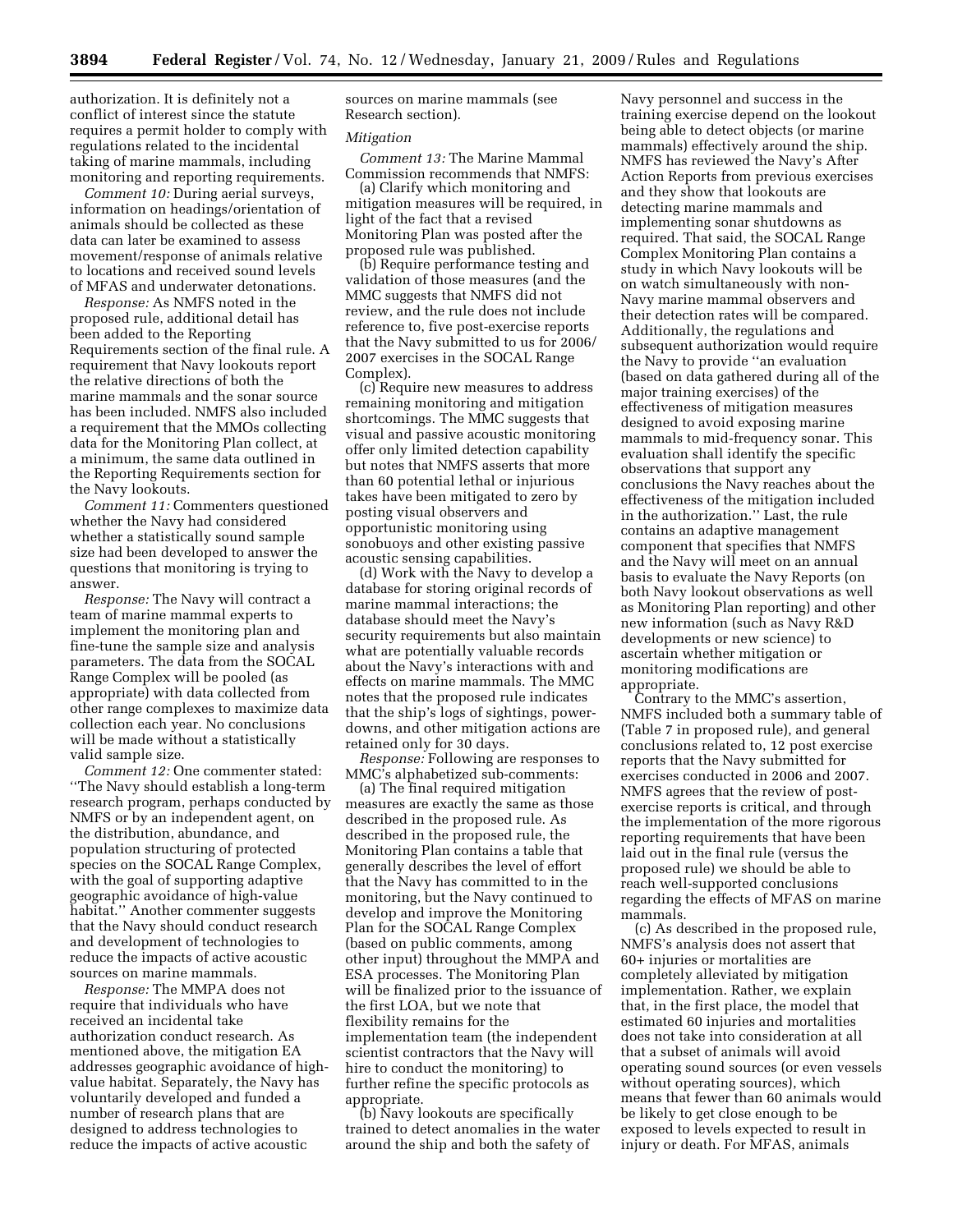would need to approach within 10 m of the sound source to be exposed to levels likely to result in injury. For explosives, the larger charges have effects at greater distances, but they also have very rigorous clearance procedures that include monitoring the area for 2 hours in advance of the exercise. Nonetheless, NMFS acknowledges the opportunity for improvement via the use of dedicated passive or active sonar to detect marine mammals for mitigation implementation. However, current technology does not allow the Navy to detect, identify, and localize marine mammals and transmit this information to operators real-time while also not substantially reducing the effectiveness of the fast-paced and complicated exercises that the Navy must conduct. The Navy is committed, however, to technological development in the area of marine mammal protection and is currently funding multiple research projects towards this goal (see Research section).

(d) Though the original ship logs are destroyed after 30 days, the information pertaining to marine mammal observations and mitigation implementation is passed along to environmental compliance staff who are responsible for producing reports for NMFS and who already have a system for retaining the needed information. However, under the ICMP, NMFS will work with the Navy to ensure that all of the needed information is saved (in a standard form across geographic areas), which could potentially include the development of a new database.

*Comment 14:* One commenter noted that the training exercises that the Navy proposes to conduct in the Southern California range from 2009 to 2014 are apparently very similar to those that have in the past provoked extended litigation against the Navy by environmental groups (e.g., the RIMPAC litigation in 2006 and the ongoing SOCAL case, *NRDC* v. *Winters,*  currently under review by the Supreme Court). The environmental groups have, thus far, been successful in both of their lawsuits against the Navy and the NMFS; each suit has required the Navy to take much more rigorous measures to mitigate the environmental impact of its sonar exercises. And yet neither the Navy nor the NMFS appears to have incorporated the lessons of these legal actions into their practices, as shown by the proposed regulation released for comment. Specifically, the NRDC asserts that NMFS's proposed rule, as well as the Navy's SOCAL Range Complex Draft Environmental Impact Statement (''DEIS'') (73 FR 18522 (Apr. 4, 2008)) ignores mitigation measures

imposed specifically for the SOCAL Range Complex by courts in California. See *NRDC* v. *Winter* 527 F.Supp.2d 1216 (C.D. Cal. 2008), aff'd 518 F.3d 658 (9th Cir. 2008).

*Response:* The outcome of any litigation is based very specifically on the content of the administrative record for the particular decision that is being litigated. NMFS has worked closely with the Navy, both in the development of the SOCAL Range Complex EIS and in the ESA and MMPA consultations, to build a strong administrative record (both procedure and content-wise) that supports our decisions under the applicable statutes. Both NMFS and the Navy have incorporated lessons from the aforementioned legal actions into our practices. For example, the Navy (with NMFS support as a cooperating agency) chose to develop EISs for their major MFAS training activities instead of relying on an Environmental Assessment as they did in RIMPAC 2006. However, NMFS and the Navy are still bound to make certain findings under different statutes, and just because additional measures were imposed by the court in previous similar cases does not mean that those measures are appropriate in the specific context of the statutes that NMFS or the Navy are endeavoring to comply with in a specific case. More specifically, though, both NMFS and the Navy have considered the types of measures recommended by the courts (see Mitigation EA). Finally, the Supreme Court (*Winter* v. *NRDC*) recently sided with the Navy in NRDC's challenge to the use of mid-frequency active sonar in the SOCAL Range Complex. The court determined the Navy's need to conduct realistic training with active sonar to respond to the threat posed by enemy submarines plainly outweighs the interests advanced by the plaintiffs.

*Comment 15:* One commenter asserts that NMFS's analysis ignores or improperly discounts an array of options that have been considered and imposed by other active sonar users, including avoidance of coastal waters, high-value habitat, and complex topography; the employment of a safety zone more protective than the 1000-yard power-down and 200-yard shutdown accepted by NMFS; general passive acoustic monitoring for whales; special rules for surface ducting and lowvisibility conditions; monitoring and shutdown procedures for sea turtles and large schools of fish; and many others. The commenter further provides a detailed list of 30 additional measures that should be considered. Other commenters made additional

recommendations of mitigation measures that should be considered.

*Response:* NMFS considered a wide range of mitigation options in our analysis, including those listed by the commenters. In order to issue an incidental take authorization (ITA) under Section 101(a)(5)(A) of the MMPA, NMFS must set forth the ''permissible methods of taking pursuant to such activity, and other means of affecting the least practicable adverse impact on such species or stock and its habitat, paying particular attention to rookeries, mating grounds, and areas of similar significance.'' The National Defense Authorization Act (NDAA) of 2004 amended the MMPA as it relates to military-readiness activities (which these Navy activities are) and the incidental take authorization process such that ''least practicable adverse impact'' shall include consideration of personnel safety, practicality of implementation, and impact on the effectiveness of the ''military readiness activity''. NMFS worked with the Navy to identify practicable and effective mitigation measures, which included a careful balancing of the likely benefit of any particular measure to the marine mammals with the likely effect of that measure on personnel safety, practicality of implementation, and impact on the ''military-readiness activity''. NMFS developed an Environmental Assessment (EA) that analyzes a suite of possible mitigation measures in regard to potential benefits for marine mammals (see goals of mitigation in the Mitigation section of this proposed rule) and practicability for the Navy. That EA, which considered all of the measures recommended by these public comments, is currently available on the NMFS Web site (*http:// www.nmfs.noaa.gov/pr/permits/ incidental.htm#applications*) and has been relied upon to inform NMFS's MMPA decision.

*Comment 16:* One commenter suggests that the graded response steps for MFAS based on the distance at which marine mammals are sighted does not make sense given the high proportion of time many marine mammal species, especially long-divers, spend underwater. A beaked whale sighted in the path of the vessel 600 yards ahead that then dives would only require a decrease in source level by 6 dB, even though the trajectory of the ship would take it directly over the animal while it is underwater.

*Response:* The next ''graded'' mitigation measure says ''Should the marine mammal be detected within or closing to inside 200 yds (183 m) of the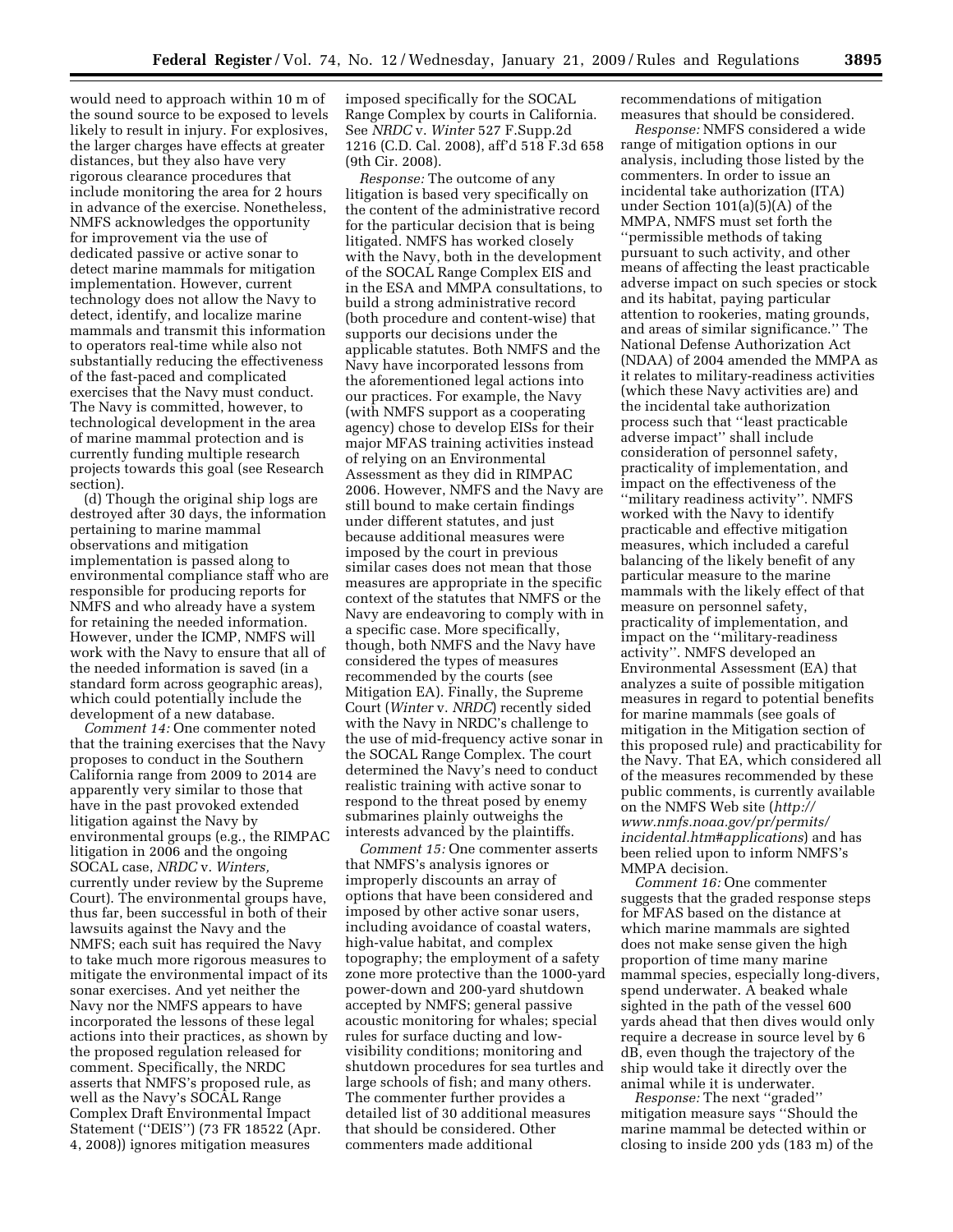sonar dome, active sonar transmissions shall cease.'' The ''or closing'' part of this measure ensures that if the Navy vessel is headed straight at an animal, they will use the appropriate measure. Additionally, review of the Navy's afteraction reports shows that in the vast majority of marine mammal detections within 1000 yds, the Navy immediately shuts down the sonar, without going through the power-down step.

*Comment 17:* NRDC recommends prescription of specific mitigation requirements for individual categories (or sub-categories) of testing and training activities, in order to maximize mitigation given varying sets of operational needs. Also, the Navy should require that other nations abide by U.S. mitigation measures when training in the SOCAL Range Complex, except where their own measures are more stringent.

*Response:* The Navy's standard protective measures include measures that are specific to certain categories of activities. For example, different exclusion zones are utilized for hullmounted sonar and dipping sonar, and different range clearance procedures are used for SINKEXs and IEER sonobuoy exercises. Pursuant to the Navy's 2000 Policy for Environmental Compliance at Sea, the commander or officer in charge of a major exercise shall provide participating foreign units with a description of the measures to protect the environment required of similar U.S. units as early as reasonable in the exercise planning process and shall encourage them to comply. As a binding international law, foreign sovereign immune vessels may not be compelled to adopt such mitigation measures.

*Comment 18:* The Marine Mammal Commission recommends that NMFS modify the Navy's mitigation measures by requiring that the Navy delay resumption of full operational sonar use following a power-down or shutdown for 30 minutes if the sighted animal can be identified to the species level and the species is not deep diving and 60 minutes if it cannot be identified or is known to be a member of a deep-diving species such as sperm and beaked whales. They further recommend that NMFS allow resumption of full operations before the end of the 30 minute period (when the species can be identified and is not a deep diver) or 60 minute period (the species cannot be determined or can be determined but is a deep diver) only when the Navy has good evidence that the marine mammal seen outside the safety zone is the same animal originally sighted within the zone.

*Response:* NMFS does not concur with the MMC that we should expand the delay (until sonar can be restarted after a shutdown due to a marine mammal sighting) to 60 minutes for deep-diving species for the following reasons:

• The ability of an animal to dive longer than 30 minutes does not mean that it will always do so. Therefore, the 60 minute delay would only potentially add value in instances when animals had remained under water for more than 30 minutes.

• Navy vessels typically move at 10– 12 knots (5–6 m/sec) when operating active sonar and potentially much faster when not. Fish et al. (2006) measured speeds of 7 species of odontocetes and found that they ranged from 1.4–7.30 m/ sec. Even if a vessel was moving at the slower typical speed associated with active sonar use, an animal would need to be swimming near sustained maximum speed for an hour in the direction of the vessel's course to stay within the safety zone of the vessel. Increasing the typical speed associated with active sonar use would further narrow the circumstances in which the 60-minute delay would add value.

• Additionally, the times when marine mammals are deep-diving (i.e., the times when they are under the water for longer periods of time) are the same times that a large portion of their motion is in the vertical direction, which means that they are far less likely to keep pace with a horizontally moving vessel.

• Given that, the animal would need to have stayed in the immediate vicinity of the sound source for an hour and considering the maximum area that both the vessel and the animal could cover in an hour, it is improbable that this would randomly occur. Moreover, considering that many animals have been shown to avoid both acoustic sources and ships without acoustic sources, it is improbable that a deep-diving cetacean (as opposed to a dolphin that might bow ride) would choose to remain in the immediate vicinity of the source. NMFS believes that it is unlikely that a single cetacean would remain in the safety zone of a Navy sound source for more than 30 minutes.

• Last, in many cases, the lookouts are not able to differentiate species to the degree that would be necessary to implement this measure. Plus, Navy operators have indicated that increasing the number of mitigation decisions that need to be made based on biological information is more difficult for the lookouts (because it is not their area of expertise).

NMFS does not believe that 60 minute delay would add to the

protection of marine mammals in the vast majority of cases, while it would definitely decrease the effectiveness of the Navy's training exercises by adding further delay, and therefore we have not required it. Regarding the MMCs second recommendation, the current measure says that sonar transmission will be limited until ''the animal is seen to leave the area''—NMFS does not believe that further clarification is needed regarding the fact that the Navy needs to be sure it is the same animal.

*Comment 19:* One commenter states that the Navy should engage in timely and regular reporting to NOAA, state coastal management authorities, and the public to describe and verify use of mitigation measures during testing and training activities.

*Response:* The Navy will be required to submit annual reports and these reports will be made available to the public upon the Notice to the public (in the **Federal Register**) of the issuance of subsequent LOAs. The reports will include a description of the mitigation measures implemented during major exercises and will also include an evaluation of the effectiveness if any mitigation measure implemented.

*Comment 20:* One commenter asserts that the Navy should avoid fish spawning grounds and important fish habitat. It should also avoid high-value sea turtle habitat. The Navy should include sea turtles in other described mitigation measures, including safety zones, for which floating weeds and kelp and algal mats should be taken as proxies for sea turtle presence.

*Response:* These concerns are outside of the purview of the MMPA. Impacts to fish spawning grounds are dealt with pursuant to the Magnuson-Stevens Act as it relates to Essential Fish Habitat (EFH). NMFS Office of Habitat Conservation found that the Navy's proposed action would adversely affect EFH, but that the proposed mitigation measures (see the Navy's EFH assessment in Appendix E of the SOCAL Range Complex FEIS) would adequately address adverse impacts to EFH. Therefore, NMFS made no additional EFH conservation recommendations. Measures to reduce impacts to sea turtles are included in the terms and conditions of the biological opinion that NMFS issued to the Navy (view at: *http:// www.nmfs.noaa.gov/pr/permits/ incidental.htm#applications*). Finally, it should be noted that the Navy will be required to alter activities if floating weeds or kelp are seen within a particular area (e.g., for Surface-to-Surface Gunnery exercises: ''Lookouts shall visually survey for floating weeds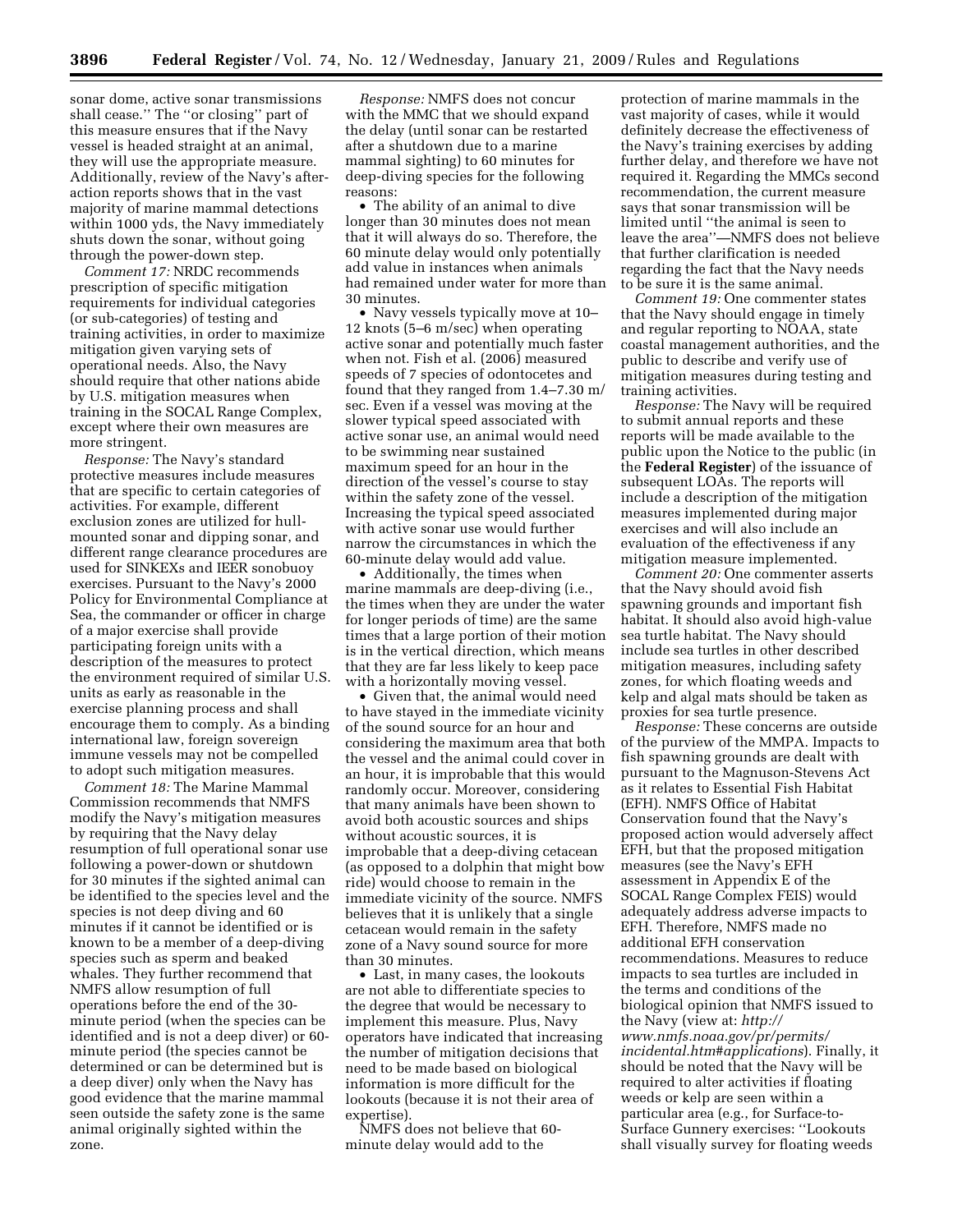and kelp. Intended impact shall not be within 600 yds (585 m) of known or observed floating weeds and kelp, and algal mats'').

# *Acoustic Threshold for Behavioral Harassment*

*Comment 21:* The NRDC submitted a comprehensive critique of the risk function (authored by Dr. David Bain), which NMFS has posted on our Web site (*http://www.nmfs.noaa.gov/pr/ permits/incidental.htm#applications*). NRDC summarized some general limitations of the risk function and included a fairly detailed critique of the specific structure of and parameters chosen for use in the model. Following are some of the general topics addressed in the letter:

• Factors that Dr. Bain thinks should be addressed by the model, such as social interactions and multiple sources.

• Critique of the datasets that NMFS used to populate the risk function (described Level B Harasssment—Risk Function section of the proposed rule): (1) Controlled Laboratory Experiments with Odontocetes (SSC Dataset); (2) Mysticete Field Study (Nowacek et al., 2004), and (3) Odontocete Field Data (Haro Strait—USS Shoup).

• Consideration of some datasets that were considered by NMFS, but not used in the risk function.

• A critique of the parameters (A, B, and K) used in the risk function.

• A sensitivity analysis of the parameters (i.e., takes were modeled while applying variable values for the A, B, and K values).

Dr. Bain included a summary of his concerns and an abbreviated version is included below. Additionally (and not included in the summary), Dr. Bain suggested that the effect of multiple sources may be both different and greater than the effects of fewer sources and provided supporting examples.

Dr. Bain's Summary follows (comments that were in Dr. Bain's summary, but have been addressed elsewhere in this Comment Response section are not included below):

• In summary, development of a function that recognizes individual variation is a step in the right direction.

• The selected equation is likely to produce underestimates of takes due to asymmetries in the number of individuals affected if parameters are either underestimated or overestimated due to uncertainty. Thus it will be important to use the risk function in a precautionary manner.

• The sensitivity analysis reveals the importance of using as many datasets as possible. First, for historical reasons, there has been an emphasis on high

energy noise sources and the species tolerant enough of noise to be observed near them. Exclusion of the rarer datasets demonstrating responses to low levels of noise biases the average parameter values, and hence underestimates effects on sensitive species.

• A similar mistake was made with the right whale data. The level at which 100 percent of individuals responded was used as the value at which 50 percent of individuals responded (B+K). Likewise, the level at which 100 percent of killer whales responded to midfrequency sonar is less than the value derived for B+K in the HRC SDEIS (Dept. Navy 2008b).

• It is likely that biological B values should be in the range from just detectable above ambient noise to 120 dB re 1 μPa. The resulting mathematical B value could be tens of dB lower, not the 120 dB re 1 μPa proposed. For many species, risk may approach 100 percent in the range from 120–135 dB re 1 μPa, putting K in the 15–45 dB range.

• The A values do not seem well supported by the data, and in any case, are likely to be misleading in social species as the risk function is likely to be asymmetrical with a disproportionate number of individuals responding at low noise levels. Rather than one equation fitting all species well, parameters are likely to be species typical.

• As realistic parameter values are lower than those employed in the HRC SDEIS (Dept. Navy 2008b), AFAST DEIS (Dept. Navy 2008a) and related DEIS's, take numbers should be recalculated to reflect the larger numbers of individuals likely to be taken. The difference between the parameter values estimated here and those used in the SDEIS suggests takes were underestimated by two orders of magnitude.

*Response:* Many of the limitations outlined in Dr. Bain's document were raised by other commenters and are addressed elsewhere in this Comment and Response Section and will not be addressed again here. Below, NMFS responds to the specific points summarized above.

• *The effects of multiple sources:*  Mathematically, the Navy's exposure model has already accounted for takes of animals exposed to multiple sources in the number of estimated takes. NMFS concurs with the commenter, however, in noting that the severity of responses of the small subset of animals that are actually exposed to multiple sources simultaneously could potentially be greater than animals exposed to a single source due to the fact that received level, both SPL and SEL, would be

slightly higher and because contextually it could be perceived as more threatening to an animal to receive multiple stimuli coming from potentially multiple directions at once (for example, marine mammals have been shown to respond more severely to sources coming directly towards them, vs. obliquely (Wartzok, 2004)). However, it is also worth noting that according to information provided by the Navy, surface vessels do not typically operate closer than 10–20 miles from another surface vessel (and greater distance is ideal), and other sonar sources, such as dipping sonar and sonobuoys, are almost always used 20 or more miles away from the surface vessel. This means that if the two most powerful sources were operating at the closest distance they are likely to (10 miles), in the worst case scenario, animals that would have been exposed to 150 dB SPL or less (taken from table 16 of the proposed rule) may be exposed to slightly higher levels or to similar levels or less coming from multiple directions.

• *Underestimates of takes due to asymmetries in the number of individuals affected when parameters are underestimated and overestimated due to uncertainty:* The commenter's point is acknowledged. When a sensitivity analysis is conducted and parameters are varied (both higher and lower values used)—the degree of difference in take estimates is much greater when the parameter is adjusted in one direction than in the other, which suggests the way that this generalized model incorporates uncertainty may not be conservative. However, in all cases when the adjustment of the parameter in a certain direction results in a disproportionately (as compared to an adjustment in the other direction) large increase in the number of takes, it is because the model is now estimating that a larger percentage of animals will be taken at greater distances from the source. This risk function is based completely on the received level of sound. As discussed in the proposed rule, there are other contextual variables that are very important to the way that an animal responds to a sound, such as nearness of the source, relative movement (approaching or retreating), or the animals familiarity with the source. Southall et al. (2007) indicates that the presence of high-frequency components and a lack of reverberation (which are indicative of nearness) may be more relevant acoustic cues of spatial relationship than simply exposure level alone. In the SOCAL Range Complex, an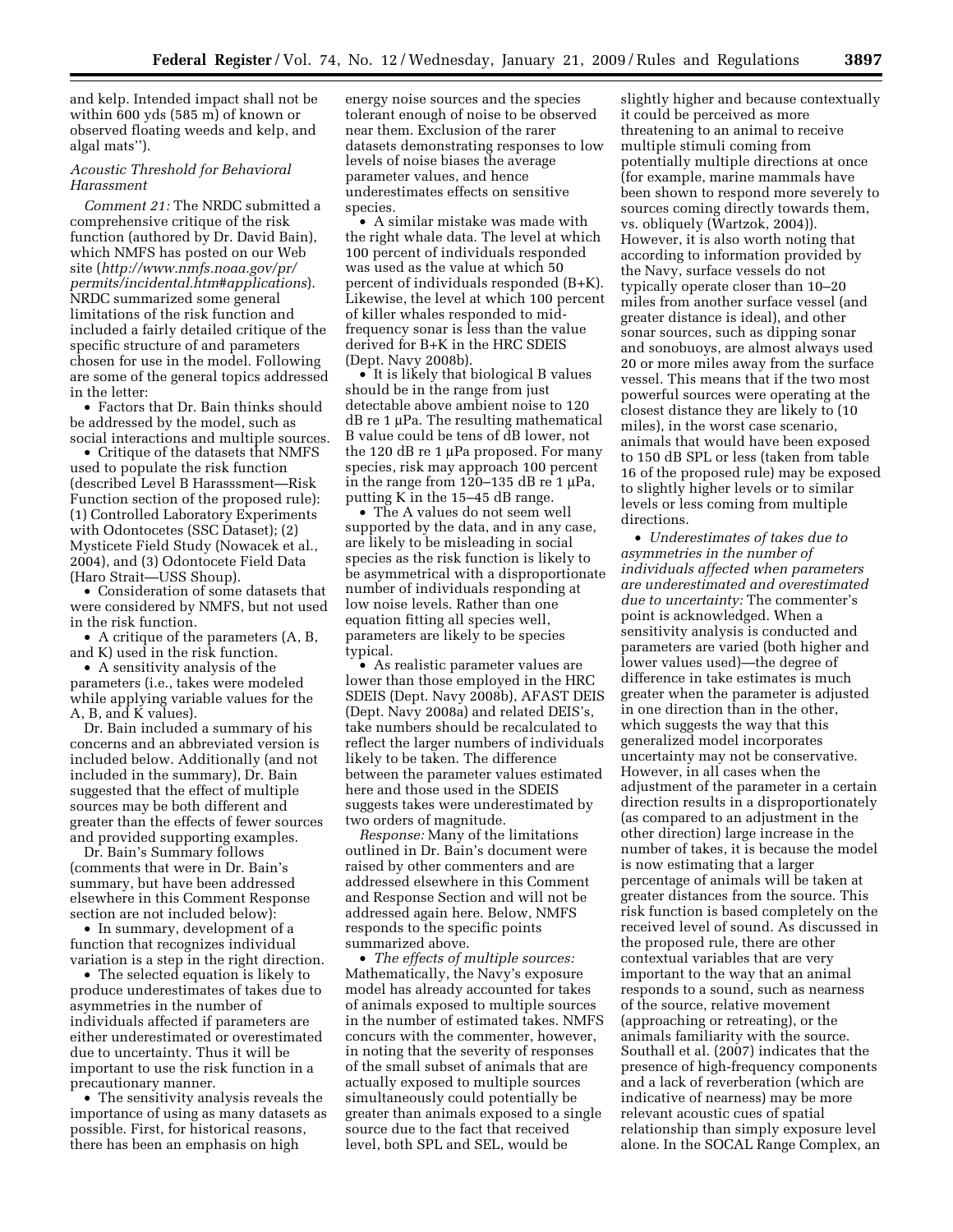animal exposed to between 120 and 130 dB may be more than 65 nm from the sonar source. NMFS is not aware of any data that describe the response of any marine mammals to sounds at that distance, much less data that indicate that an animal responded in a way we would classify as harassment at that distance. Because of this, NMFS does not believe it is currently possible or appropriate to modify the model to further address uncertainty if doing so results in the model predicting that much larger numbers of animals will be taken at great distances from the source when we have no data to suggest that that would occur.

• *Using many datasets:* NMFS has explained both in the rule, and then again elsewhere in response to these comments, why we chose the three datasets we did to define the risk function. As Dr. Bain points out, there are datasets that report marine mammal responses to lower levels of received sound. However, because of the structure of the curve NMFS is using and what it predicts (Level B Harassment), we need datasets that show a response that we have determined qualifies as harassment (in addition to needing a source that is adequately representative of MFAS and reliable specific received level information), which many of the lower level examples do not.

• *50 percent vs. 100 percent response:*  Dr. Bain asserts that two of the three datasets (Nowacek et al., 2004 and Haro Strait—USS SHOUP) that NMFS uses to derive the 50 percent response probability in the risk function actually report a 100 percent response at the indicated received levels. For the Haro Strait dataset, a range of estimated received levels at the closest approach to the J Pod were estimated. Given that neither the number of individual exposures or responses were available, the mean of this range was used as a surrogate for the 50 percent response probability in the development of the risk function. For the Nowacek data, NMFS used 139.2 dB, which is the mean of the received levels at which 5 of 6 animals showed a significant response to the signal. However, viewed another way, of 6 animals, one animal did not respond to the signal and the other five responded at received levels of 133 dB, 135 dB, 137 dB, 143 dB, and 148 dB, which means that 3 of the 6 animals (50 percent) showed a significant response at 139.2 dB or less.

• *120 dB basement value:* When the broad array of data reported from exposures across taxa and to varied sources are reviewed, NMFS believes that 120 dB is an appropriate B value for a curve designed to predict responses that rise to the level of an MMPA harassment (not just any response). The available data do not support the commenter's assertion that risk may approach 100 percent in the range from 120–135 dB for many species. For example, the Southall et al. (2007) summary of behavioral response data clearly shows, in almost every table (for all sound types), reports of events in which animals showed no observable response, or low-level responses NMFS would not likely consider harassment, in the 120 to 135-dB range. For the species (the harbor porpoise) for which the data do support that assertion, which the Southall et al. (2007) paper considers "particularly sensitive" NMFS has implemented the use of a species-specific step function threshold of 120 dB SPL.

• *The A value:* Please see the second bullet of this response for the first part of the answer. NMFS concurs with the commenter that species-specific parameters would likely be ideal, however there are not currently enough applicable data to support separate curves for each species. We note, though, that even with species-specific parameters, the context of the exposure will still likely result in a substantive variability of behavioral responses to the same received level by the same species.

• *Recalculation:* For the reasons described in the bullets above in this response, NMFS disagrees with the commenter's assertion that the parameters used in the proposed rule and the EIS are unrealistic and that they result in take estimates that are too small by two orders of magnitude. We do not believe that a recalculation is necessary.

The science in the field of marine mammals and underwater sound is evolving relatively rapidly. NMFS is in the process of revisiting our acoustic criteria with the goal of developing a framework (Acoustic Guidelines) that allows for the regular and scientifically valid incorporation of new data into our acoustic criteria. We acknowledge that this model has limitations, however, the limitations are primarily based on the lack of applicable quantitative data. We believe that the best available science has been used in the development of the criteria used in this and other concurrent Navy rules and that this behavioral harassment threshold far more accurately represents the number of marine mammals that will be taken than the criteria used in the RIMPAC 2006 authorization. We appreciate the input from the public and intend to consider it further as we move forward and develop the Acoustic Guidelines.

*Comment 22:* One commenter expressed the concern that NMFS blindly relies on TTS studies conducted on 7 captive animals of two species (to the exclusion of copious data on animals in the wild) as a primary source of data for the behavioral harassment threshold. The commenter further asserts that these studies (on highly trained animals that do not represent a normal range of variation within their own species, as they have been housed in a noisy bay for most of their lives) have major deficiencies, which NMFS ignores by using the data.

*Response:* The SSC Dataset (Controlled Laboratory Experiments with Odontocetes) is not the primary source of data for the behavioral harassment threshold; rather, it is one of three datasets (the other two datasets are from wild species exposed to noise in the field) treated equally in the determination of the K value (equates to midpoint) of the behavioral risk function. NMFS recognizes that certain limitations may exist when one develops and applies a risk function to animals in the field based on captive animal behavioral data. However, we note that for the SSC Dataset: (1) Researchers had superior control over and ability to quantify noise exposure conditions; (2) behavioral patterns of exposed marine mammals were readily observable and definable; and, (3) fatiguing noise consisted of tonal noise exposures with frequencies contained in the tactical mid-frequency sonar bandwidth. NMFS does not ignore the deficiencies of these data, rather we weighed them against the value of the data and compared the dataset to the other available datasets and decided that the SSC dataset was one of the three appropriate datasets to use in the development of the risk function.

*Comment 23:* NMFS fails to include data from the July 2004 Hanalei Bay event, in which 150–200 melon-headed whales were embayed for more than 24 hours during the Navy's Rim of the Pacific exercise. According to the Navy's analysis, predicted mean received levels (from mid-frequency sonar) inside and at the mouth of Hanalei Bay ranged from 137.9 dB to 149.2 dB. NMFS' failure to incorporate these numbers into its methodology as another data set is not justifiable.

*Response:* NMFS' investigation of the Hanalei event concluded that there was insufficient evidence to determine causality. There are a number of uncertainties about sonar exposure and other potential contributing factors and assumptions inherent to a reconstruction of events in which sonar was the causative agent that simply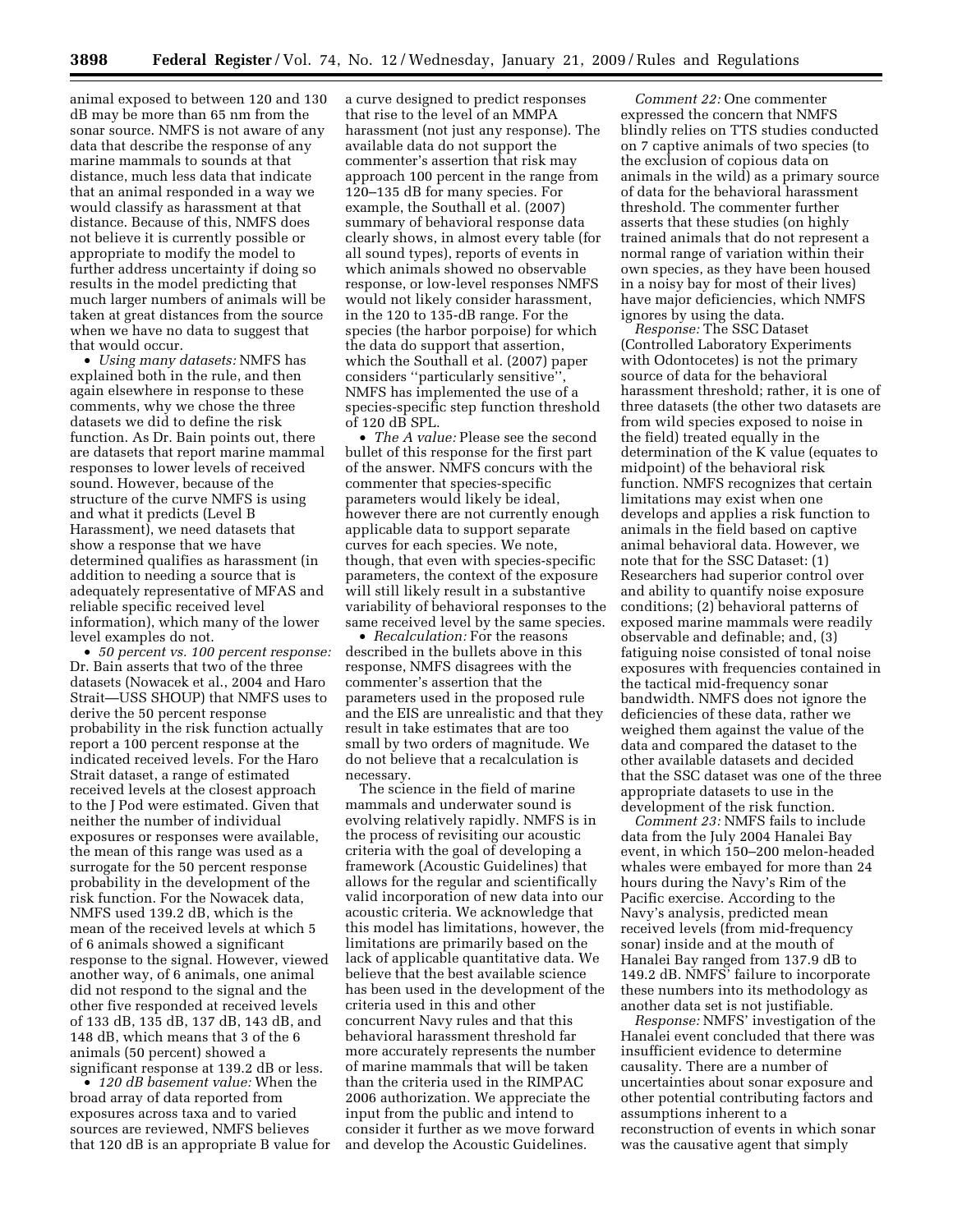preclude this determination. Because of this, NMFS did not use the numbers (137.9–149.2 dB) in our methodology. Additionally, even if NMFS had concluded that MFAS were the causative agent, insufficient evidence exists regarding the received level when the animals responded (there is no information regarding where they were when they would have first heard the sound).

*Comment 24:* One commenter stated ''NMFS excludes a substantial body of research on wild animals (and some research on other experimental animals as well, within a behavioral experimental protocol). Perhaps most glaringly, while the related DEIS prepared for the Navy's Atlantic Fleet Active Sonar Training activities appears to acknowledge the strong sensitivity of harbor porpoises by setting an absolute take threshold of 120 dB (SPL)—a sensitivity that, as NMFS has noted, is reflected in numerous wild and captive animal studies—the agencies improperly fail to include any of these studies in their data set. The result is clear bias, for even if one assumes (for argument's sake) that the SPAWAR data has value, NMFS has included a relatively insensitive species in setting its general standard for marine mammals while excluding a relatively sensitive one.''

*Response:* As explained in the Level B Harassment (Risk Function) section of the proposed rule the risk function is based primarily on three datasets (SSC dataset, Nowacek et al. (2004), and Haro Strait—USS Shoup) in which marine mammals exposed to mid-frequency sound sources were reported to respond in a manner that NMFS would classify as Level B Harassment. NMFS considered the ''substantial body of research'' that the commenter refers to but was unable to find other datasets that were suitable in terms of all of the following: The equivalency of the sound source to MFAS, a reported behavioral response that NMFS would definitively consider Level B Harassment, and a received level reported with high confidence. The SSC dataset is only one of three used and, in fact, the other 2 datasets (which are from wild animals killer whales and North Atlantic right whales) both report behavioral responses at substantively lower levels (i.e., the ''relatively insensitive'' species is not driving the values in the function).

Separately, combined wild and captive data support the conclusion that harbor porpoises (high-frequency hearing specialists) are quite sensitive to a variety of anthropogenic sounds at very low exposures (Southall et al.,

2007). Southall et al. (which refer to harbor porpoises as particularly sensitive species) report that all recorded exposures exceeding 140 dB SPL induced profound and sustained avoidance behavior in wild harbor porpoises. Unlike for the mid-frequency and low-frequency species, there are also no reported instances where harbor porpoises were exposed to higher levels and did not have a high response score. For these reasons, harbor porpoises are considered especially sensitive and NMFS determined that it is appropriate to apply a more conservative threshold.

*Comment 25:* The risk function must take into account the social ecology of some marine mammal species. For species that travel in tight-knit groups, an effect on certain individuals can adversely influence the behavior of the whole. Should those individuals fall on the more sensitive end of the spectrum, the entire group or pod can suffer significant harm at levels below what the Navy would use as the mean. In developing its ''K'' parameter, NMFS must take into account the potential for indirect effects.

*Response:* The risk function is intended to define the received level of MFAS at which exposed marine mammals will experience behavioral harassment. The issue the commenter raises is related to the Navy's exposure model—not the risk function. However, because of a lack of related data there is no way to numerically address this issue in the model. Although the point the commenter raises could potentially apply, one could also assert that if certain animals in a tight knit group were less sensitive it would have the opposite effect on the group. Additionally, the modeling is based on uniform marine mammal density (distributed evenly over the entire area of potential effect), which does not consider the fact that marine mammals appearing in pods will be easier to detect and therefore the Navy will be more likely to implement mitigation measures that avoid exposing the animals to the higher levels received within 1000m of the source.

*Comment 26:* One commenter asserts that NMFS' threshold is applied in such a way as to preclude any assessment of long-term behavioral impacts on marine mammals. It does not account, to any degree, for the problem of repetition: The way that apparently insignificant impacts, such as subtle changes in dive times or vocalization patterns, can become significant if experienced repeatedly or over time.

*Response:* NMFS threshold does not preclude any assessment of long-term behavioral impacts on marine mammals.

The threshold is a quantitative tool that NMFS uses to estimate individual behavioral harassment events. Quantitative data relating to long-term behavioral impacts are limited, and therefore NMFS' assessment of longterm behavioral impacts is qualitative in nature (see Diel Cycle section in Negligible Impact Analysis section). NMFS analysis discusses the potential significance of impacts that continue more than 24 hours and/or are repeated on subsequent days and, though it does not quantify those impacts, further indicates that these types of impacts are not likely to occur because of the nature of the Navy's training activities and the large area over which they are conducted.

*Comment 27:* One commenter stated ''NMFS appears to have misused data garnered from the Haro Strait incident one of only three data sets it considers by including only those levels of sound received by the ''J'' pod of killer whales when the USS Shoup was at its closest approach. These numbers represent the maximum level at which the pod was harassed; in fact, the whales were reported to have broken off their foraging and to have engaged in significant avoidance behavior at far greater distances from the ship, where received levels would have been orders of magnitude lower. We must insist that NMFS provide the public with the Navy's propagation analysis for the Haro Strait event, which it used in preparing its 2005 Assessment of the incident.''

*Response:* For the specific application in the risk function for behavioral harassment, NMFS used the levels of sound received by the ''J'' pod when the USS Shoup was at its closest approach because a review of the videotapes and other materials by NMFS detailing the behavior of the animals in relation to the location of the Navy vessels showed that it was after the closest approach of the vessel that the whales were observed responding in a manner that NMFS would classify as ''harassed.'' Though animals were observed potentially responding to the source at greater distances, NMFS scientists believed that the responses observed at greater distances were notably less severe and would not rise to the level of MMPA harassment. Though the received levels observed in relation to the lesser responses could be used in some types of analytical tools, the risk continuum specifically requires that we use received sound levels that are representative of when MMPA harassment likely occurred. The Navy's report may be viewed at: *http:// www.acousticecology.org/docs/ SHOUPNavyReport0204.pdf*.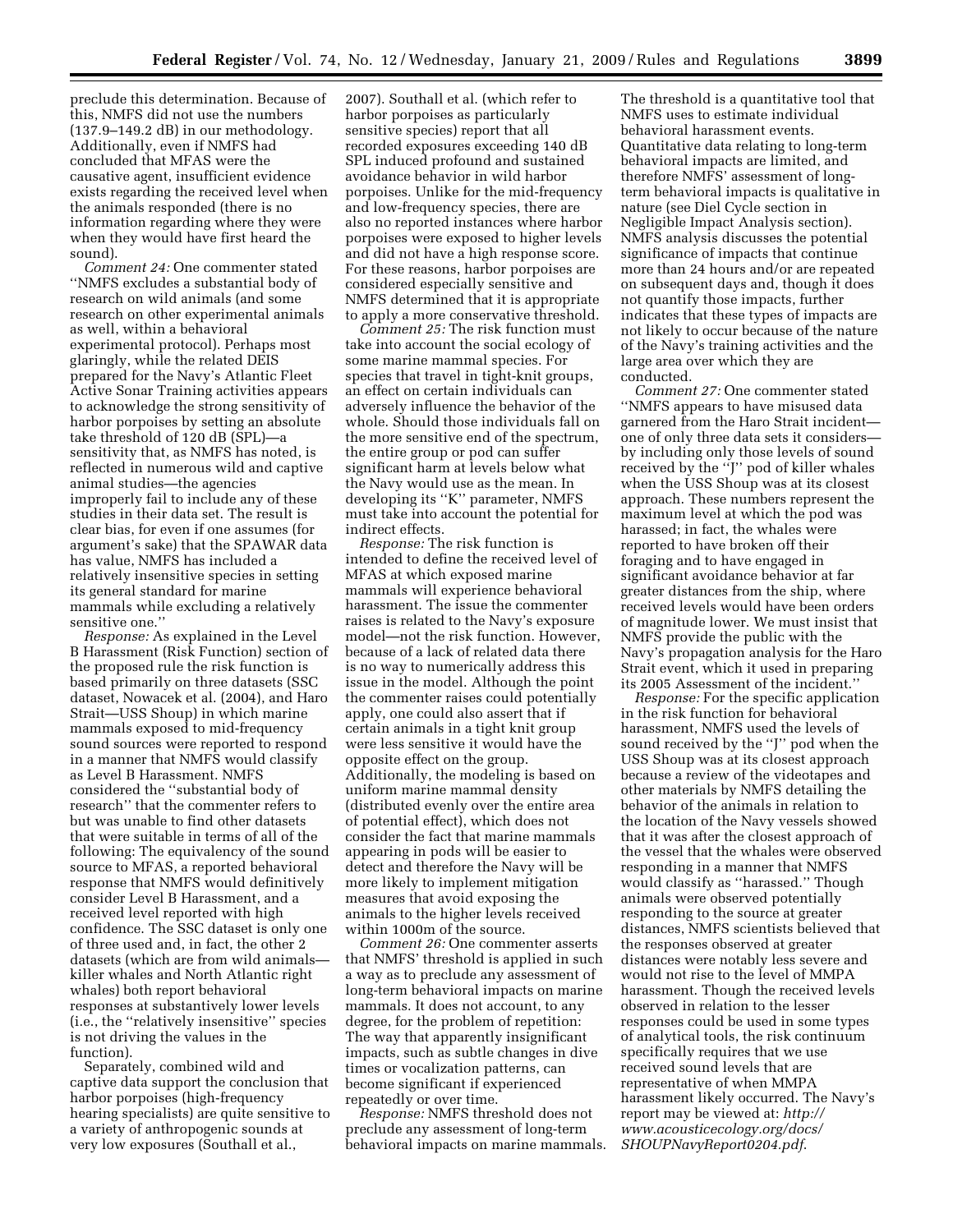# *Acoustic Thresholds for TTS and PTS*

*Comment 28:* One commenter notes that in the SOCAL proposed rule, NMFS sets its threshold for temporary hearing loss and behavioral effects, or ''temporary threshold shift'' (''TTS''), at 183 dB re 1 μPa2·s for harbor seals, 204 dB re 1 μPa2·s for northern elephant seals, and 206 dB re 1 μPa2·s for California sea lions (73 FR 60878). However, the commenter notes, in the proposed rule for AFAST, NMFS indicates that the TTS threshold for pinnipeds is 183 dB re 1 μPa2·s. NMFS does not explain the difference in thresholds. The commenter makes the same comment for the PTS thresholds (which are 20 dB higher than the TTS thresholds).

*Response:* As noted in the SOCAL proposed rule, the TTS thresholds are 183 dB re 1 FPa2·s for harbor seals (and closely related species), 204 dB re 1 μPa2·s for northern elephant seals (and closely related species), and 206 dB re 1 μPa2·s for California sea lions (and closely related species) (73 FR 60878). The commenter is correct, in the AFAST rule, NMFS did not fully explain that all of the pinnipeds that might be exposed to MFAS are ''closely related'' to harbor seals. Therefore, the 183 dB SEL is the pinniped threshold applied in AFAST. The AFAST final rule will be amended to clarify this issue and be consistent with the SOCAL final rule. The same answer applies to the comment about PTS thresholds.

*Comment 29:* One commenter stated that NMFS' take estimates do not reflect other non-auditory physiological impacts, such as from chronic exposure during development, stress, ship collisions, and exposure to toxic chemicals.

*Response:* The commenter is correct that the Navy's estimated take numbers do not reflect non-auditory physiological impacts because the quantitative data necessary to address those factors in the exposure model do not exist. However, NMFS acknowledges that a subset of the animals that are taken by harassment will also likely experience non-auditory physiological effects (stress, etc.) and these effects are addressed in the proposed rule (see Stress Responses section). Regarding toxins, the Navy concluded that the potential ingestion of toxins, such as the small amount of propellant or stimulant remaining in the spent boosters or on pieces of missile debris, by marine mammals or fish species would be remote because of (1) atmospheric dispersion, (2) the diluting and neutralizing effects of seawater, and (3) the relatively small area that could

potentially be affected. Therefore, the Navy determined that marine mammals would not be taken via the ingestion of toxins and they did not request (nor did NMFS grant) authorization for take of marine mammals from toxin ingestion. Similarly, regarding ship strikes, the Navy's EIS indicated that the Navy does not expect marine mammals to be struck because of standard operating procedures to reduce the likelihood of collisions, to include: (1) Use of lookouts trained to detect all objects on the surface of the water (including marine mammals); (2) reasonable and prudent actions to avoid the close interactions of Navy assets and marine mammals; and (3) maneuvering to keep away from any observed marine mammal. Therefore, the Navy did not request (nor did NMFS grant) authorization for take of marine mammals from ship strikes.

*Comment 30:* The Navy's exclusive reliance on energy flux density as its unit of analysis does not take other potentially relevant acoustic characteristics into account. Reflecting this uncertainty, the Navy should establish a dual threshold for marine mammal injury.

*Response:* NMFS currently uses the injury threshold recommended by Southall et al. (2007) for MFAS. Specifically, NMFS uses the 215-dB SEL sound exposure level threshold (the commenter refers to it as energy flux density level). Southall et al. (2007) presents a dual threshold for injury, which also includes a 230-dB peak pressure level threshold. NMFS discussed this issue with the Navy early in the MMPA process and determined that the 215-dB SEL injury threshold was the more conservative of the two thresholds (i.e., the 230-dB peak pressure threshold occurs much closer to the source than the 215-dB SEL threshold) and therefore it was not necessary to consider the 230-dB peak pressure threshold further. For example, an animal will be within the 215-dB SEL threshold and counted as a take before it is exposed to the 230-dB threshold. NMFS concurs with Southall et al. (2007), which asserts that for an exposed individual, whichever criterion is exceeded first, the more precautionary of the two measures should be used as the operative injury criterion.

*Comment 31:* One commenter asserts that NMFS disregards data gained from actual whale mortalities. The commenter cites to peer-reviewed literature that indicates that sound levels at the most likely locations of beaked whales beached in the Bahamas strandings run far lower than the Navy's

threshold for injury here: Approximately 150–160 dB re 1 μPa for 50–150 seconds, over the course of the transit. A further modeling effort, undertaken in part by the Office of Naval Research, the commenter states, suggests that the mean exposure level of beaked whales, given their likely distribution in the Bahamas' Providence Channels and averaging results from various assumptions, may have been lower than 140 dB re 1 μPa. Last the commenter suggests that when duration is factored in, evidence would support a maximum energy level (''EL'') threshold for serious injury on the order of 182 dB re 1 μPa2·s, at least for beaked whales.

*Response:* No one knows where the beaked whales were when they were first exposed to MFAS in the Bahamas or the duration of exposure for individuals (in regards to maximum EL) and, therefore, we cannot accurately estimate the received level that triggered the response that ultimately led to the stranding. Therefore, NMFS is unable to quantitatively utilize any data from this event in the mathematical model utilized to estimate the number of animals that will be ''taken'' incidental to the Navy's proposed action. However, NMFS does not disregard the data. The proposed rule includes a qualitative discussion of the Bahamas stranding and four other strandings that NMFS and the Navy concur that the operation of MFAS likely contributed to. These data illustrate a ''worst case scenario'' of the range of potential effects from sonar and the analysis of these strandings supports the Navy's request for authorization to take 10 individuals of several species by mortality over the 5 yr. period.

*Comment 32:* One commenter states that NMFS' and the Navy's assessment of the risk of marine mammal injury and mortality is astonishingly poor. Although NMFS briefly discusses stranding events (73 FR 60859), the Marine Mammal Protection Act requires NMFS to fully consider the impacts of sonar on marine mammals to determine there is no more than a negligible impact before issuing an incidental take authorization.

*Response:* NMFS disagrees. The proposed rule contains a detailed discussion of stranding events (those that were merely coincident with MFAS use, as well as those for which the evidence suggests that MFAS exposure was a contributing factor), a detailed discussion of the multiple hypotheses that describe how acoustically-mediated or behaviorally-mediated bubble growth can lead to marine mammal strandings, as well as a comprehensive discussion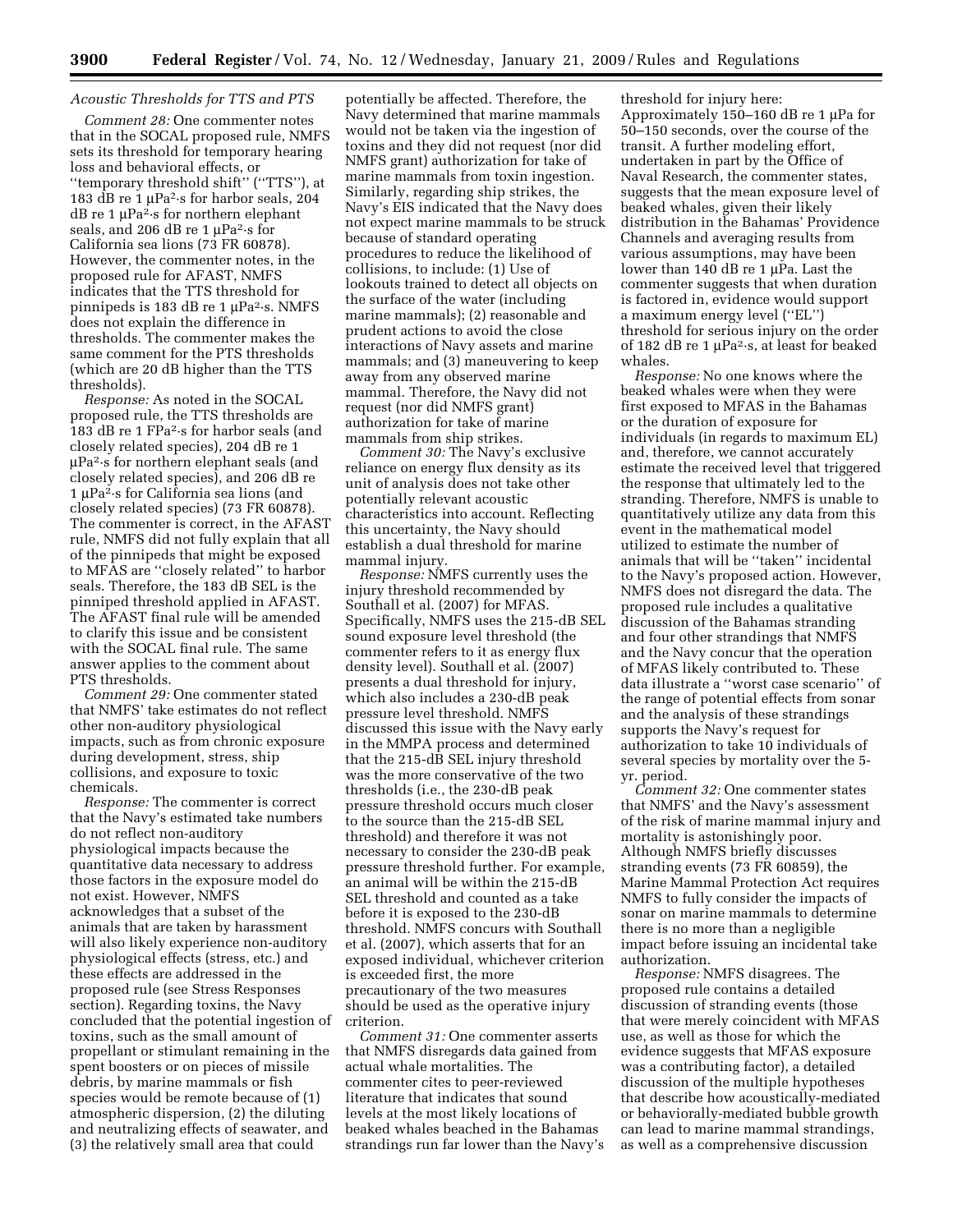of the more general potential effects to marine mammals of MFAS exposure. NMFS analyses fully considers the impacts to marine mammals, which allows us to determine that the specified activites will have a negligible impact on the affected species or stocks.

*Comment 33:* One commenter states: ''NMFS fails to take proper account of published research on bubble growth in marine mammals, which separately indicates the potential for injury and death at lower [received sound] levels. According to the best available scientific evidence, gas bubble growth is the causal mechanism most consistent with the observed injuries. NMFS' argument to the contrary simply misrepresents the available literature.''

*Response:* The proposed rule contained a detailed discussion of the many hypotheses involving both acoustically-mediated and behaviorallymediated bubble growth. NMFS concluded that there is not sufficient evidence to definitively say that any of these hypotheses accurately describe the exact mechanism that leads from sonar exposure to a stranding. Despite the many theories involving bubble formation (both as a direct cause of injury and an indirect cause of stranding), Southall et al., (2007) summarizes that scientific disagreement or complete lack of information exists regarding the following important points: (1) Received acoustical exposure conditions for animals involved in stranding events; (2) pathological interpretation of observed lesions in stranded marine mammals; (3) acoustic exposure conditions required to induce such physical trauma directly; (4) whether noise exposure may cause behavioral reactions (such as atypical diving behavior) that secondarily cause bubble formation and tissue damage; and (5) the extent the post mortem artifacts introduced by decomposition before sampling, handling, freezing, or necropsy procedures affect interpretation of observed lesions.

*Comment 34:* One commenter states that the calculation of PTS (which is equated to the onset on injury) is based on studies of TTS that, as discussed below, are significantly limited.

*Response:* NMFS addressed this issue in response to comments 22, 24, and 27.

#### *Effects Analysis*

*Comment 35:* One commenter asserts that NMFS does not properly incorporate the latest available data on marine mammal population structure and abundance into its analysis. NMFS' (and the Navy's) analysis of marine mammal distribution, habitat abundance, population structure and

ecology contains false, misleading or outdated assumptions that tend to both underestimate impacts on species and to impede consideration of mitigation measures. Specifically, commenters point to errors in the reported abundance of blue whales, Baird's beaked whales, and sei whales.

*Response:* The Navy began drafting and submitted the SOCAL Range Complex LOA application to NMFS prior to wide dissemination of the NMFS' 2007 U.S. Pacific Stock Assessment Reports (SAR). Information on estimated population size was obtained from the 2006 SAR and these numbers were carried forward into the Proposed Rule. Table 3 of this final rule shows updated population estimates based on the both the 2007 and 2008 DRAFT U.S. Pacific SARs. Discussion of population abundance is for general review of relative population size since these estimates can vary every year based on new survey information, or a revision of previous statistical analysis by NMFS. Alternately, for the estimated density of the affected marine mammal stocks reported in both the proposed rule and SOCAL EIS, the Navy used a different calculation provided by NMFS Southwest Fisheries Science Center (SWFSC). SWFSC provided a multi-year statistical analysis of potential marine mammal densities stratified on visual ship sightings from south of Point Conception, California. The density estimates used in the impact analysis described in the Proposed and Final rule are based on NMFS sighting data stratified for species specific sightings only occurring within SOCAL. Sighting data across a species or stock range, which can often be much broader than SOCAL, is used for calculating potential abundance for that stock in the Pacific SARs. NMFS feels that this approach to regional density calculation is more realistic and scientific given limitations to at-sea marine mammal surveys. Unlike the abundance numbers, these NMFS density estimates were directly used by the Navy in the model and analysis that generated the take estimates shown in table 4 of this final rule. In short, this error neither caused NMFS to underestimate impacts nor impeded consideration of mitigation measures.

*Comment 36:* The Navy compiled table of occurrence of marine mammals (page 60848 of the proposed rule) overstates the absence of some species during certain periods. For example, both humpback and blue whales are listed as not occurring November-April, when in fact lower numbers are present throughout this time, particularly in the early and late period of that range. This

table also cites only one confirmed sighting of Bryde's whales in California; however we observed this species on two occasions in 2006 at SOAR.

*Response:* Table 4 was meant to be a generalized summary of SOCAL marine mammal presence subject to a number of caveats. Oceanographic variations within a season could impact relative occurrence of certain more migratory species such as blue whales, humpback whales, and some dolphin species. The main purpose of the warm and cold designations was to indicate if enough sighting data was available within the specified time in which to calculate a species density for use in the impact analysis. Species-specific densities were provided to the Navy by NMFS Southwest Fisheries Science Center based on best available science derived from NMFS marine mammal surveys and are shown in Table 4 of this final rule (same as table 13 in proposed rule). Status of Bryde's whales within SOCAL is perhaps more accurately defined as rarely documented and status of blue and humpback whales would more accurately be generalized by ''YES less''. The extent of this species occurrence within SOCAL is poorly known, primarily because morphologically Bryde's whales and fin whales are very similar when observed at sea. At the time of the Navy's LOA application and Proposed Rule, 1993 was the last known confirmed Bryde's whale sighting prior to the unpublished sighting reported by the commenter. Regardless of the words used in the generalized Table 4 of the proposed rule, a low density of Bryde's whale, as well as densities for blue and humpback whales, were incorporated into the impact analysis.

*Comment 37:* One commenter states that preliminary results of recent visualacoustic surveys at SOAR (sponsored by the Navy) suggest that the population densities used to calculate takes may seriously underestimate the number of individuals to be exposed to MFAS/ HFAS. This is most relevant for Cuvier's beaked whales, which (with acoustic direction from the M3R system) were among the most frequently encountered species in surveys conducted in 2007 and 2008. The group sizes of Cuvier's beaked whales at SOAR were larger on average than were reported in the linetransect surveys from which take estimates were derived, and a minimum 30 unique individuals were photoidentified within a limited area of the SOAR array in a 5-day period in October 2007 (Falcone *et al.*, submitted).

*Response:* As discussed in the SOCAL Monitoring Plan, the Navy already has a funded marine mammal research program within SOCAL specifically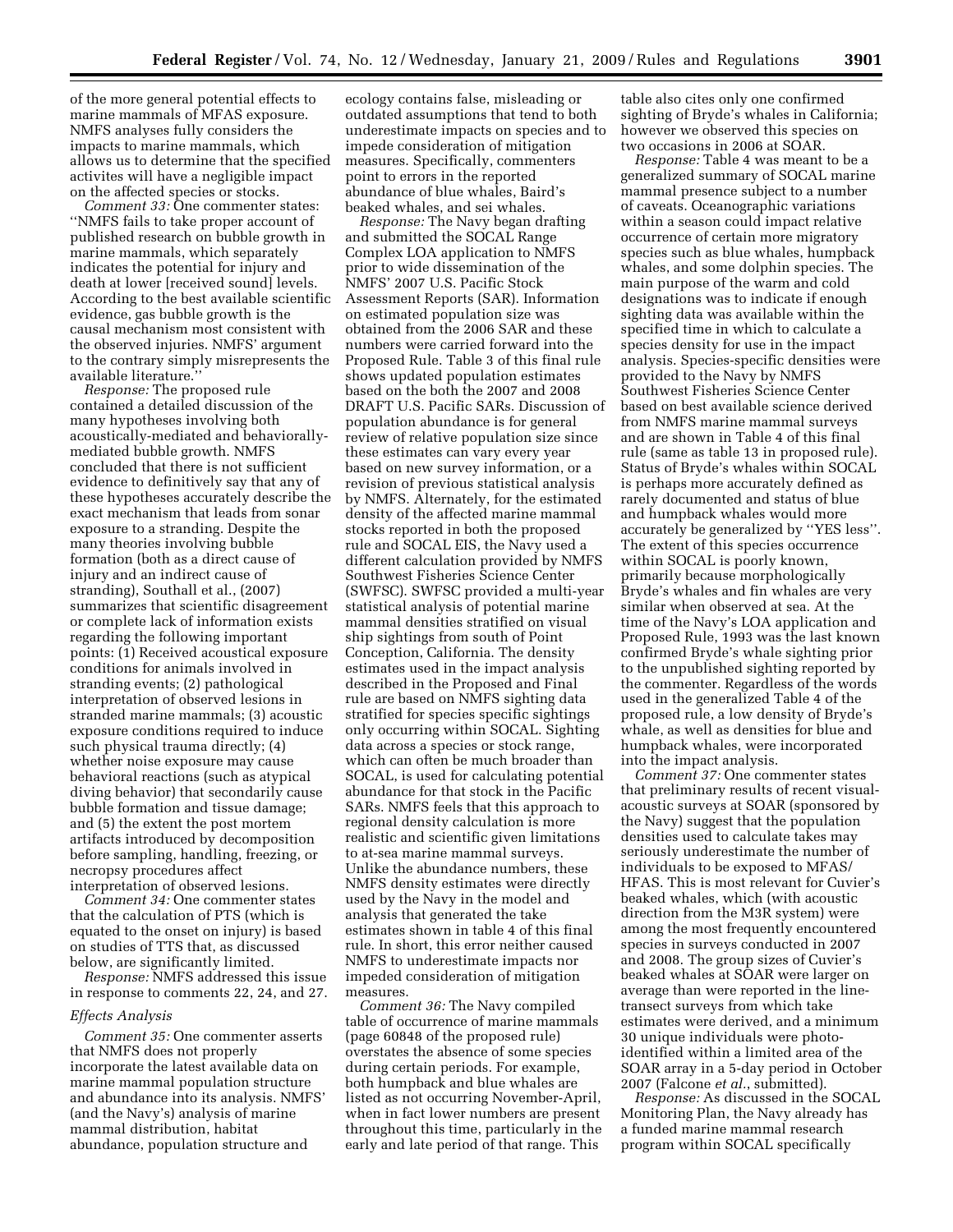looking at science issues related to beaked whales. Data collection, analysis, and reporting are ongoing over the next few years. The commenter is referring to preliminary data from this program that was not available to the Navy or NMFS at the time of the SOCAL proposed rule. For the SOCAL EIS and the proposed rule impact analysis, the Navy and NMFS used the latest beaked whale density provided by the NMFS Southwest Fisheries Science Center as the best available science as of rule making publication deadlines. As new small scale density data becomes published in peer-review literature, the Navy will consider this information for future NEPA documentation. Increased knowledge of beaked whale distribution within SOCAL is an important science gap to be filled. This is the intent of both the ongoing Navy funded research and the SOCAL Monitoring Plan. Therefore while quantitative re-analysis may not be currently warranted based on the preliminary unpublished data collected to date, it is interesting to note the frequency and visual re-sighting rate of Cuvier's beaked whales in an area that has been subject to Navy operations for over 40 years.

*Comment 38:* One commenter states that there are also a number of marine mammal populations (e.g., bottlenose dolphins, short-finned pilot whale, transient killer whale, and minke whale) in the Southern California region that, while not threatened or endangered, have very low abundance and are therefore particularly vulnerable to human impact. They are concerned that a lack of information has biased NMFS and the Navy's effects analysis and thus the potential risk to these species has been significantly underestimated. They cite the most recent NOAA stock assessments which indicate that the loss of 0.98 individual short-finned pilot whales and 5.4 individual minke whales would compromise survival of those species, and note that NMFS has authorized 45 and 126 respective takes of those whales per year.

*Response:* The NOAA stock assessment reports are referring to the loss, or death, of individuals. The takes that NMFS is authorizing as part of the current MMPA process are all Level B Harassment takes which are not expected to lead to the loss of any of these animals. Additionally, though these species have low abundance, the animals span the entire West Coast and beyond. The small numbers of these animals are not all focused in SOCAL and they are not experiencing repeated or regular exposures to sonar. NMFS does not believe that potential risk to these species has been underestimated

and for the reasons discussed in the Negligible Impact Analysis section, we have determined that the Navy's activities in SOCAL will have a negligible impact on these species or stocks.

*Comment 39:* One commenter is concerned that by adopting the Navy's analysis wholesale—and finding that the ''there will be few, and more likely no, impacts'' on fish—NMFS disregards relevant scientific literature.

*Response:* The commenter misquotes the proposed rule. In the Effects on Marine Mammal habitat section, after some discussion, NMFS concludes that there ''will be few, and more likely no, impacts on the behavior of fish from active sonar.'' NMFS also discusses the potential for both threshold shifts and mortality to fish from MFAS, though we conclude that these impacts would be short-term (threshold shift) and insignificant to the population as a whole in light of natural daily mortality rates.

*Comment 40:* One commenter noted that the migratory range of gray whales is a well documented part of the SOCAL Range Complex, and is an area of specific importance for reproduction for pregnant females (who are documented to give birth in the area, and newly pregnant females transit the area) and calves, all of who are more vulnerable to adverse effects and impacts. The commenter stated that these impacts need to be included in the rule.

*Response:* As indicated in the Navy's SOCAL EIS and referenced in the proposed rule, gray whales have a welldefined north-south migratory path that takes them through SOCAL twice a year, and they do not spend much time, if any, feeding within SOCAL. Some calves are born along the coast of California, however, most are born in the shallow protected waters on the Pacific coast on Baja California from Morro de Santo Domingo south to Isla Creciente. These areas are well south of the SOCAL areas used for the majority of Navy operations. The potential impacts to mother-calf pairs from sonar are specifically discussed in the Potential Effects of Specified Activities on Marine Mammals section of the proposed rule. Given the transient nature of gray whale inshore mother-calf occurrence, which is on the order of hours to a day while moving along a more inshore migration path through SOCAL, and in light of the Navy's mitigation measures, though some mother-calf pairs may be behaviorally disturbed, more severe responses are not anticipated and NMFS determined that the take will have a negligible impact on the stock.

*Comment 41:* One commenter felt that the rule discounts the potential impacts on beaked whales within SOCAL based on assumptions that are unfounded. The first is that strandings are unlikely to occur because events are not planned ''in a location having a constricted channel less than 35 miles wide or with limited egress similar to the Bahamas (because none exist in the SOCAL Range Complex)'' (73 FR 60863). The commenter notes that sonar-associated beaked whale mortalities have occurred in other areas (e.g. the Canary Islands in 2002 and 2004) where such bathymetry was not present, suggesting this as not a requisite characteristic for sonarinfluenced strandings. The second is the observation that unusual strandings have not been recorded to date in the region is not an indication that mortalities have not occurred. Given that most species of cetaceans sink upon death, and that most beaked whales occur in very deep water which would prevent decomposing carcasses from eventually refloating, it is highly unlikely that whales suffering mortal injury at sea would have been detected. This is especially true in offshore/island regions, where there is limited shoreline throughout much of the operational area, and much of it is steep or rocky and not conducive to holding moribund individuals or carcasses.

*Response:* The rule does not discount the potential impacts on beaked whales from sonar. NMFS specifically addresses the potential impacts to beaked whales in the ''Acoustically Mediated Bubble Growth'' , ''Behaviorally Mediated Responses to MFAS That May Lead to Stranding'', ''Stranding and Mortality'', and ''Association Between Mass Stranding Events and Exposure to MFAS'' sections of the proposed rule. Specifically, in recognition of potential impacts to beaked whales and the scientific uncertainty surrounding the exact mechanisms that lead to strandings, the Navy requested, and NMFS has authorized, the mortality of 10 beaked whales over the course of 5 years in the unlikely event that a stranding occurs as a result of Navy training exercises. Additionally, the commenter is misrepresenting a piece of text from the proposed rule—though NMFS points out that the five factors that contributed to the stranding in the Bahamas are not all present in southern California, we do not say that that alone means strandings are unlikely to occur. We also further suggest that caution is recommended when any of the three environmental factors are present (constricted channels, steep bathymetry, or surface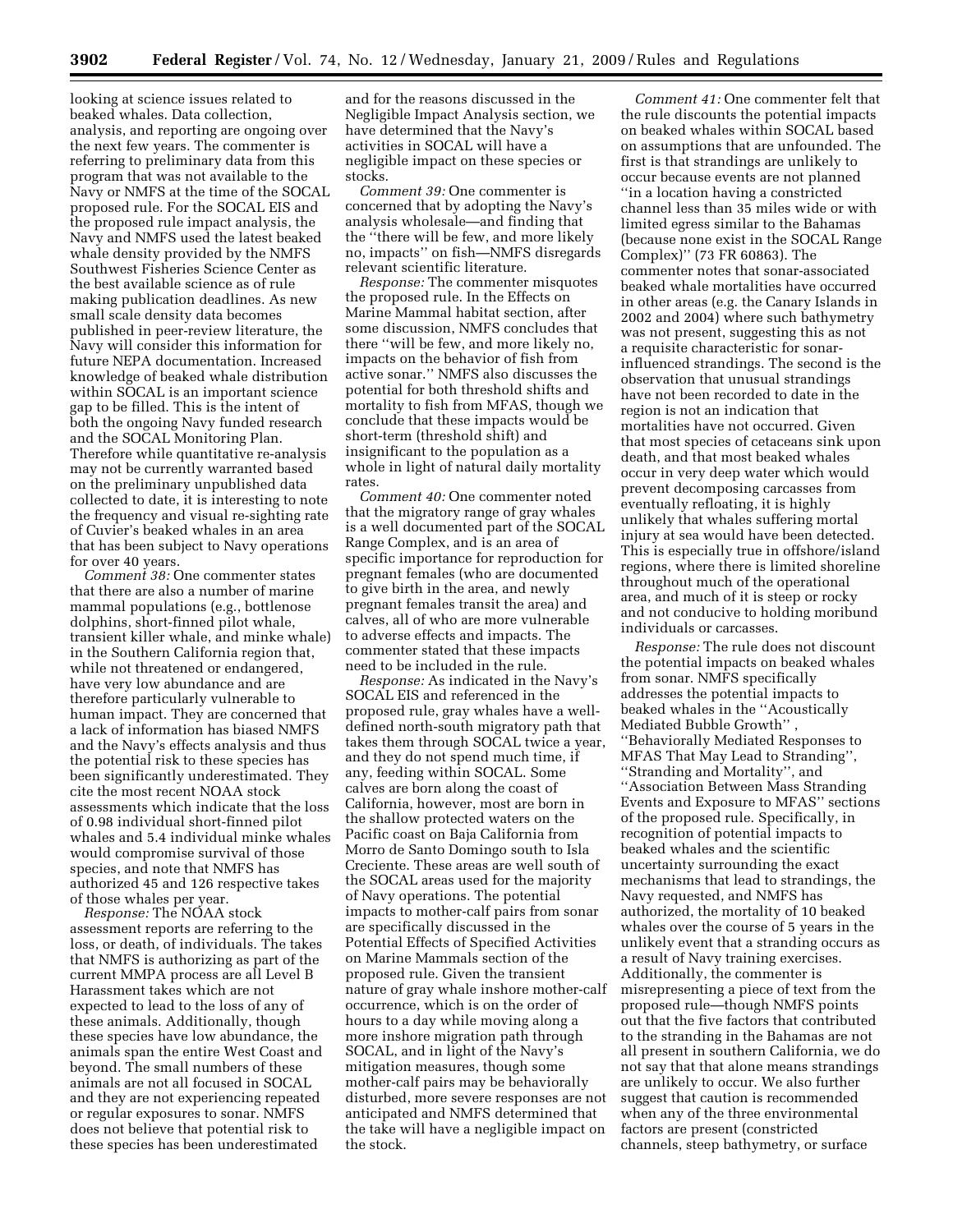ducts) in the presence of MFAS and beaked whales. Also, NMFS does not ever say that the fact that strandings have not been recorded to date in the region is not an indication that mortalities have not occurred. Rather, we say ''Though not all dead or injured animals are expected to end up on the shore (some may be eaten or float out to sea), one might expect that if marine mammals were being harmed by active sonar with any regularity, more evidence would have been detected over the 40-yr period'' (25 of which, people have actively been collecting stranding data).

*Comment 42:* One commenter asserts that the Navy's exposure model fails to consider the following important points:

• Possible synergistic effects of using multiple sources in the same exercise, or the combined effects of multiple exercises.

• Indirect effects, such as the potential for mother-calf separation, that can result from short-term disturbance.

• In assuming animals are evenly distributed—the magnifying effects of social structure, whereby impacts on a single animal within a pod, herd, or other unit may affect the entire group.

• In assuming that every whale encountered during subsequent exercises is essentially a new whale the cumulative impacts on the breeding, feeding, and other activities of species and stocks.

*Response:* Though the Navy's model does not quantitatively consider the points listed above (because the quantitative data necessary to include those concepts in a mathematical model do not currently exist), NMFS and the Navy have qualitatively addressed those concerns in their effects analyses in the rule and in the Navy's EIS.

*Comment 43:* One commenter stated: ''NMFS does not properly account for reasonably foreseeable reverberation effects (as in the Haro Strait incident), giving no indication that its modeling sufficiently represents areas in which the risk of reverberation is greatest.''

*Response:* The model does indirectly incorporate surface-ducting (surface reverberation), as conditions in the model are based on nominal conditions calculated from a generalized digitalized monthly average. Though the model does not directly consider reverberations, these effects are generally at received levels many orders of magnitude below those of direct exposures (as demonstrated in the Haro Strait analysis associated with bottom reverberation) and thus contribute essentially nothing to the cumulative SEL exposure and would not result in the exposure of an animal to a higher

SPL than the direct exposure, which is already considered by the model. Additionally, within SOCAL, many of the modeling areas, defined based on regional bathymetry, are relatively deep (>1000 feet) and may not be as influenced by bottom revelation as the more shallow Haro Strait.

*Comment 44:* One commenter stated that NMFS does not consider the potential for acute synergistic [indirect] effects from sonar training. For example, the agency does not consider the greater susceptibility to vessel strike of animals that have been temporarily harassed or disoriented. The absence of analysis is particularly glaring in light of the 2004 Nowacek *et al.* study, which indicates that mid-frequency sources provoke surfacing and other behavior in North Atlantic right whales that increases the risk of vessel strike.

*Response:* In the proposed rule, NMFS refers the reader to a conceptual framework that illustrates the variety of avenues of effects that can result from sonar exposure, to include ''risk prone behavior'' resulting somewhat indirectly from attempting to avoid certain received levels. Though we consider the potential for this type of interaction, NMFS does not include detailed analysis of potential indirect effects that have not been empirically demonstrated. Though Nowacek showed that right whales responded to a signal with mid-frequency components (not an actual MFAS signal) in a way that appeared likely to put them at greater risk for ship strike, we do not have evidence that the hypothesized sequence of behaviors has actually led to a ship strike. Additionally, in general and if affected, marine mammals may be affected by (or respond to) sonar in more than one single way when exposed. However, when analyzing impacts, NMFS ''counts'' the most severe response. In the example given by the commenter, NMFS considers the overall possibility of ship strikes resulting from Navy activities, regardless of whether or not they would be preceded by a lesser response.

*Comment 45:* One commenter asked how oceanographic conditions (e.g., water temperature profiles, water depth, salinity, etc.) will be factored into the modeling of received sound levels of MFAS and underwater detonations. Which oceanographic data sources will be used?

*Response:* The Take Calculation section of the proposed rule generally discusses how these and other variables are factored into the take estimates and references the Navy's FEIS for the SOCAL Range Complex, which contains

the details of the model and how these variables are incorporated. Due to the importance that propagation loss plays in ASW, the Navy has invested heavily over the last four to five decades in measuring and modeling environmental parameters. The result of this effort is the following collection of global databases of environmental parameters that are accepted as standards for all Navy modeling efforts:

• Water depth—Digital Bathymetry Data Base Variable Resolution (DBDBV),

• Sound speed—Generalized Dynamic Environmental Model (GDEM), • Bottom loss—Low-Frequency

Bottom Loss (LFBL), Sediment Thickness Database, and High-Frequency Bottom Loss (HFBL), and

• Wind speed—U.S. Navy Marine Climatic Atlas of the World.

In terms of predicting potential MFAS exposure to marine mammals sighted during Navy training events and in context of the research goals of the SOCAL Monitoring Plan, there are a number of general and classified Navy models using the databases listed above and real-world measurements that may be used to predict likely exposure to compare with concurrent scientific observation of marine mammal behavior conducted under the Monitoring Plan.

# General Opposition

*Comment 46:* The NRDC urged NMFS to withdraw its proposed rule on SOCAL and to revise the document prior to its recirculation for public comment. They suggested NMFS revisit its profoundly flawed analysis of environmental impacts and prescribe mitigation measures that truly result in the least practicable adverse impact on marine species.

*Response:* NMFS has addressed specific comments related to the effects analysis here and the mitigation measures in the Mitigation Environmental Assessment. We do not believe that the analysis is flawed and we believe that the prescribed measures will result in the least practicable adverse impacts on the affected species or stock. Therefore, NMFS does not intend to withdraw its rule on SOCAL.

*Comment 47:* A few commenters expressed general opposition to Navy activities and NMFS' issuance of an MMPA authorization and presented several reasons why MFAS was not necessary.

*Response:* NMFS appreciates the commenter's concern for the marine mammals that live in the area of the proposed activities. However, the MMPA directs NMFS to issue an incidental take authorization if certain findings can be made. Under the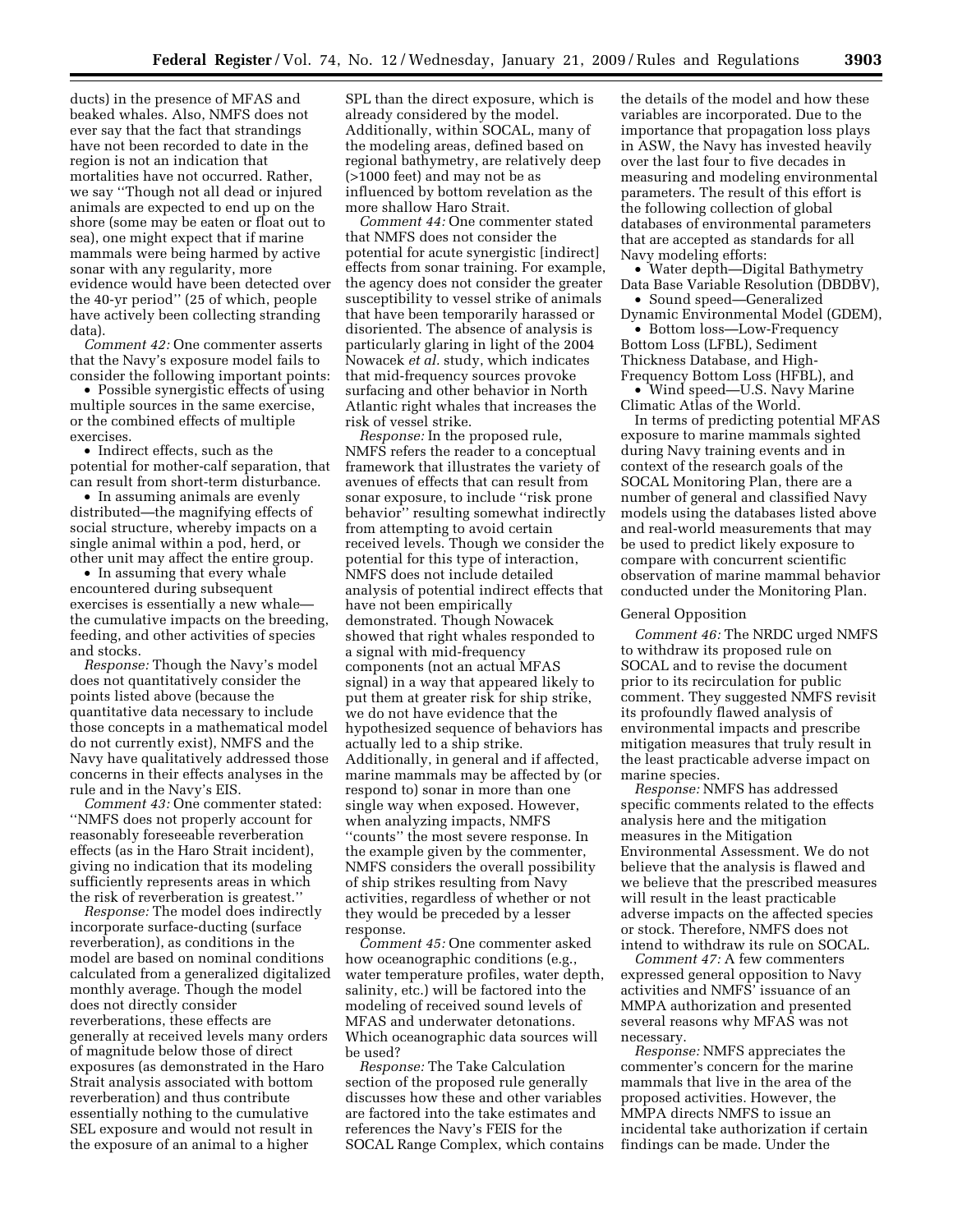MMPA, NMFS must make the decision of whether or not to issue an authorization based on the proposed action that the applicant submits—the MMPA does not contain a mechanism for NMFS to question the need for the action that the applicant has proposed (unless the action is illegal). Similarly, any U.S. citizen (including the Navy) can request and receive an MMPA authorization as long as all of the necessary findings can be made. NMFS has determined that the Navy training activities in the SOCAL Range Complex will have a negligible impact on the affected species or stocks and, therefore, we plan to issue the requested MMPA authorization.

# Other

*Comment 48:* Two commenters voiced general opposition to the Navy's capture, caging, or harnessing of marine mammals.

*Response:* The Navy does not intend to capture marine mammals during these activities and this rule does not authorize the capture of marine mammals.

*Comment 49:* A few members of the public submitted comments on the Navy's EIS that they did not clearly tie to the proposed rule.

*Response:* The purpose of this comment period was for the public to provide comments on the proposed rule. Responses were not provided to comments on the EIS if their bearing on the MMPA authorization was not clear.

*Comment 50:* One commenter noted that in the second column of 73 FR 60860, NMFS correctly asserts that ''As discussed in the Bahamas report, there is no likely association between the minke whale and spotted dolphin strandings and the operation of MFAS'' However, on page 60861, third column under Association of Strandings and MFAS, the NMFS incorrectly still lists these species (minke whale and spotted dolphin) as associated with MFAS.'' This is incorrect as NMFS previously states. The sentence reads, ''Other species (*Stenella coeruleoalba, Kogia breviceps* and *Balaenoptera acutorostrata*) have stranded, but in much lower numbers and less consistently than beaked whales'' This sentence should be removed from the NMFS' Final Rule.

*Response:* NMFS concurs that this sentence is incorrect in the context of discussing the 5 strandings associated with MFAS use and has modified the final rule.

*Comment 51:* On the third column of 73 FR 60883, after the last sentence in this section, another sentence should be inserted to accurately frame the

biological distribution for the species (harbor porpoise) in question. The harbor porpoise is more commonly found in near shore water from Central California north of Point Conception to Alaska.

*Response:* The commenter is correct. To add clarity, though the harbor porpoise criteria were discussed in the rule, no harbor porpoises are expected to be harassed incidental to the SOCAL action, since SOCAL is outside the normal range of harbor porpoise distribution.

*Comment 52:* The MMC recommends that NMFS work with the Navy to prepare an adequate analysis under the National Environmental Policy Act of proposed operations at Tanner Bank, but until such an analysis has been completed, NMFS withhold authorization for the taking of marine mammals at that site. MMC noted that the biological importance of Tanner Banks is well documented and any plans to increase naval activity in that area should be carefully evaluated and weighed against the options of increasing the use of alternative, existing countermeasure sites or placing the new minefield site elsewhere where it would be less likely to have a significant biological impact.

*Response:* The Navy adequately considered alternative minefield sites to the new minefield site at Tanner Banks. As discussed in the SOCAL Draft and Final EIS, the Navy proposed to establish an offshore shallow water minefield in the SOCAL Range Complex to support an overall increased requirement for mine countermeasure training. The EIS proposed an increase in mine warfare training operations at the existing sites, as well as new sites based on expanding mine warfare training requirements in SOCAL associated with:

• Introduction of the MH–60S Helicopters (which have a new mine warfare mission focus),

• Introduction of the Littoral Combat Ship (LCS),

• Transfer of the Navy's mine warfare surface ships to San Diego from other homeports based on BRAC decision, and

• Overall increased emphasis on mine warfare training as a result of concerns about moored mines

Two existing shallow water minefields were considered as alternatives to new proposed sites: ARPA off La Jolla, California and the Kingfisher Range northwest of Eel Point at San Clemente Island. In addition, the Navy evaluated new sites at Tanner Banks, offshore of Camp Pendleton, and off the southern end of San Clemente

Island. The feasibility of each of these proposed alternatives were evaluated to determine if they satisfied the following environmental, infrastructure, and operationally-related criteria:

• Provide enough training opportunities and sites to accommodate all the various mine warfare training requirements which may overlap in time and space.

• Provide the unique oceanographic characteristics (depths less than 150 feet and offshore bathymetry with steep sloping canyons) that is representative of real world potential mine warfare operational areas.

• Provide the unique oceanographic characteristics where shallower water depths occur in a relatively open ocean area well away from land masses thereby offering minimal interference from civilian activities.

• Provide proximity to existing undersea ranges to include other mine warfare and anti-submarine ranges with complimentary features such that training opportunities could be optimized in one area reducing time/ costs/personnel tempo and fuel (primarily aviation but also fuel costs for ships).

• Geography that optimizes use of the SOCAL Range Complex space during exercises and enhances realism of training (as compared to any other site) by providing a mine warfare training opportunity in the same area where units would be doing other operations at the same time as could be expected while deployed.

The sites off Camp Pendleton and off San Clemente Islands meet several of the sighting requirements and were considered by the Navy. The Tanner Bank site, however, was found to meet all five of the necessary environmental, infrastructure, and operational criteria:

• The new Tanner Bank site ensures that there would be enough sites to provide the required increase mine warfare training by providing a new site away from the existing sites near San Clemente Island and offshore of La Jolla significantly enhancing the availability of training opportunities for the expanded mine warfare training requirements.

• The Tanner Bank site provides a realistic mine warfare environment that contains a series of underwater escarpments, canyons, banks, and sea mounts. Tanner Bank is the highest peak of the undersea ridges.

• The proposed site is approximately 90 nautical miles from the California coastline at San Diego and over 10 miles from San Clemente Island. This location is sufficiently distant to ensure minimal interference from civilian activities.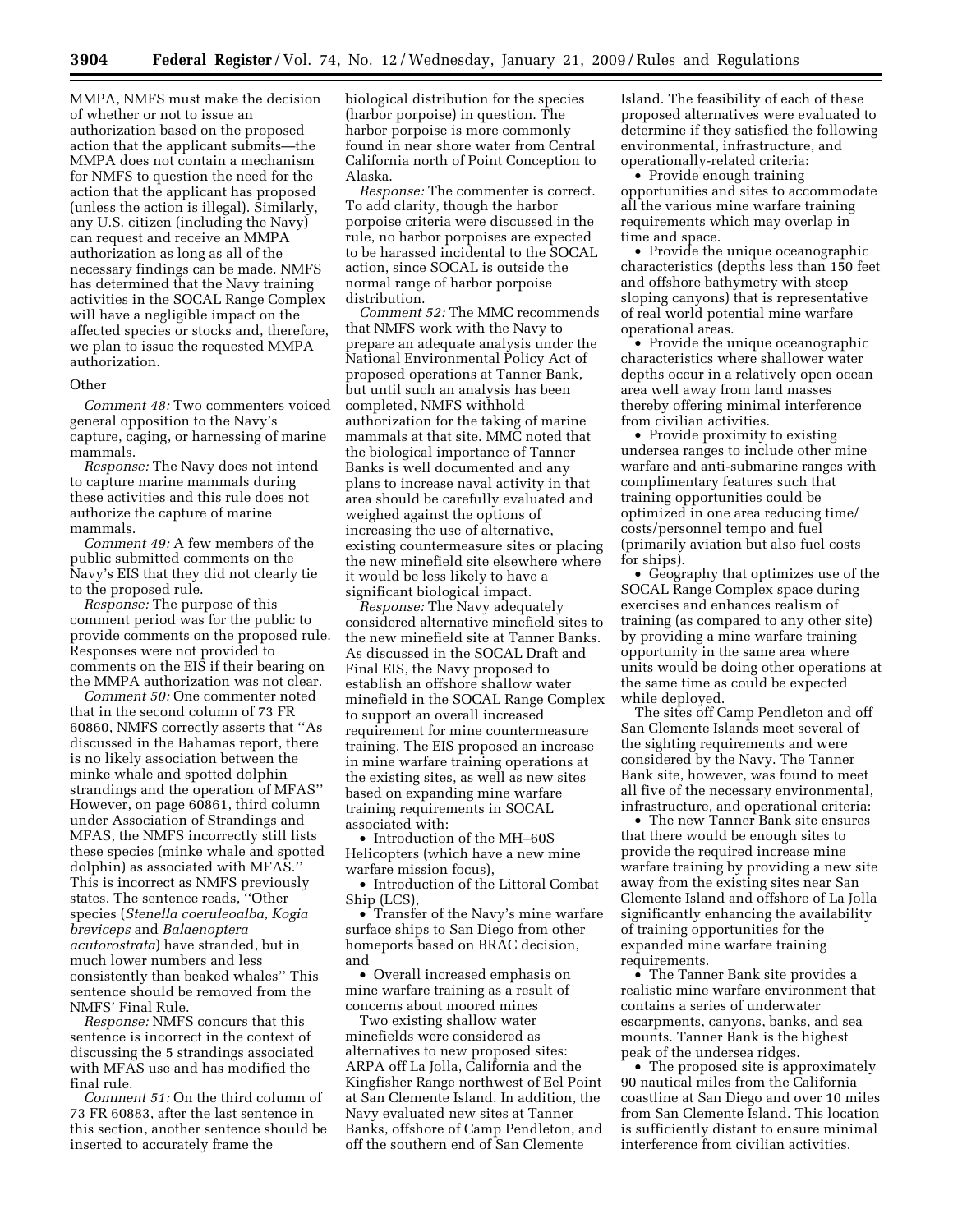• The Tanner Bank site is in proximity to the existing Southern California Anti-Submarine Warfare Range (SOAR) and is within the area proposed for expansion of the SOAR, as well as the other ranges available on and around San Clemente Island Offshore Range (SCIUR). This location would allow the co-location of anti-submarine warfare and mine countermeasures training thereby optimizing the undersea warfare training available to a Strike Group, thereby saving time and fuel

• Overall, the geographic location of the Tanner Bank site would enhance the quality and realism of training available in the SOCAL Range Complex. Significant portions of advanced Strike Group exercise training activities are concentrated in the areas southwest of San Clemente Island; adding a mine warfare range in this area at Tanner Banks allows mine warfare training to be conducted with other training enhancing realism.

#### Estimated Take of Marine Mammals

As mentioned previously, with respect to the MMPA, NMFS' effects assessments serve three primary purposes: (1) To put forth the permissible methods of taking (i.e., Level B Harassment (behavioral harassment), Level A Harassment (injury), or mortality, including an identification of the number and types of take that could occur by Level A or B harassment or mortality)) and to prescribe other means of effecting the least practicable adverse impact on such species or stock and its habitat (i.e., mitigation); (2) to determine whether the specified activity will have a negligible impact on the affected species or stocks of marine mammals (based on the likelihood that the activity will adversely affect the species or stock through effects on annual rates of recruitment or survival); (3) to determine whether the specified activity will have an unmitigable adverse impact on the availability of the species or stock(s) for subsistence uses (however, there are no subsistence communities that would be affected in southern California, so this determination is inapplicable for this rulemaking); and (4) to prescribe requirements pertaining to monitoring and reporting.

In the Estimated Take of Marine Mammals section of the proposed rule, NMFS related the potential effects to marine mammals from MFAS/HFAS and underwater detonation of explosives (discussed in the Potential Effects of Specified Activities on Marine Mammals Section) to the MMPA definitions of Level A and Level B

Harassment and quantified (estimated) the effects on marine mammals that could result from the specific activities that the Navy intends to conduct. The subsections of this analysis are discussed individually below.

#### *Definition of Harassment*

The Definition of Harassment section of the proposed rule contained the definitions of Level A and Level B Harassments, and a discussion of which of the previously discussed potential effects of MFAS/HFAS or explosive detonations fall into the categories of Level A Harassment (permanent threshold shift (PTS), acoustically mediated bubble growth, behaviorally mediated bubble growth, and physical disruption of tissues resulting from explosive shock wave) or Level B Harassment (temporary threshold shift (TTS), acoustic masking and communication impairment, and behavioral disturbance rising to the level of harassment). See 73 FR 60836, pages 60876–60877. No changes have been made to the discussion contained in this section of the proposed rule.

#### *Acoustic Take Criteria*

In the Acoustic Take Criteria section of the proposed rule, NMFS described the development and application of the acoustic criteria for both MFAS/HFAS and explosive detonations. See 73 FR 60836, pages 60877–60883. No changes have been made to the discussion contained in this section of the proposed rule. NMFS has also summarized the acoustic criteria below.

For MFAS/HFAS, NMFS uses acoustic criteria for PTS, TTS, and behavioral harassment.

NMFS' TTS criteria (which indicate the received level at which onset TTS (>6dB) is induced) for MFAS/HFAS are as follows:

• Cetaceans—195 dB re 1 μPa<sup>2</sup>-s (based on mid-frequency cetaceans—no published data exist on auditory effects of noise in low or high frequency cetaceans (Southall *et al.* (2007))

• Harbor Seals (and closely related species)—183 dB re 1 μPa<sup>2</sup>-s

• Northern Elephant Seals (and closely related species)—204 dB re 1 μPa2-s

• California Sea Lions (and closely related species)—206 dB re 1 μPa2-s

NMFS uses the following acoustic criteria for injury (Level A Harassment):

• Cetaceans—215 dB re 1 μPa<sup>2</sup>-s (based on mid-frequency cetaceans—no published data exist on auditory effects of noise in low or high frequency cetaceans (Southall *et al.* (2007))

• Harbor Seals (and closely related species)—203 dB re 1 μPa<sup>2</sup>-s

• Northern Elephant Seals (and closely related species)—224 dB re 1  $\mu$ Pa<sup>2</sup>-s

• California Sea Lions (and closely related species)—226 dB re 1 μPa2-s

For the behavioral harassment criteria, NMFS uses acoustic risk functions developed by NMFS, with input from the Navy, to estimate the probability of behavioral responses to MFAS/HFAS (interpreted as the percentage of the exposed population) that NMFS would classify as harassment for the purposes of the MMPA given exposure to specific received levels of MFA sonar. See 73 FR 60836, pages 60879–60883.

Table 13 in the proposed rule summarizes the acoustic criteria for explosive detonations. See 73 FR 60836, page 60883.

# *Estimates of Potential Marine Mammal Exposures and Authorized Take*

Estimating the take that will result from the proposed activities entails the following four general steps: (1) Propagation model estimates animals exposed to sources at different levels; (2) further modeling determines number of exposures to levels indicated in criteria above (i.e., number of takes); (3) post-modeling corrections refine estimates to make them more accurate; and, (4) mitigation is taken into consideration. More information regarding the models used, the assumptions used in the models, and the process of estimating take is available in Appendix F of the Navy's SOCAL Range Complex FEIS.

(1) In order to quantify the types of take described in previous sections that are predicted to result from the Navy's specified activities, the Navy first uses a sound propagation model that predicts the number of animals that will be exposed to a range of levels of pressure and energy (of the metrics used in the criteria) from MFAS/HFAS and explosive detonations based on several important pieces of information, including:

• Characteristics of the sound sources  $\circ$  Active sonar source characteristics include: Source level (with horizontal and vertical directivity corrections), source depth, center frequency, source directivity (horizontal/vertical beam width and horizontal/vertical steer direction), and ping spacing.

 $\circ$  Explosive source characteristics include: The net explosive weight (NEW) of an explosive, the type of explosive, the detonation depth, number of successive explosions.

• Transmission loss (in 13) representative environmental provinces across 8 sonar modeling areas in two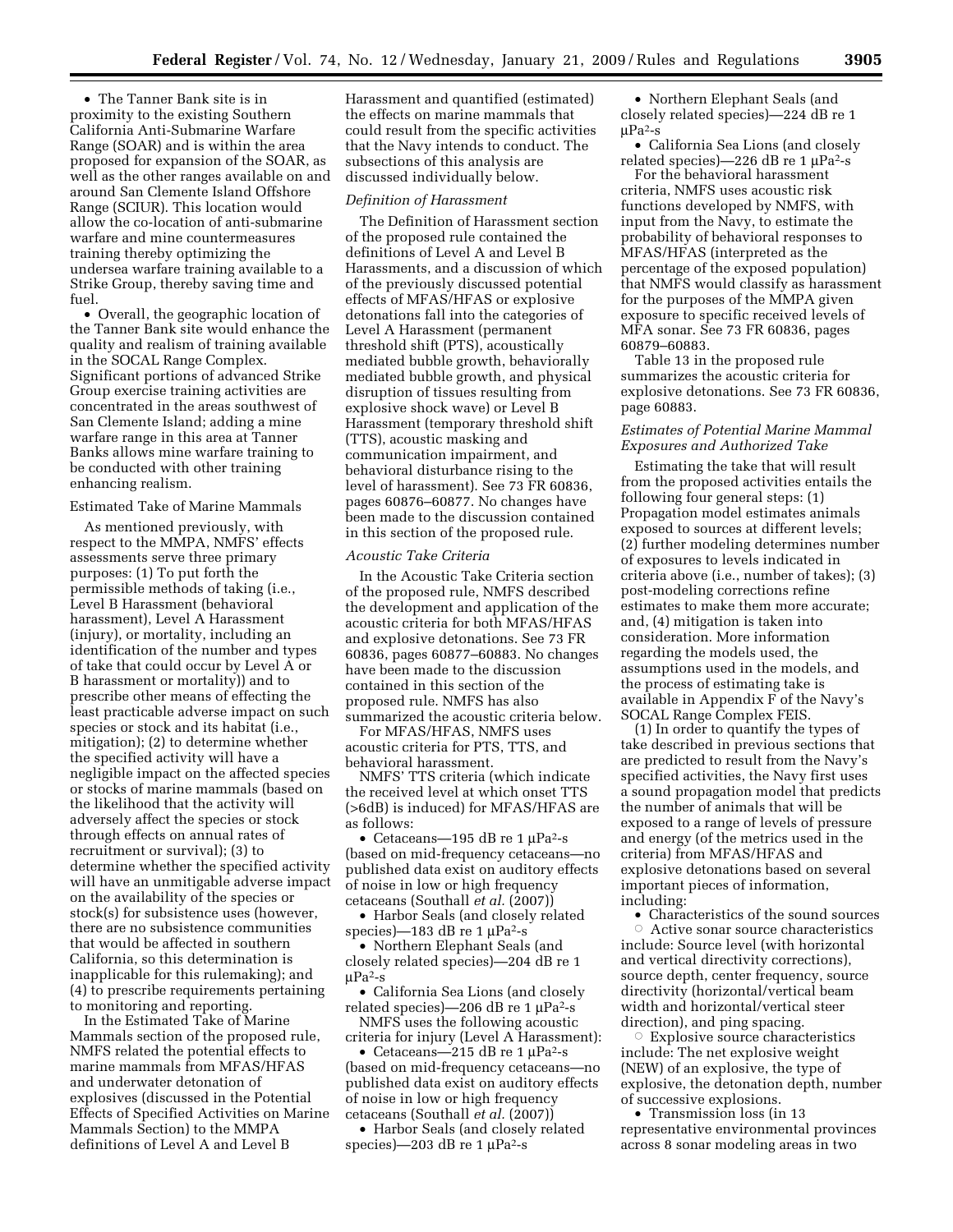seasons) based on: water depth; sound speed variability throughout the water column (warm season exhibits a weak surface duct, cold season exhibits a relatively strong surface duct); bottom geo-acoustic properties (bathymetry); and wind speed.

• The estimated density of each marine mammal species in the SOCAL Range Complex (see Table 4), horizontally distributed uniformly and vertically distributed according to dive profiles based on field data.

(2) Next, the criteria discussed in the previous section are applied to the estimated exposures to predict the number of exposures that exceed the criteria, i.e., the number of takes by Level B Harassment, Level A Harassment, and mortality.

(3) During the development of the EIS for the SOCAL Range Complex, NMFS and the Navy determined that the output of the model could be made more realistic by applying postmodeling corrections to account for the following:

• Acoustic footprints for active sonar sources must account for land masses (by subtracting them out).

• Acoustic footprints for active sonar sources should not be added independently, rather, the degree to which the footprints from multiple ships participating in the same exercise would typically overlap needs to be taken into consideration.

• Acoustic modeling should account for the maximum number of individuals of a species that could potentially be exposed to active sonar within the course of 1 day or a discreet continuous sonar event if less than 24 hours.

(4) Mitigation measures are taken into consideration by NMFS and adjustments may be applied to the numbers produced by the Navy's modeled estimates. For example, in some cases the raw modeled numbers of exposures to levels predicted to result in Level A Harassment from exposure to MFAS/HFAS might indicate that 1 blue whale would be exposed to levels of active sonar anticipated to result in PTS. However, a blue whale would need to be within approximately 10 m of the

source vessel in order to be exposed to these levels. Because of the mitigation measures (watchstanders and shutdown zone), size of blue whales, and nature of blue whale behavior, it is highly unlikely that a blue whale would be exposed to those levels, and therefore the Navy would not request authorization for Level A Harassment of 1 blue whale. Table 6 contains the Navy's modeled take estimates and the number of takes that NMFS is authorizing in these regulations.

(5) Last, the Navy's specified activities have been described based on best estimates of the number of MFAS/HFAS hours that the Navy will conduct. The exact number of hours may vary from year to year, but will not exceed the 5 year total indicated in Table 2 (by multiplying the yearly estimate by 5) by more than 10 percent. NMFS estimates that a 10-percent increase in active sonar hours would result in approximately a 10-percent increase in the number of takes, and we have considered this possibility in our analysis.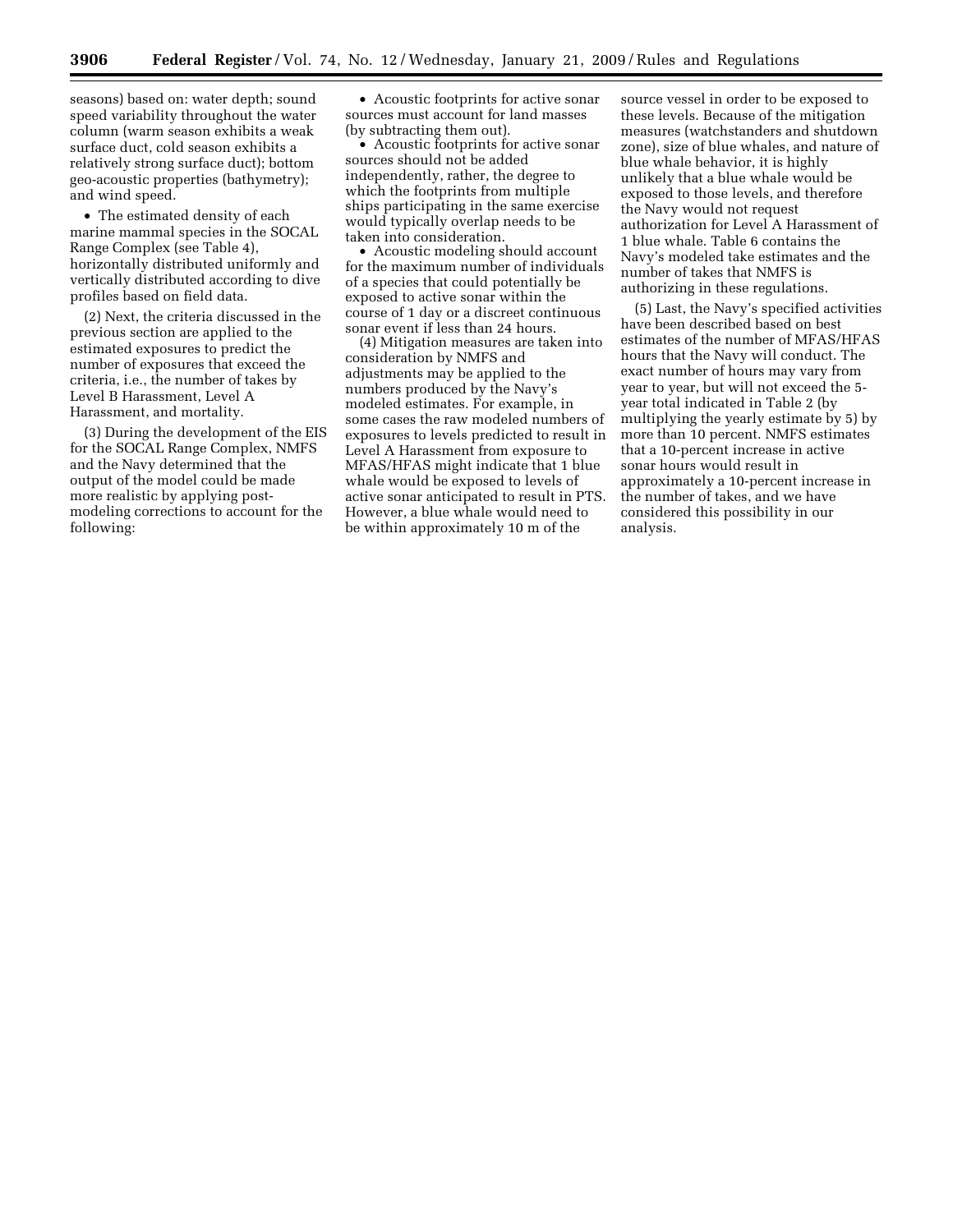|                              |                                                   | <b>Navy's Estimated Sonar</b><br><b>Exposures at Indicated</b><br><b>Threshold</b> |                 |                 |                     | Navy's Estimated Explosive Exposures at<br><b>Indicated Thresholds</b> | <b>NMFS Proposed Take Authorization</b> |                   |                |                 |
|------------------------------|---------------------------------------------------|------------------------------------------------------------------------------------|-----------------|-----------------|---------------------|------------------------------------------------------------------------|-----------------------------------------|-------------------|----------------|-----------------|
|                              | <b>Level B Take</b>                               |                                                                                    | Level A<br>Take |                 | <b>Level B Take</b> | Level A                                                                | Mortality                               | Level B           |                |                 |
| Species                      | <b>TTS</b><br><b>PTS</b><br>sub-TTS<br>behavioral |                                                                                    | <b>TTS</b>      | Take            |                     |                                                                        |                                         | Level A Mortality |                |                 |
| <b>Mysticetes</b>            |                                                   |                                                                                    |                 |                 |                     |                                                                        |                                         |                   |                |                 |
| Blue whale                   | 545                                               | 67                                                                                 | -1              | $\overline{2}$  | $\overline{c}$      | $\mathbf{0}$                                                           | $\mathbf{0}$                            | $617(0-1)$        | $\bf{0}$       | $\mathbf{0}$    |
| Fin whale                    | 159                                               | 12                                                                                 | $\mathbf{0}$    | $\overline{2}$  | ł                   | $\bf{0}$                                                               | $\bf{0}$                                | $174(0-1)$        | $\bf{0}$       | $\bf{0}$        |
| Humpback whale               | 20                                                | $\overline{c}$                                                                     | $\bf{0}$        | $\bf{0}$        | $\mathbf{0}$        | $\bf{0}$                                                               | $\mathbf 0$                             | 22                | $\bf{0}$       | $\mathbf 0$     |
| Sei whale                    | $\mathbf 0$                                       | $\mathbf 0$                                                                        | $\mathbf 0$     | 0               | $\mathbf 0$         | $\mathbf{0}$                                                           | $\bf{0}$                                | $\mathbf{0}$      | $\mathbf{0}$   | $\mathbf{0}$    |
| Bryde's whale                | $\bf{0}$                                          | $\mathbf{0}$                                                                       | $\mathbf 0$     | $\overline{0}$  | $\mathbf 0$         | $\mathbf 0$                                                            | $\bf{0}$                                | $\mathbf{0}$      | $\bf{0}$       | $\mathbf{0}$    |
| Gray whale                   | 4,910                                             | 544                                                                                | $\mathbf{I}$    | 6               | $\overline{7}$      | $\mathbf 0$                                                            | $\bf{0}$                                | 5468 (0-4)        | $\bf{0}$       | $\mathbf 0$     |
| Minke whale                  | 117                                               | 16                                                                                 | $\overline{0}$  | $\mathbf{0}$    | $\overline{0}$      | $\overline{0}$                                                         | $\overline{0}$                          | $133(0-16)$       | $\mathbf 0$    | $\overline{0}$  |
| <b>Od on to cetes</b>        |                                                   |                                                                                    |                 |                 |                     |                                                                        |                                         |                   |                |                 |
| Sperm whale                  | 144                                               | 8                                                                                  | $\mathbf{0}$    | $\overline{c}$  | $\mathbf{I}$        | $\mathbf 0$                                                            | $\mathbf{0}$                            | $155(0-9)$        | $\mathbf{0}$   | $\mathbf{0}$    |
| Bottlenose dolphin           | 1.298                                             | 194                                                                                | $\theta$        | 14              | 10                  | $\mathbf{0}$                                                           | $\mathbf{0}$                            | $1516(0-101)$     | $\theta$       | $\mathbf 0$     |
| Long beaked common dolphin   | 4,090                                             | 435                                                                                | 1               | 61              | 41                  | ŧ                                                                      | $\mathbf{0}$                            | 4629 (0-236)      | $\bf{0}$       | $\mathbf{0}$    |
| Northern right whale dolphin | 1,347                                             | 169                                                                                | $\mathbf 0$     | 19              | 12                  | $\mathbf{0}$                                                           | $\theta$                                | 1547              | $\bf{0}$       | $\Omega$        |
| Pacific white-sided dolphin  | 1.191                                             | 192                                                                                | $\mathbf 0$     | $\overline{12}$ | 9                   | $\bf{0}$                                                               | $\bf{0}$                                | 1404 (0-100)      | $\bf{0}$       | $\bf{0}$        |
| Pantropical spotted dolphin  | N/A                                               | N/A                                                                                | N/A             | N/A             | N/A                 | N/A                                                                    | N/A                                     | $20*$             | $\theta$       | $\bf{0}$        |
| Risso's dolphin              | 3,164                                             | 343                                                                                | $\mathbf 0$     | 57              | 34                  |                                                                        | $\mathbf 0$                             | 3599 (0-187)      | $\mathbf{0}$   | $\mathbf{0}$    |
| Rough-toothed dolphin        | N/A                                               | N/A                                                                                | N/A             | N/A             | N/A                 | N/A                                                                    | N/A                                     | $20*$             | $\mathbf 0$    | $\mathbf 0$     |
| Short beaked common dolphin  | 34,836                                            | 3,730                                                                              | 6               | 528             | 354                 | 12                                                                     | $\overline{\mathbf{4}}$                 | 39470 (0-1940)    | $\bf{0}$       | $\mathbf 0$     |
| Spinner dolphin              | N/A                                               | N/A                                                                                | N/A             | N/A             | N/A                 | N/A                                                                    | N/A                                     | $20*$             | $\bf{0}$       | $\mathbf 0$     |
| Striped dolphin              | 1,576                                             | 249                                                                                | 1               | 6               | 6                   | $\mathbf{0}$                                                           | $\bf{0}$                                | 1838 (0-128)      | $\mathbf{0}$   | $\mathbf{0}$    |
| Dall's porpoise              | 537                                               | 88                                                                                 | $\mathbf 0$     | $\overline{2}$  | $\overline{2}$      | $\mathbf{0}$                                                           | $\bf{0}$                                | 629               | $\mathbf{0}$   | $\mathbf 0$     |
| False killer whale           | N/A                                               | N/A                                                                                | N/A             | N/A             | N/A                 | N/A                                                                    | N/A                                     | $20*$             | $\mathbf{0}$   | $\bf{0}$        |
| Killer whale                 | 13                                                | 1                                                                                  | $\mathbf{0}$    | $\mathbf{0}$    | $\bf{0}$            | $\bf{0}$                                                               | 0                                       | 14                | $\mathbf 0$    | $\mathbf 0$     |
| Melon-headed whale           | N/A                                               | N/A                                                                                | N/A             | N/A             | N/A                 | N/A                                                                    | N/A                                     | $20*$             | $\mathbf{0}$   | $\bf{0}$        |
| Pygmy killer whale           | N/A                                               | N/A                                                                                | N/A             | N/A             | N/A                 | N/A                                                                    | N/A                                     | $20*$             | $\theta$       | $\theta$        |
| Short-finned pilot whale     | 46                                                | 6                                                                                  | $\mathbf{0}$    | $\mathbf{0}$    | $\bf{0}$            | $\mathbf{0}$                                                           | $\mathbf{0}$                            | 52                | $\bf{0}$       | $\mathbf 0$     |
| Dwarf sperm whale            | N/A                                               | N/A                                                                                | N/A             | N/A             | N/A                 | N/A                                                                    | N/A                                     | $20*$             | $\mathbf 0$    | $\mathbf 0$     |
| Pygmy sperm whale            | 148                                               | 16                                                                                 | $\mathbf 0$     |                 |                     | $\bf{0}$                                                               | 0                                       | $166(8-17)$       | $\bf{0}$       | $\bf{0}$        |
| Baird's beaked whale         | 19                                                | $\mathbf{I}$                                                                       | $\bf{0}$        | $\mathbf 0$     | $\bf{0}$            | $\mathbf{0}$                                                           | $\mathbf 0$                             | $20(0-1)$         | $\mathbf 0$    |                 |
| Cuvier's beaked whale        | 390                                               | 37                                                                                 | $\mathbf 0$     | 5               | 3                   | $\mathbf{0}$                                                           | $\mathbf 0$                             | 435 (18-40)       | $\mathbf{0}$   | 10 (over 5      |
| Mesoplodon spp.              | 122                                               | 13                                                                                 | $\theta$        | $\overline{c}$  | $\mathbf{I}$        | $\Omega$                                                               | $\mathbf{0}$                            | $138(6 - 14)$     | $\mathbf{0}$   | years)          |
| Ziphiid whales               | 93                                                | 8                                                                                  | $\overline{0}$  | $\overline{c}$  | 1                   | $\overline{0}$                                                         | $\overline{0}$                          | $104(4-9)$        | 0              |                 |
| <b>Pinnipeds</b>             |                                                   |                                                                                    |                 |                 |                     |                                                                        |                                         |                   |                |                 |
| Guadalupe fur seal           | 874                                               | 190                                                                                | $\mathbf 0$     | 2               | 2                   | 0                                                                      | $\bf{0}$                                | $1068(0-1)$       | $\mathbf 0$    | $\bf{0}$        |
| Northern elephant seal       | 837                                               | 5                                                                                  | $\mathbf 0$     | 76              | 41                  | $\mathbf{0}$                                                           | $\mathbf{0}$                            | 959 (30-44)       | $\theta$       | $\theta$        |
| Pacific harbor seal          | 1,052                                             | 4.562                                                                              | 9               | 26              | 26                  | $\mathbf{I}$                                                           | $\mathbf{0}$                            | 5676 (2863-4559)  | $\mathbf{0}$   | $\mathbf{0}$    |
| Califomia sea lion           | 54,384                                            | 6                                                                                  | $\mathbf{0}$    | 584             | 510                 | 16                                                                     | 6                                       | 55506 (0-255)     | $\bf{0}$       | $\bf{0}$        |
| Northern fur seal            | 1,076                                             | 3                                                                                  | $\overline{0}$  | 90              | 64                  | $\overline{\mathbf{3}}$                                                | ī                                       | $1237(0-32)$      | $\mathbf 0$    | $\overline{0}$  |
| Total                        | 112,988                                           | 10.897                                                                             | 19              | 1.499           | 1,128               | 34                                                                     | п                                       | 126,576           | $\overline{0}$ | $\overline{10}$ |

Table 7. Navy's estimated exposures to indicated criteria and NMFS proposed take authorization. Though exposures are predicted by the model, NMFS does not anticipate any injury/PTS to occur because of the mitigation measures (as related to certain characteristics of animals, such as size, gregariousness, or group size) and likely avoidance behavior of marine mammals. As discussed in the Estimated Take of Marine Mammals Section of the proposed rule for SOCAL, NMFS also anticipates fewer takes by TTS will actually occur than were modeled. Anticipated TTS occurences are indicated in parentheses in the last column (and are already counted within the broad Level B harassment number that NMFS proposes to authorize)

## *Mortality*

Evidence from five beaked whale strandings, all of which have taken place outside of the SOCAL Range Complex, and have occurred over approximately a decade, suggests that the exposure of beaked whales to midfrequency sonar in the presence of certain conditions (e.g., multiple units using tactical sonar, steep bathymetry, constricted channels, strong surface ducts, etc.) may result in strandings, potentially leading to mortality. Although these physical factors believed to contribute to the likelihood of beaked whale strandings are not present in southern California in the aggregate, scientific uncertainty exists regarding

what other factors, or combination of factors, may contribute to beaked whale strandings. Accordingly, to allow for scientific uncertainty regarding contributing causes of beaked whale strandings and the exact behavioral or physiological mechanisms that can lead to the ultimate physical effects (stranding and/or death), the Navy has requested authorization for (and NMFS is authorizing) take, by injury or mortality. Although the Navy has requested take by injury or mortality of 10 beaked whales over the course of the 5-yr regulations, the Navy's model did not predict injurious takes of beaked whales and neither NMFS, nor the Navy anticipates that marine mammal

strandings or mortality will result from the operation of MFAS during Navy exercises within the SOCAL Range Complex.

#### **Effects on Marine Mammal Habitat**

NMFS' SOCAL Range Complex proposed rule included a detailed section that addressed the effects of the Navy's activities on Marine Mammal Habitat. See 73 FR 60836, pages 60886– 60888. The analysis concluded that the Navy's activities would have minimal effects on fish or invertebrates (in their roles as food sources for marine mammals), or water quality in the SOCAL Range Complex. No changes have been made to the discussion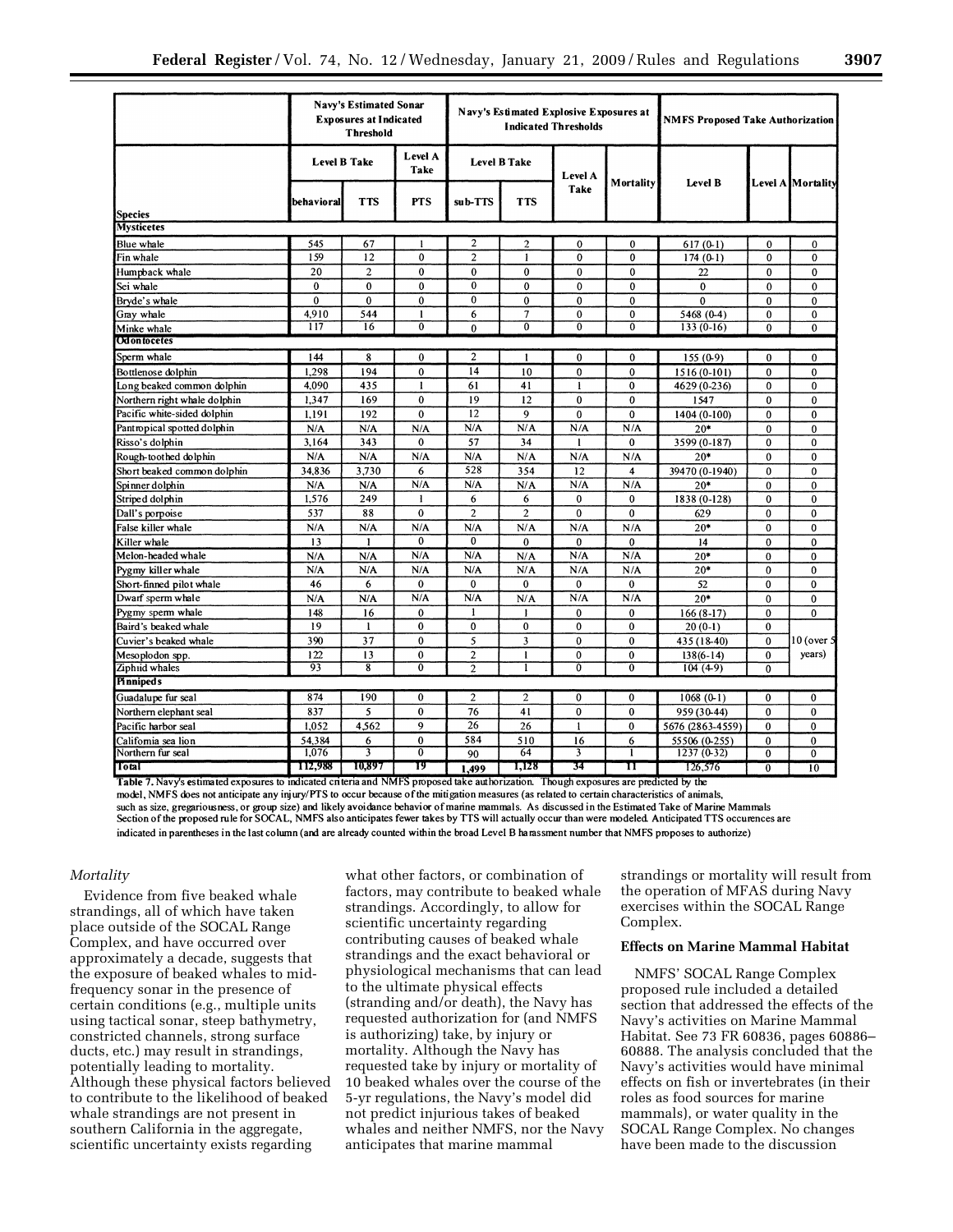contained in this section of the proposed rule.

# **Analysis and Negligible Impact Determination**

Pursuant to NMFS' regulations implementing the MMPA, an applicant is required to estimate the number of animals that will be ''taken'' by the specified activities (i.e., takes by harassment only, or takes by harassment, injury, and/or death). This estimate informs the analysis that NMFS must perform to determine whether the activity will have a ''negligible impact'' on the species or stock. Level B (behavioral) harassment occurs at the level of the individual(s) and does not assume any resulting population-level consequences, though there are known avenues through which behavioral disturbance of individuals can result in population-level effects (for example: pink-footed geese (*Anser brachyrhynchus*) in undisturbed habitat gained body mass and had about a 46 percent reproductive success compared with geese in disturbed habitat (being consistently scared off the fields on which they were foraging) which did not gain mass and had a 17-percent reproductive success). A negligible impact finding is based on the lack of likely adverse effects on annual rates of recruitment or survival (i.e., populationlevel effects). An estimate of the number of Level B harassment takes, alone, is not enough information on which to base an impact determination. In addition to considering estimates of the number of marine mammals that might be ''taken'' through behavioral harassment, NMFS must consider other factors, such as the likely nature of any responses (their intensity, duration, etc.), the context of any responses (critical reproductive time or location, migration, etc.), or any of the other variables mentioned in the first paragraph (if known), as well as the number and nature of estimated Level A takes, the number of estimated mortalities, and effects on habitat. Generally speaking, and especially with other factors being equal, the Navy and NMFS anticipate more severe effects from takes resulting from exposure to higher received levels (though this is in no way a strictly linear relationship throughout species, individuals, or circumstances) and less severe effects from takes resulting from exposure to lower received levels.

In the Analysis and Negligible Impact Determination section of the proposed rule, NMFS addressed the issues identified in the preceding paragraph in combination with additional detailed analysis regarding the severity of the

anticipated effects, and including species (or group)-specific discussions, to determine that Navy activities utilizing MFAS/HFAS and underwater detonations will have a negligible impact on the marine mammal species and stocks present in the SOCAL Range Complex. No changes have been made to the discussion contained in this section of the proposed rule. See 73 FR 60836, pages 60889–60899.

# **Subsistence Harvest of Marine Mammals**

NMFS has determined that the issuance of these regulations and subsequent LOAs for Navy activities in the SOCAL Range Complex would not have an unmitigable adverse impact on the availability of the affected species or stocks for taking for subsistence uses, since there are no such uses in the specified area.

# **ESA**

There are nine marine mammal species and four sea turtle species listed as threatened or endangered under the ESA with confirmed or possible occurrence in the study area: Humpback whale, North Pacific right whale, sei whale, fin whale, blue whale, sperm whale, southern resident killer whale, Guadalupe fur seal, Steller sea lion, loggerhead sea turtle, the green sea turtle, leatherback sea turtle, and olive ridley sea turtle. White Abalone (*Haliotis sorenseni*) are also present in the Navy's action area. Pursuant to Section 7 of the ESA, the Navy has consulted with NMFS on this action. NMFS has also consulted internally on the issuance of regulations under section 101(a)(5)(A) of the MMPA for this activity. In a Biological Opinion (BiOp), NMFS concluded that the Navy's activities in the SOCAL Range Complex and NMFS' issuance of these regulations are not likely to jeopardize the continued existence of threatened or endangered species or destroy or adversely modify any designated critical habitat.

NMFS (the Endangered Species Division) will also issue BiOps and associated incidental take statements (ITSs) to NMFS (the Permits, Conservation, and Recreation Division) to exempt the take (under the ESA) that NMFS authorizes in the LOAs under the MMPA. Because of the difference between the statutes, it is possible that ESA analysis of the applicant's action could produce a take estimate that is different than the takes requested by the applicant (and analyzed for authorization by NMFS under the MMPA process), despite the fact that the same proposed action (i.e. number of

sonar hours and explosive detonations) was being analyzed under each statute. When this occurs, NMFS staff coordinate to ensure that that the most conservative (lowest) number of takes are authorized. For the Navy's proposed training in the SOCAL Range Complex, coordination with the Endangered Species Division indicates that they will likely allow for a lower level of take of ESA-listed marine mammals than were requested by the applicant (because their analysis indicates that fewer will be taken than estimated by the applicant). Therefore, the number of authorized takes in NMFS' LOA(s) will reflect the lower take numbers from the ESA consultation, though the specified activities (i.e., number of sonar hours, etc.) will remain the same. Alternately, these regulations indicate the maximum number of takes that may be authorized under the MMPA.

The ITS(s) issued for each LOA will contain implementing terms and conditions to minimize the effect of the marine mammal take authorized through the 2009 LOA (and subsequent LOAs in 2010, 2011, 2012, and 2013). With respect to listed marine mammals, the terms and conditions of the ITSs will be incorporated into the LOAs.

# **NEPA**

NMFS participated as a cooperating agency on the Navy's Final Environmental Impact Statement (FEIS) for the Southern California Range Complex. NMFS subsequently adopted the Navy's EIS for the purpose of complying with the MMPA. Additionally, NMFS prepared an Environmental Assessment (EA) that tiered off the Navy's FEIS. The EA analyzed the environmental effects of several different mitigation alternatives for the issuance of the SOCAL Range Complex rule and subsequent LOAs. A finding of no significant impact for the mitigation EA was issued in January, 2009.

#### **Determination**

Based on the analysis contained herein and in the proposed rule (and other related documents) of the likely effects of the specified activity on marine mammals and their habitat and dependent upon the implementation of the mitigation measures, NMFS finds that the total taking from Navy training, maintenance, and RDT&E activities utilizing MFAS/HFAS and underwater explosives in the SOCAL Range Complex over the 5 year period will have a negligible impact on the affected species or stocks and will not result in an unmitigable adverse impact on the availability of marine mammal species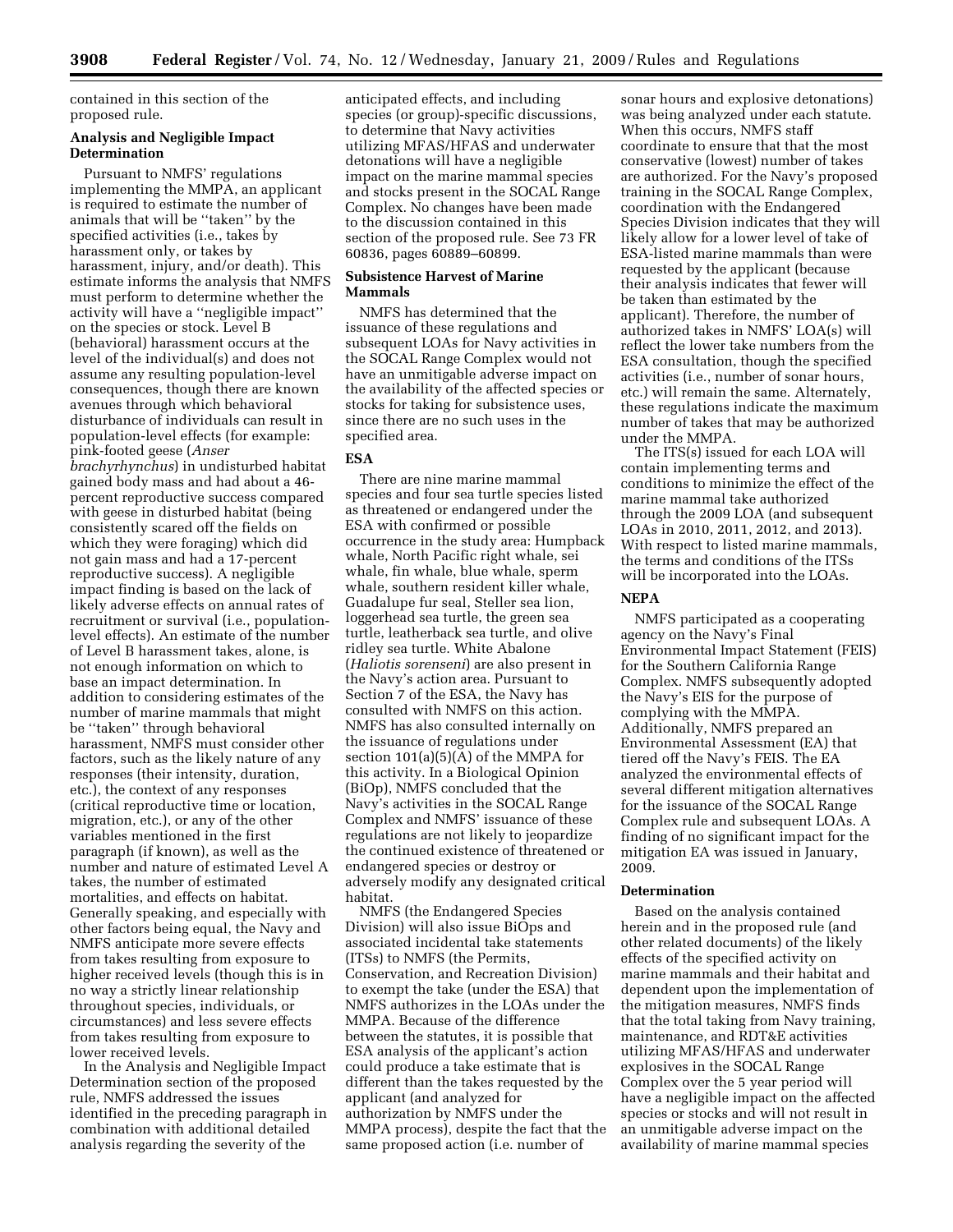or stocks for taking for subsistence uses because no subsistence uses exist in the SOCAL Range Complex. NMFS has issued regulations for these exercises that prescribe the means of effecting the least practicable adverse impact on marine mammals and their habitat and set forth requirements pertaining to the monitoring and reporting of that taking.

#### **Classification**

This action does not contain a collection of information requirement for purposes of the Paperwork Reduction Act.

Pursuant to the procedures established to implement section 6 of Executive Order 12866, the Office of Management and Budget has determined that this final rule is significant.

Pursuant to the Regulatory Flexibility Act, the Chief Counsel for Regulation of the Department of Commerce certified at the proposed rule stage to the Chief Counsel for Advocacy of the Small Business Administration that this final rule, if adopted, would not have a significant economic impact on a substantial number of small entities. The Regulatory Flexibility Act requires Federal agencies to prepare an analysis of a rule's impact on small entities whenever the agency is required to publish a notice of proposed rulemaking. However, a Federal agency may certify, pursuant to 5 U.S.C. section 605(b), that the action will not have a significant economic impact on a substantial number of small entities. The Navy is the entity that will be affected by this rulemaking, not a small governmental jurisdiction, small organization or small business, as defined by the Regulatory Flexibility Act. Any requirements imposed by a Letter of Authorization issued pursuant to these regulations, and any monitoring or reporting requirements imposed by these regulations, will be applicable only to the Navy. Because this action, if adopted, would directly affect the Navy and not a small entity, NMFS concludes the action would not result in a significant economic impact on a substantial number of small entities.

The Assistant Administrator for Fisheries has determined that there is good cause under the Administrative Procedure Act (5 U.S.C. 553(d)(3)) to waive the 30-day delay in effective date of the measures contained in the final rule. Since January 23, 2007, the Navy has been conducting military readiness activities employing mid-frequency active sonar (MFAS) pursuant to a 2 year MMPA National Defense Exemption (NDE). The NDE served as a bridge to long-term compliance with the MMPA while the Navy prepared its Environmental Impact Statement and pursued the necessary MMPA incidental take authorization for the SOCAL Range Complex. The NDE will expire on January 23, 2009, by which time it is imperative that the regulations and the measures identified in a subsequent LOA become effective. Any delay of these measures would result in either: (1) A suspension of ongoing or planned naval exercises, which would disrupt vital sequential training and certification processes essential to national security; or (2) the Navy's noncompliance with the MMPA (should the Navy conduct exercises without an LOA), thereby resulting in the potential for unauthorized takes of marine mammals upon expiration of the NDE. National security and NMFS' and Navy's preference that the Navy be in compliance with the MMPA after January 23, 2009, dictate that these measures go into effect immediately. The Navy is the entity subject to the regulations and has informed NMFS that it is imperative that these measures be effective on or before January 23, 2009. Finally, as recognized by the President when issuing the Presidential Exemption under the CZMA for the SOCAL COMPTUEX/JTFEX exercises, the training proposed to be conducted in SOCAL is in the paramount interest of the United States. Also, the Supreme Court noted SOCAL is an ideal location for conducting integrated training exercises as the only area on the west coast that is relatively close to land, air and sea bases as well as amphibious landings areas. Any delay in the implementation of these measures would raise serious national security implications. Therefore, these measures will become effective upon filing.

# **List of Subjects in 50 CFR Part 216**

Exports, Fish, Imports, Incidental take, Indians, Labeling, Marine mammals, Navy, Penalties, Reporting and recordkeeping requirements, Seafood, Sonar, Transportation.

Dated: January 14, 2009.

#### **Samuel D. Rauch III,**

*Deputy Administrator for Regulatory Programs, National Marine Fisheries Service.* 

■ For reasons set forth in the preamble, 50 CFR Part 216 is amended as follows:

# **PART 216—REGULATIONS GOVERNING THE TAKING AND IMPORTING OF MARINE MAMMALS**

■ 1. The authority citation for part 216 continues to read as follows:

**Authority:** 16 U.S.C. 1361 *et seq.* 

■ 2. Subpart X is added to part 216 to read as follows:

# **Subpart X—Taking Marine Mammals Incidental to U.S. Navy Training in the Southern California Range Complex**  Sec.

- 216.270 Specified activity and specified geographical region.
- $216.271$  Effective dates and definitions.<br>216.272 Permissible methods of taking.
- 216.272 Permissible methods of taking.
- 216.273 Prohibitions.<br>216.274 Mitigation.
- Mitigation.
- 216.275 Requirements for monitoring and reporting.
- 216.276 Applications for Letters of Authorization.<br>216.277 Letters of
- 216.277 Letters of Authorization.<br>216.278 Renewal of Letters of
- Renewal of Letters of
- Authorization.
- 216.279 Modifications to Letters of Authorization.

# **Subpart X—Taking Marine Mammals Incidental to U.S. Navy Training in the Southern California Range Complex (SOCAL Range Complex)**

# **§ 216.270 Specified activity and specified geographical region.**

(a) Regulations in this subpart apply only to the U.S. Navy for the taking of marine mammals that occurs in the area outlined in paragraph (b) of this section and that occurs incidental to the activities described in paragraph (c) of this section.

(b) The taking of marine mammals by the Navy is only authorized if it occurs within the SOCAL Range Complex (as depicted in Figure ES–1 in the Navy's Final Environmental Impact Statement for the SOCAL Range Complex), which extends southwest from southern California in an approximately 700 by 200 nm rectangle with the seaward corners at 27°30′00″ N. lat.; 127°10′04″ W. long. and 24°00′01″ N. lat.; 125°00′03″ W. long.

(c) The taking of marine mammals by the Navy is only authorized if it occurs incidental to the following activities within the designated amounts of use:

(1) The use of the following midfrequency active sonar (MFAS) sources, high frequency active sonar (HFAS) sources for U.S. Navy anti-submarine warfare (ASW), mine warfare (MIW) training, maintenance, or research, development, testing, and evaluation (RDT&E) in the amounts indicated below  $(+/-10$  percent):

- (i) AN/SQS–53 (hull-mounted active sonar)—up to 9885 hours over the course of 5 years (an average of 1977 hours per year)
- (ii) AN/SQS–56 (hull-mounted active sonar)—up to 2470 hours over the course of 5 years (an average of 494 hours per year)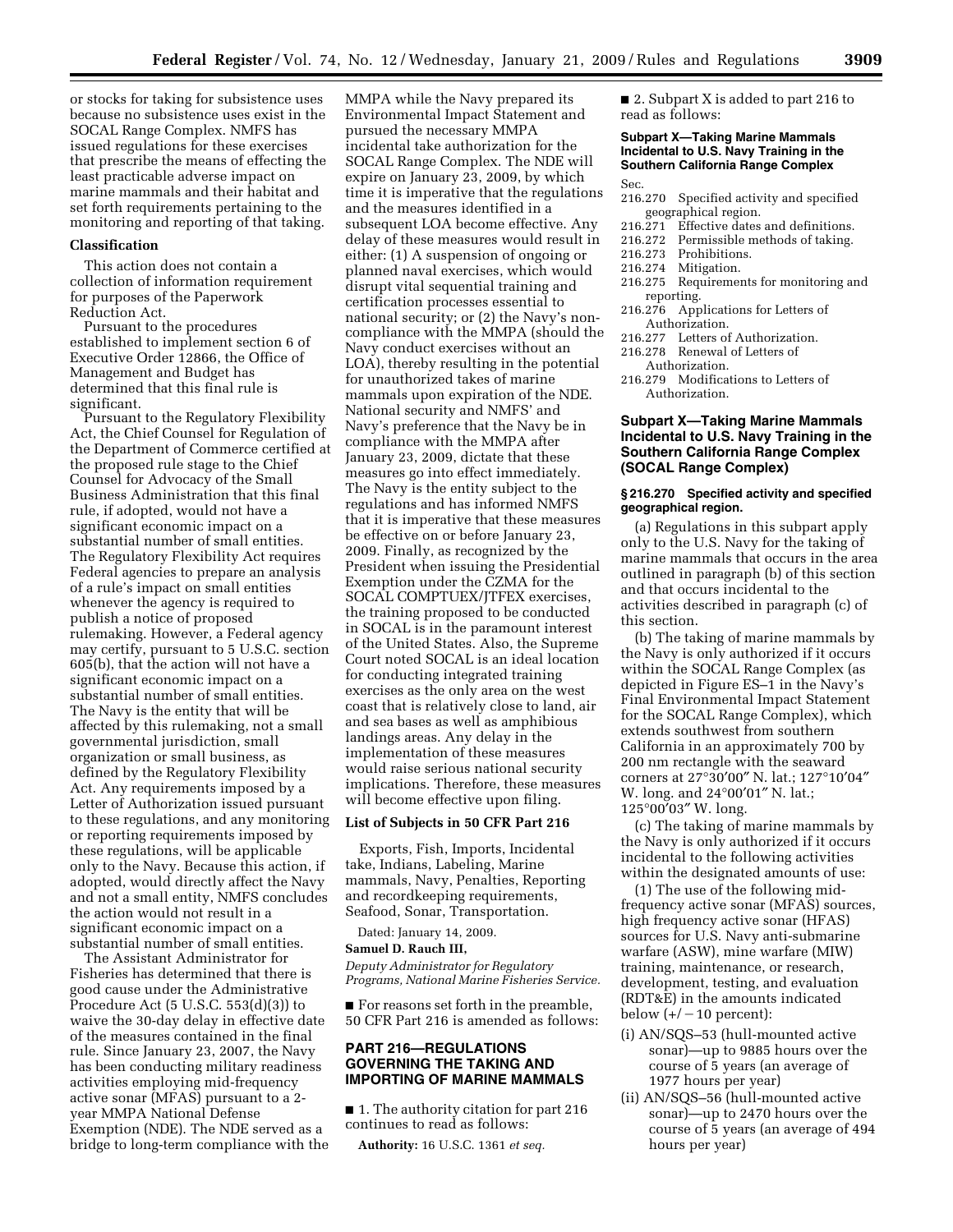- (iii) AN/BQQ–10 (submarine active sonar)—up to 4075 hours over the course of 5 years (an average of 815 hours per year)(an average of 2 pings per hour during training events, 60 pings per hour for maintenance)
- (iv) AN/AQS–22 or 13 (active helicopter dipping sonar)—up to 13595 dips over the course of 5 years (an average of 2719 dips per year—10 pings per dip)
- (v) SSQ–62 (Directional Command Activated Sonobuoy System (DICASS) sonobuoys)—up to 21275 sonobuoys over the course of 5 years (an average of 4255 sonobuoys per year)
- (vi) MK–48 (heavyweight torpedoes) up to 435 torpedoes over the course of 5 years (an average of 87 torpedoes per year)
- (vii) AN/BQQ–15 (submarine navigational sonar)—up to 610 hours over the course of 5 years (an average of 122 hours per year)
- (viii) MK–46 (lightweight torpedoes) up to 420 torpedoes over the course of 5 years (an average of 84 torpedoes per year)
- $(ix)$  AN/SLQ–25A NIXIE—up to 1135 hours over the course of 5 years (an average of 227 hours per year)
- (x) AN/SSQ–125 (AEER sonar sonobuoy)—up to 540 sonobuoys (total, of EER/IEER and AEER) over the course of 5 years (an average of 108 per year))

(2) The detonation of the underwater explosives identified in paragraph (c)(2)(i) conducted as part of the training exercises identified in paragraph  $(c)(2)(ii)$ :

- (i) Underwater Explosives:
- (A) 5'' Naval Gunfire (9.5 lbs)
- (B) 76 mm rounds (1.6 lbs)
- (C) Maverick (78.5 lbs)
- (D) Harpoon (448 lbs)
- (E) MK–82 (238 lbs)
- (F) MK–83 (574 lbs)
- (G) MK–84 (945 lbs)
- (H) MK–48 (851 lbs)
- (I) Demolition Charges (20 lbs)
- (J) AN/SSQ–110A (IEER explosive sonobuoy—5 lbs)
- (ii) Training Events:
- (A) Surface-to-surface Gunnery Exercises (S–S GUNEX)—up to 2010 exercises over the course of 5 years (an average of 402 per year)
- (B) Air-to-surface Missile Exercises (A-S MISSILEX)—up to 250 exercises over the course of 5 years (an average of 50 per year)
- (C) Bombing Exercises (BOMBEX) up to 200 exercises over the course of 5 years (an average of 40 per year)
- (D) Sinking Exercises (SINKEX)—up

to 10 exercises over the course of 5 years (an average of 2 per year)

(E) Extended Echo Ranging and Improved Extended Echo Ranging (EER/IEER) Systems—up to 15 exercises (total, of EER/IEER and AEER combined) over the course of 5 years (an average of 3 exercises, or 108 sonobuoy deployments, per year).

# **§ 216.271 Effective dates and definitions.**

(a) Regulations are effective January 14, 2009 through January 14, 2014.

(b) The following definitions are utilized in these regulations:

(1) Uncommon Stranding Event (USE)—A stranding event that takes place during an integrated, coordinated, or major training exercise (MTE) and involves any one of the following:

(i) Two or more individuals of any cetacean species (not including mother/ calf pairs, unless of species of concern listed in  $\S 216.271(b)(i)$  found dead or live on shore within a two day period and occurring within 30 miles of one another.

(ii) A single individual or mother/calf pair of any of the following marine mammals of concern: Beaked whale of any species, dwarf or pygmy sperm whales, short-finned pilot whales, humpback whales, sperm whales, blue whales, fin whales, or sei whales.

(iii) A group of 2 or more cetaceans of any species exhibiting indicators of distress as defined in the SOCAL Range Complex Stranding Response Plan.

(2) Shutdown—The cessation of MFAS/HFAS operation or detonation of explosives within 14 nm of any live, in the water, animal involved in a USE.

# **§ 216.272 Permissible methods of taking.**

(a) Under Letters of Authorization issued pursuant to §§ 216.106 and 216.277, the Holder of the Letter of Authorization may incidentally, but not intentionally, take marine mammals within the area described in § 216.270(b), provided the activity is in compliance with all terms, conditions, and requirements of these regulations and the appropriate Letter of Authorization.

(b) The activities identified in § 216.270(c) must be conducted in a manner that minimizes, to the greatest extent practicable, any adverse impacts on marine mammals and their habitat.

(c) The incidental take of marine mammals under the activities identified in § 216.270(c) is limited to the following species, by the indicated method of take and the indicated number of times:

(1) Level B Harassment  $(+/-10$ percent of the number of takes indicated below):

(i) Mysticetes:

- (A) Humpback whale (*Megaptera novaeangliae*)—110 (an average of 22 annually)
- (B) Fin whale (*Balaenoptera physalus*)—870 (an average of 174 annually)
- (C) Blue whale (*Balaenoptera musculus*)—3085 (an average of 617 annually)
- (D) Minke whale (*Balaenoptera acutorostrata*)—665 (an average of 133 annually)
- (E) Gray whale (*Eschrichtius robustus*)—27340 (an average of 5468 annually)

(ii) Odontocetes:

- (A) Sperm whales (*Physeter macrocephalus*)—775 (an average of 155 annually)
- (B) Pygmy sperm whales (*Kogia breviceps*)—830 (an average of 166 annually)
- (C) Dwarf sperm whale (*Kogia sima*)— 100 (an average of 20 annually)
- (D) Mesoplodont beaked whales (Blainville's, Hubb's, Perrin's, pygmy, and ginkgo-toothed) (*Mesoplodon densirostris, M. carlhubbsi, M. perrini, M. peruvianus, M. ginkgodens*)—690 (an average of 138 annually)
- (E) Cuvier's beaked whales (*Ziphius cavirostris*)—2175 (an average of 435 annually)
- (F) Baird's beaked whales (*Berardius bairdii*)—100 (an average of 20 annually)
- (G) Unidentified beaked whales—555 (an average of 104 annually)
- (H) Rough-toothed dolphin (*Steno bredanensis*)—100 (an average of 20 annually)
- (I) Bottlenose dolphin (*Tursiops truncatus*)—7480 (an average of 1516 annually)
- (J) Pan-tropical spotted dolphin (*Stenella attenuata*)—100 (an average of 20 annually)
- (K) Spinner dolphin (*Stenella longirostris*)—100 (an average of 20 annually)
- (L) Striped dolphin (*Stenella coeruleoalba*)—9190 (an average of 1838 annually)
- (M) Long-beaked common dolphin (*Delphinus capensis*)—23145 (an average of 4629 annually)
- (N) Risso's dolphin (*Grampus griseus*)—17995 (an average of 3599 annually)
- (O) Northern right whale dolphin (*Lissodelphis borealis*)—7935 (an average of 1547 annually)
- (P) Pacific white-sided dolphin (*Lagenorhynchus obliquidens*)— 7020 (an average of 1404 annually)
- (Q) Short-beaked common dolphin (*Delphinus delphis*)—197350 (an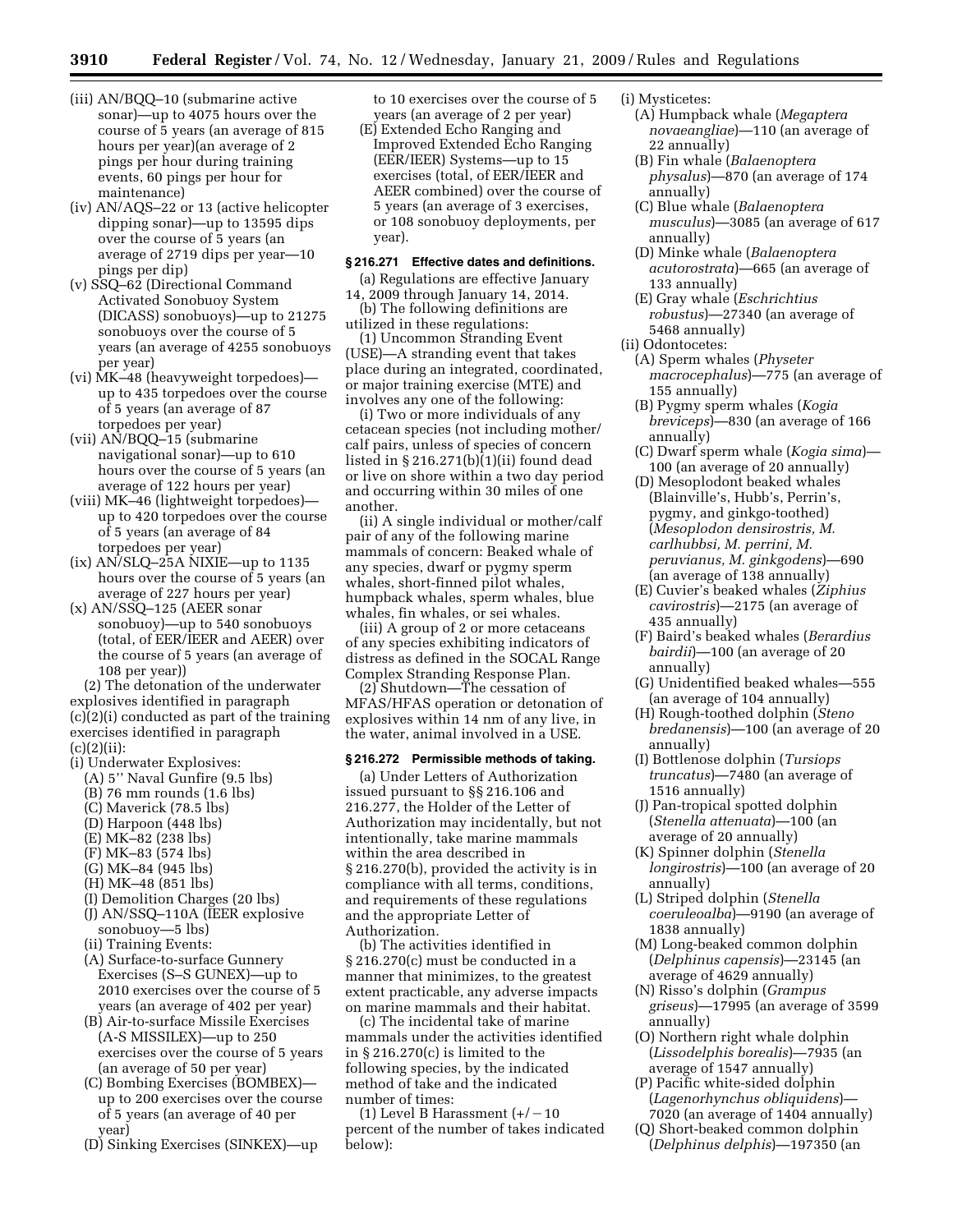- average of 39470 annually) (R) Melon-headed whale
- (*Peponocephala electra*)—100 (an average of 20 annually)
- (S) Pygmy killer whale (*Feresa attenuata*)—100 (an average of 20 annually)
- (T) False killer whale (*Pseudorca crassidens*)—100 (an average of 20 annually)
- (U) Killer whale (*Orcinus orca*)—70 (an average of 14 annually)
- (V) Short-finned pilot whale (*Globicephala macrorynchus*)—260 (an average of 52 annually)
- (W) Dall's porpoise (*Phocoenoides dalli*)—3145 (an average of 629 annually)
- (iii) Pinnipeds:
	- (A) Northern elephant seal (*Mirounga angustirostris*)—4795 (an average of 959 annually)
	- (B) Pacific harbor seal (*Phoca vitulina*)—28380 (an average of 5676 annually)
	- (C) California sea lion (*Zalophus californianus*)—277530 (an average of 55506 annually)
	- (D) Northern fur seal (*Callorhinus ursinus*)—6185 (an average of 1237 annually)
	- (E) Guadalupe fur seal (*Arctocephalus townsendi*)—5340 (an average of 1068 annually)

(2) Level A Harassment and/or mortality of no more than 10 beaked whales (total), of any of the species listed in  $\S 216.272(c)(1)(ii)(D)$  through (G) over the course of the 5-year regulations.

# **§ 216.273 Prohibitions.**

Notwithstanding takings contemplated in § 216.272 and authorized by a Letter of Authorization issued under §§ 216.106 and 216.277, no person in connection with the activities described in § 216.270 may:

(a) Take any marine mammal not specified in § 216.272(c);

(b) Take any marine mammal specified in § 216.272(c) other than by incidental take as specified in § 216.272(c)(1) and (2);

(c) Take a marine mammal specified in § 216.272(c) if such taking results in more than a negligible impact on the species or stocks of such marine mammal; or

(d) Violate, or fail to comply with, the terms, conditions, and requirements of these regulations or a Letter of Authorization issued under §§ 216.106 and 216.277.

# **§ 216.274 Mitigation.**

(a) When conducting activities identified in  $\S 216.270(c)$ , the mitigation measures contained in the Letter of

Authorization issued under §§ 216.106 and 216.277 must be implemented. These mitigation measures include, but are not limited to:

(1) Navy's General SOCAL Maritime Measures for All Training at Sea:

(i) Personnel Training (for all Training Types):

(A) All commanding officers (COs), executive officers (XOs), lookouts, Officers of the Deck (OODs), junior OODs (JOODs), maritime patrol aircraft aircrews, and Anti-submarine Warfare (ASW)/Mine Warfare (MIW) helicopter crews shall complete the NMFSapproved Marine Species Awareness Training (MSAT) by viewing the U.S. Navy MSAT digital versatile disk (DVD). All bridge lookouts shall complete both parts one and two of the MSAT; part two is optional for other personnel.

(B) Navy lookouts shall undertake extensive training in order to qualify as a watchstander in accordance with the Lookout Training Handbook (Naval Education and Training Command [NAVEDTRA] 12968–D).

(C) Lookout training shall include onthe-job instruction under the supervision of a qualified, experienced lookout. Following successful completion of this supervised training period, lookouts shall complete the Personal Qualification Standard Program, certifying that they have demonstrated the necessary skills (such as detection and reporting of partially submerged objects). Personnel being trained as lookouts can be counted among required lookouts as long as supervisors monitor their progress and performance.

(D) Lookouts shall be trained in the most effective means to ensure quick and effective communication within the command structure in order to facilitate implementation of mitigation measures if marine species are spotted.

(ii) Operating Procedures and Collision Avoidance:

(A) Prior to major exercises, a Letter of Instruction, Mitigation Measures Message or Environmental Annex to the Operational Order shall be issued to further disseminate the personnel training requirement and general marine species mitigation measures.

(B) COs shall make use of marine species detection cues and information to limit interaction with marine species to the maximum extent possible consistent with safety of the ship.

(C) While underway, surface vessels shall have at least two lookouts with binoculars; surfaced submarines shall have at least one lookout with binoculars. Lookouts already posted for safety of navigation and man-overboard precautions may be used to fill this

requirement. As part of their regular duties, lookouts will watch for and report to the OOD the presence of marine mammals.

(D) On surface vessels equipped with a mid-frequency active sensor, pedestal mounted ''Big Eye'' (20x110) binoculars shall be properly installed and in good working order to assist in the detection of marine mammals in the vicinity of the vessel.

(E) Personnel on lookout shall employ visual search procedures employing a scanning methodology in accordance with the Lookout Training Handbook (NAVEDTRA 12968–D).

(F) After sunset and prior to sunrise, lookouts shall employ Night Lookout Techniques in accordance with the Lookout Training Handbook. (NAVEDTRA 12968–D).

(G) While in transit, naval vessels shall be alert at all times, use extreme caution, and proceed at a ''safe speed'' so that the vessel can take proper and effective action to avoid a collision with any marine animal and can be stopped within a distance appropriate to the prevailing circumstances and conditions.

(H) When marine mammals have been sighted in the area, Navy vessels shall increase vigilance and take reasonable and practicable actions to avoid collisions and activities that might result in close interaction of naval assets and marine mammals. Actions may include changing speed and/or direction and are dictated by environmental and other conditions (e.g., safety, weather).

(I) Floating weeds and kelp, algal mats, clusters of seabirds, and jellyfish are good indicators of marine mammals. Therefore, where these circumstances are present, the Navy shall exercise increased vigilance in watching for marine mammals.

(J) Navy aircraft participating in exercises at sea shall conduct and maintain, when operationally feasible and safe, surveillance for marine mammals as long as it does not violate safety constraints or interfere with the accomplishment of primary operational duties. Marine mammal detections shall be immediately reported to assigned Aircraft Control Unit for further dissemination to ships in the vicinity of the marine species as appropriate when it is reasonable to conclude that the course of the ship will likely result in a closing of the distance to the detected marine mammal.

(K) All vessels shall maintain logs and records documenting training operations should they be required for event reconstruction purposes. Logs and records will be kept for a period of 30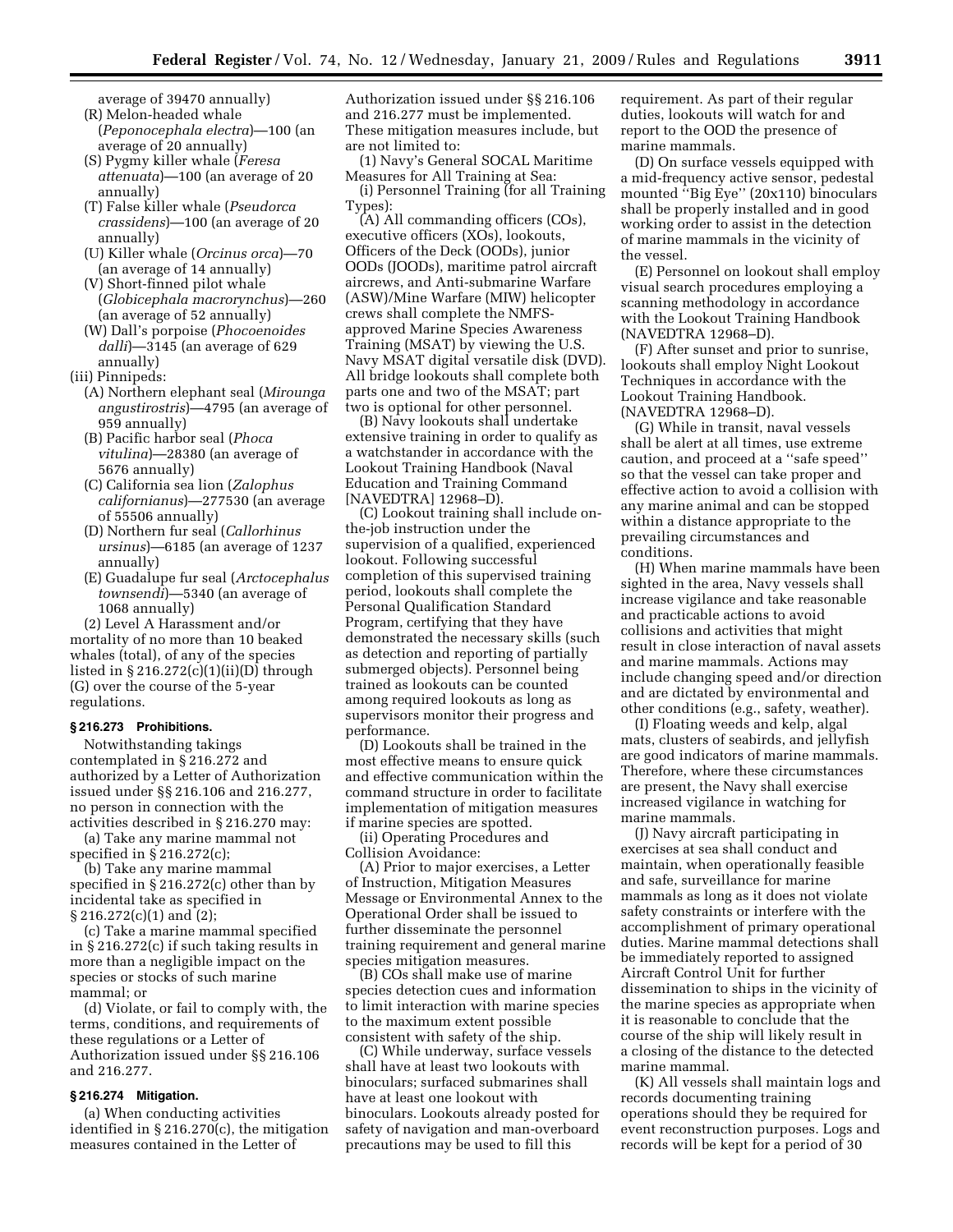days following completion of a major training exercise.

(2) Navy's Measures for MFAS Operations:

(i) Personnel Training (for MFAS Operations):

(A) All lookouts onboard platforms involved in ASW training events shall review the NMFS-approved Marine Species Awareness Training material prior to use of mid-frequency active sonar.

(B) All COs, XOs, and officers standing watch on the bridge shall have reviewed the Marine Species Awareness Training material prior to a training event employing the use of midfrequency active sonar.

(C) Navy lookouts shall undertake extensive training in order to qualify as a watchstander in accordance with the Lookout Training Handbook (Naval Educational Training [NAVEDTRA], 12968-D).

(D) Lookout training shall include onthe-job instruction under the supervision of a qualified, experienced watchstander. Following successful completion of this supervised training period, lookouts shall complete the Personal Qualification Standard program, certifying that they have demonstrated the necessary skills (such as detection and reporting of partially submerged objects). This does not forbid personnel being trained as lookouts from being counted as those listed in previous measures so long as supervisors monitor their progress and performance.

(E) Lookouts shall be trained in the most effective means to ensure quick and effective communication within the command structure in order to facilitate implementation of mitigation measures if marine species are spotted.

(ii) Lookout and Watchstander Responsibilities:

(A) On the bridge of surface ships, there shall always be at least three people on watch whose duties include observing the water surface around the vessel.

(B) All surface ships participating in ASW training events shall, in addition to the three personnel on watch noted previously, have at all times during the exercise at least two additional personnel on watch as marine mammal lookouts.

(C) Personnel on lookout and officers on watch on the bridge shall have at least one set of binoculars available for each person to aid in the detection of marine mammals.

(D) On surface vessels equipped with mid-frequency active sonar, pedestal mounted ''Big Eye'' (20x110) binoculars shall be present and in good working

order to assist in the detection of marine mammals in the vicinity of the vessel.

(E) Personnel on lookout shall employ visual search procedures employing a scanning methodology in accordance with the Lookout Training Handbook (NAVEDTRA 12968–D).

(F) After sunset and prior to sunrise, lookouts shall employ Night Lookouts Techniques in accordance with the Lookout Training Handbook.

(G) Personnel on lookout shall be responsible for reporting all objects or anomalies sighted in the water (regardless of the distance from the vessel) to the Officer of the Deck, since any object or disturbance (e.g., trash, periscope, surface disturbance, discoloration) in the water may be indicative of a threat to the vessel and its crew or indicative of a marine species that may need to be avoided as warranted.

(iii) Operating Procedures: (A) Navy will distribute final mitigation measures contained in the LOA and the Incidental take statement of NMFS' biological opinion to the Fleet.

(B) COs shall make use of marine species detection cues and information to limit interaction with marine species to the maximum extent possible consistent with safety of the ship.

(C) All personnel engaged in passive acoustic sonar operation (including aircraft, surface ships, or submarines) shall monitor for marine mammal vocalizations and report the detection of any marine mammal to the appropriate watch station for dissemination and appropriate action.

(D) During mid-frequency active sonar operations, personnel shall utilize all available sensor and optical systems (such as night vision goggles) to aid in the detection of marine mammals.

(E) Navy aircraft participating in exercises at sea shall conduct and maintain, when operationally feasible and safe, surveillance for marine species of concern as long as it does not violate safety constraints or interfere with the accomplishment of primary operational duties.

(F) Aircraft with deployed sonobuoys shall use only the passive capability of sonobuoys when marine mammals are detected within 200 yds (183 m) of the sonobuoy.

(G) Marine mammal detections shall be immediately reported to assigned Aircraft Control Unit for further dissemination to ships in the vicinity of the marine species as appropriate where it is reasonable to conclude that the course of the ship will likely result in a closing of the distance to the detected marine mammal.

(H) Safety Zones—When marine mammals are detected by any means (aircraft, shipboard lookout, or acoustically) within or closing to inside 1,000 yds (914 m) of the sonar dome (the bow), the ship or submarine shall limit active transmission levels to at least 6 decibels (dB) below normal operating levels.

(*1*) Ships and submarines shall continue to limit maximum transmission levels by this 6-dB factor until the animal has been seen to leave the area, has not been detected for 30 minutes, or the vessel has transited more than 2,000 yds (1829 m) beyond the location of the last detection.

(*2*) Should a marine mammal be detected within or closing to inside 500 yds (457 m) of the sonar dome, active sonar transmissions shall be limited to at least 10–dB below the equipment's normal operating level. Ships and submarines shall continue to limit maximum ping levels by this 10–dB factor until the animal has been seen to leave the area, has not been detected for 30 minutes, or the vessel has transited more than 2,000 yds (1829 m) beyond the location of the last detection.

(*3*) Should the marine mammal be detected within or closing to inside 200 yds (183 m) of the sonar dome, active sonar transmissions shall cease. Sonar shall not resume until the animal has been seen to leave the area, has not been detected for 30 minutes, or the vessel has transited more than 2,000 yds (1829 m) beyond the location of the last detection.

(*4*) Special conditions applicable for dolphins and porpoises only: If, after conducting an initial maneuver to avoid close quarters with dolphins or porpoises, the OOD concludes that dolphins or porpoises are deliberately closing to ride the vessel's bow wave, no further mitigation actions are necessary while the dolphins or porpoises continue to exhibit bow wave riding behavior.

(*5*) If the need for power-down should arise as detailed in paragraph  $(a)(2)(iii)(H)$  of this section, the Navy shall follow the requirements as though they were operating at 235 dB—the normal operating level (i.e., the first power-down will be to 229 dB, regardless of at what level above 235 dB active sonar was being operated).

(I) Prior to start up or restart of active sonar, operators will check that the Safety Zone radius around the sound source is clear of marine mammals.

(J) Active sonar levels (generally)— Navy shall operate active sonar at the lowest practicable level, not to exceed 235 dB, except as required to meet tactical training objectives.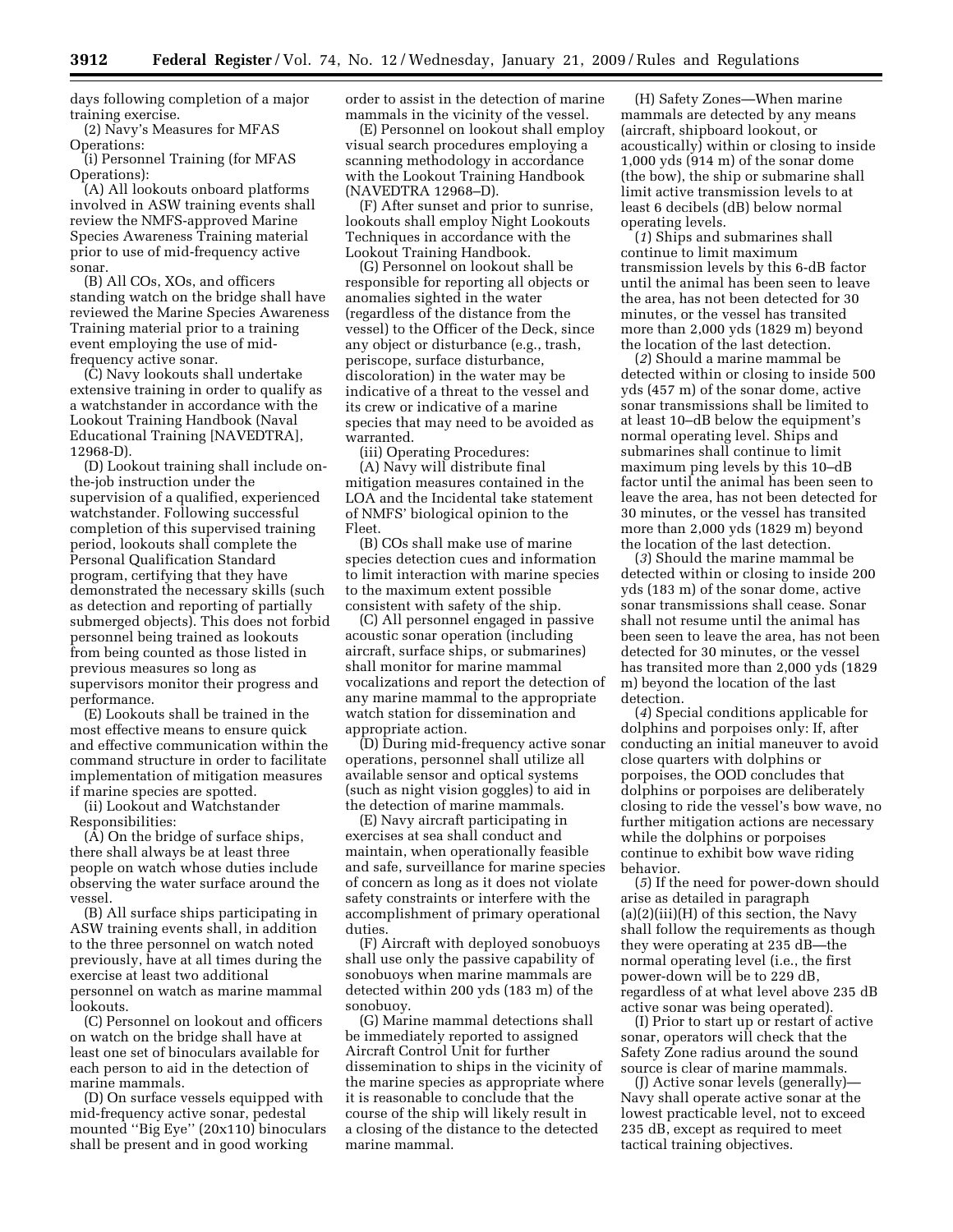(K) Helicopters shall observe/survey the vicinity of an ASW training event for 10 minutes before the first deployment of active (dipping) sonar in the water.

(L) Helicopters shall not dip their active sonar within 200 yds (183 m) of a marine mammal and shall cease pinging if a marine mammal closes within 200 yds (183 m) after pinging has begun.

(M) Submarine sonar operators shall review detection indicators of closeaboard marine mammals prior to the commencement of ASW training events involving active mid-frequency sonar.

(N) Night vision goggles shall be available to all ships and air crews, for use as appropriate.

(3) Navy's Measures for Underwater Detonations:

(i) Surface-to-Surface Gunnery (explosive rounds):

(A) Lookouts shall visually survey for floating weeds and kelp. Intended impact (i.e., where the Navy is aiming) shall not be within 600 yds (585 m) of known or observed floating weeds and kelp, and algal mats.

(B) For exercises using targets towed by a vessel or aircraft, target-towing vessels/aircraft shall maintain a trained lookout for marine mammals, if applicable. If a marine mammal is sighted in the vicinity, the tow aircraft/ vessel shall immediately notify the firing vessel, which shall suspend the exercise until the area is clear.

(C) A 600-yard radius buffer zone shall be established around the intended target.

(D) From the intended firing position, trained lookouts shall survey the buffer zone for marine mammals prior to commencement and during the exercise as long as practicable.

(E) The exercise shall be conducted only when the buffer zone is visible and marine mammals are not detected within it.

(ii) Surface-to-Surface Gunnery (nonexplosive rounds):

(A) Lookouts shall visually survey for floating weeds and kelp, and algal mats. Intended impact will not be within 200 yds (183 m) of known or observed floating weeds and kelp, and algal mats.

(B) A 200-yd (183 m) radius buffer zone shall be established around the intended target.

(C) From the intended firing position, trained lookouts shall survey the buffer zone for marine mammals prior to commencement and during the exercise as long as practicable.

(D) If applicable, target towing vessels shall maintain a lookout. If a marine mammal is sighted in the vicinity of the exercise, the tow vessel shall

immediately notify the firing vessel in order to secure gunnery firing until the area is clear.

(E) The exercise shall be conducted only when the buffer zone is visible and marine mammals are not detected within the target area and the buffer zone.

(iii) Surface-to-Air Gunnery (explosive and non-explosive rounds):

(A) Vessels shall orient the geometry of gunnery exercises in order to prevent debris from falling in the area of sighted marine mammals.

(B) Vessels will expedite the recovery of any parachute deploying aerial targets to reduce the potential for entanglement of marine mammals.

(C) Target towing aircraft shall maintain a lookout, if applicable. If a marine mammal is sighted in the vicinity of the exercise, the tow aircraft shall immediately notify the firing vessel in order to secure gunnery firing until the area is clear.

(iv) Air-to-Surface Gunnery (explosive and non-explosive rounds)

(A) If surface vessels are involved, lookouts will visually survey for floating kelp in the target area. Impact shall not occur within 200 yds (183 m) of known or observed floating weeds and kelp or algal mats.

(B) A 200 yd (183 m) radius buffer zone shall be established around the intended target.

(C) If surface vessels are involved, lookout(s) shall visually survey the buffer zone for marine mammals prior to and during the exercise.

(D) Aerial surveillance of the buffer zone for marine mammals shall be conducted prior to commencement of the exercise. Aircraft crew/pilot shall maintain visual watch during exercises. Release of ordnance through cloud cover is prohibited: aircraft must be able to actually see ordnance impact areas.

(E) The exercise shall be conducted only if marine mammals are not visible within the buffer zone.

(v) Small Arms Training—(grenades, explosive and non-explosive rounds)— Lookouts will visually survey for floating weeds or kelp, algal mats, and marine mammals. Weapons shall not be fired in the direction of known or observed floating weeds or kelp, algal mats, or marine mammals.

(vi) Air-to-Surface At-sea Bombing Exercises (explosive and non-explosive):

(A) If surface vessels are involved, trained lookouts shall survey for floating kelp and marine mammals. Ordnance shall not be targeted to impact within 1,000 yds (914 m) of known or observed floating kelp or marine mammals.

(B) A 1,000 yd (914 m) radius buffer zone shall be established around the intended target.

(C) Aircraft shall visually survey the target and buffer zone for marine mammals prior to and during the exercise. The survey of the impact area shall be made by flying at 1,500 ft (152 m) or lower, if safe to do so, and at the slowest safe speed. Release of ordnance through cloud cover is prohibited: aircraft must be able to actually see ordnance impact areas. Survey aircraft should employ most effective search tactics and capabilities.

(D) The exercise will be conducted only if marine mammals are not visible within the buffer zone.

(vii) Air-to-Surface Missile Exercises (explosive and non-explosive):

(A) Ordnance shall not be targeted to impact within 1,800 yds (1646 m) of known or observed floating kelp.

(B) Aircraft shall visually survey the target area for marine mammals. Visual inspection of the target area shall be made by flying at 1,500 (457 m) feet or lower, if safe to do so, and at slowest safe speed. Firing or range clearance aircraft must be able to actually see ordnance impact areas. Explosive ordnance shall not be targeted to impact within 1,800 yds (1646 m) of sighted marine mammals.

(viii) Demolitions, Mine Warfare, and Mine Countermeasures (up to a 20-lb NEW charge):

(A) Exclusion Zones—All Demolitions, Mine Warfare and Mine Countermeasures Operations involving the use of explosive charges must include exclusion zones for marine mammals to prevent physical and/or acoustic effects to those species. These exclusion zones shall extend in a 700 yard arc radius around the detonation site.

(B) Pre-Exercise Surveys—For Demolition and Ship Mine Countermeasures Operations, preexercise survey shall be conducted within 30 minutes prior to the commencement of the scheduled explosive event. The survey may be conducted from the surface, by divers, and/or from the air, and personnel shall be alert to the presence of any marine mammal. Should a marine mammal be present within the survey area, the exercise shall be paused until the animal voluntarily leaves the area. The Navy shall suspend detonation exercises and ensure the area is clear for a full 30 minutes prior to detonation. Personnel shall record any marine mammal observations during the exercise.

(C) Post-Exercise Surveys—Surveys within the same radius shall also be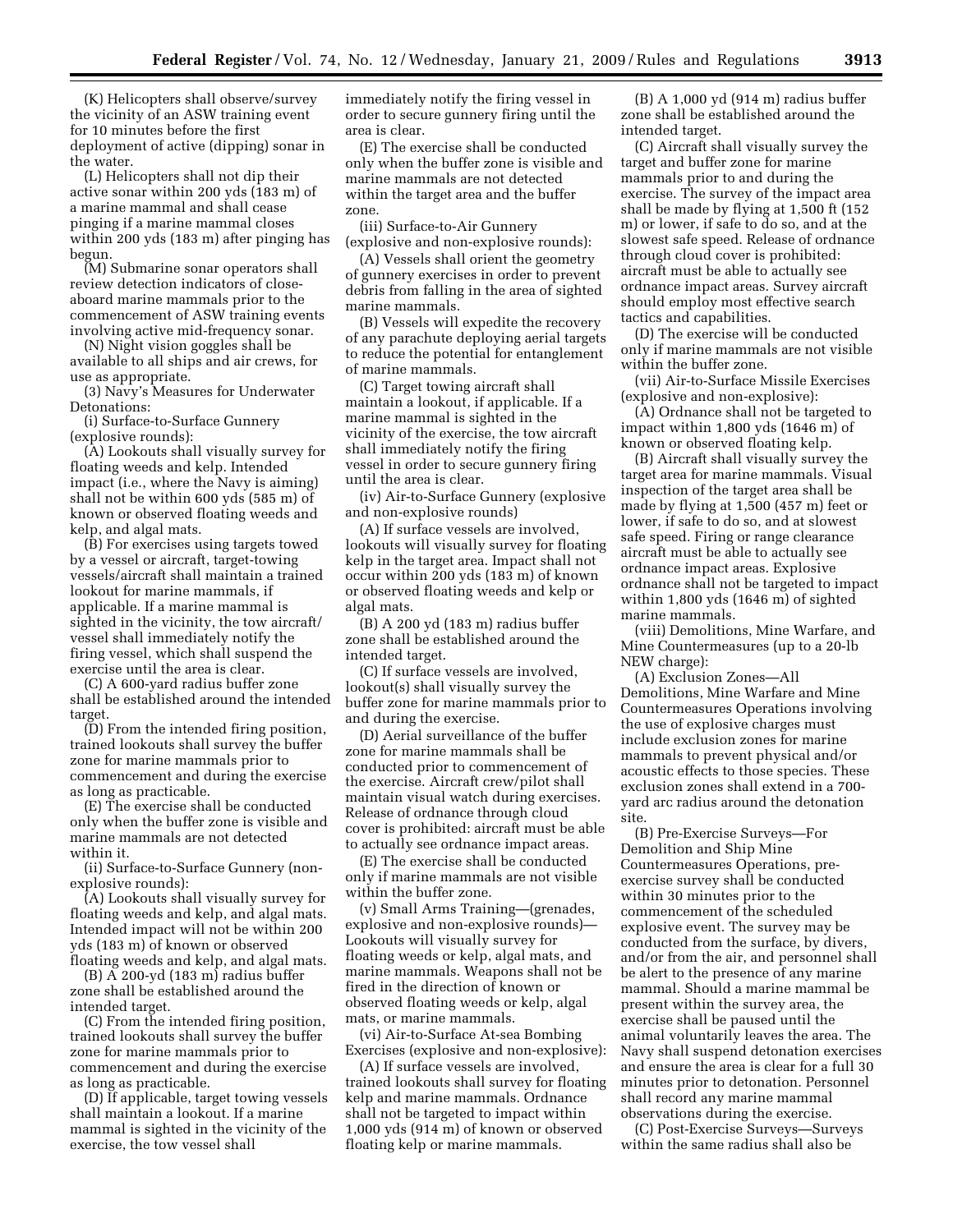conducted within 30 minutes after the completion of the explosive event.

(D) Reporting—If there is evidence that a marine mammal may have been stranded, injured or killed by the action, Navy activities shall be immediately suspended and the situation immediately reported by the participating unit to the Officer in Charge of the Exercise (OCE), who will follow Navy procedures for reporting the incident to Commander, Pacific Fleet, Commander, Third Fleet, Commander, Navy Region Southwest, Environmental Director, and the chainof-command. The situation shall also be reported to NMFS (see Stranding Plan for details).

(ix) Mining Operations—Initial target points shall be briefly surveyed prior to inert ordnance (no live ordnance used) release from an aircraft to ensure the intended drop area is clear of marine mammals. To the extent feasible, the Navy shall retrieve inert mine shapes dropped during Mining Operations.

(x) Sink Exercise:

(A) All weapons firing shall be conducted during the period 1 hour after official sunrise to 30 minutes before official sunset.

(B) An exclusion zone with a radius of 1.5 nm shall be established around each target. This 1.5 nm zone includes a buffer of 0.5 nm to account for errors, target drift, and animal movement. In addition to the 1.5 nm exclusion zone, a further safety zone, which extends from the exclusion zone at 1.5 nm out an additional 0.5 nm, shall be surveyed. Together, the zones (exclusion and safety) extend out 2 nm from the target.

(C) A series of surveillance overflights shall be conducted within the exclusion and the safety zones, prior to and during the exercise, when feasible. Survey protocol shall be as follows:

(*1*) Overflights within the exclusion zone shall be conducted in a manner that optimizes the surface area of the water observed. This may be accomplished through the use of the Navy's Search and Rescue Tactical Aid, which provides the best search altitude, ground speed, and track spacing for the discovery of small, possibly dark objects in the water based on the environmental conditions of the day. These environmental conditions include the angle of sun inclination, amount of daylight, cloud cover, visibility, and sea state.

(*2*) All visual surveillance activities shall be conducted by Navy personnel trained in visual surveillance. At least one member of the mitigation team shall have completed the Navy's marine mammal training program for lookouts.

(*3*) In addition to the overflights, the exclusion zone shall be monitored by passive acoustic means, when assets are available. This passive acoustic monitoring would be maintained throughout the exercise. Potential assets include sonobuoys, which can be utilized to detect any vocalizing marine mammals (particularly sperm whales) in the vicinity of the exercise. The sonobuoys shall be re-seeded as necessary throughout the exercise. Additionally, passive sonar onboard submarines may be utilized to detect any vocalizing marine mammals in the area. The OCE would be informed of any aural detection of marine mammals and would include this information in the determination of when it is safe to commence the exercise.

(*4*) On each day of the exercise, aerial surveillance of the exclusion and safety zones shall commence 2 hours prior to the first firing.

(*5*) The results of all visual, aerial, and acoustic searches shall be reported immediately to the OCE. No weapons launches or firing may commence until the OCE declares the safety and exclusion zones free of marine mammals.

(*6*) If a protected species observed within the exclusion zone is diving, firing shall be delayed until the animal is re-sighted outside the exclusion zone, or 30 minutes have elapsed. After 30 minutes, if the animal has not been resighted it would be assumed to have left the exclusion zone.

(*7*) During breaks in the exercise of 30 minutes or more, the exclusion zone shall again be surveyed for any protected species. If marine mammals are sighted within the exclusion zone, the OCE shall be notified, and the procedure described in paragraph  $(a)(3)(x)(C)(6)$  of this section would be followed.

(*8*) Upon sinking of the vessel, a final surveillance of the exclusion zone shall be monitored for 2 hours, or until sunset, to verify that no marine mammals were harmed.

(D) Aerial surveillance shall be conducted using helicopters or other aircraft based on necessity and availability. The Navy has several types of aircraft capable of performing this task; however, not all types are available for every exercise. For each exercise, the available asset best suited for identifying objects on and near the surface of the ocean would be used. These aircraft would be capable of flying at the slow safe speeds necessary to enable viewing of marine vertebrates with unobstructed, or minimally obstructed, downward and outward visibility. The exclusion and safety zone

surveys may be cancelled in the event that a mechanical problem, emergency search and rescue, or other similar and unexpected event preempts the use of one of the aircraft onsite for the exercise.

(E) Where practicable, the Navy shall conduct the exercise in sea states that are ideal for marine mammal sighting, i.e., Beaufort Sea State 3 or less. In the event of a 4 or above, survey efforts shall be increased within the zones. This shall be accomplished through the use of an additional aircraft, if available, and conducting tight search patterns.

(F) The exercise shall not be conducted unless the exclusion zone can be adequately monitored visually.

(G) In the event that any marine mammals are observed to be harmed in the area, a detailed description of the animal shall be taken, the location noted, and if possible, photos taken. This information shall be provided to NMFS via the Navy's regional environmental coordinator for purposes of identification (see the Stranding Plan for detail).

(H) An after action report detailing the exercise's time line, the time the surveys commenced and terminated, amount, and types of all ordnance expended, and the results of survey efforts for each event shall be submitted to NMFS.

(xi) Extended Echo Ranging/Improved Extended Echo Ranging (EER/IEER/ AEER):

(A) Crews shall conduct visual reconnaissance of the drop area prior to laying their intended sonobuoy pattern. This search shall be conducted at an altitude below 457 m (500 yd) at a slow speed, if operationally feasible and weather conditions permit. In dual aircraft operations, crews are allowed to conduct coordinated area clearances.

(B) For IEER (AN/SSQ–110A), crews shall conduct a minimum of 30 minutes of visual and aural monitoring of the search area prior to commanding the first post detonation. This 30-minute observation period may include pattern deployment time.

(C) For any part of the briefed pattern where a post (source/receiver sonobuoy pair) will be deployed within 914 m (1,000 yd) of observed marine mammal activity, the Navy shall deploy the receiver ONLY and monitor while conducting a visual search. When marine mammals are no longer detected within 914 m (1,000 yd) of the intended post position, the Navy shall co-locate the explosive source sonobuoy (AN/ SSQ–110A) (source) with the receiver.

(D) When able, Navy crews shall conduct continuous visual and aural monitoring of marine mammal activity. This is to include monitoring of own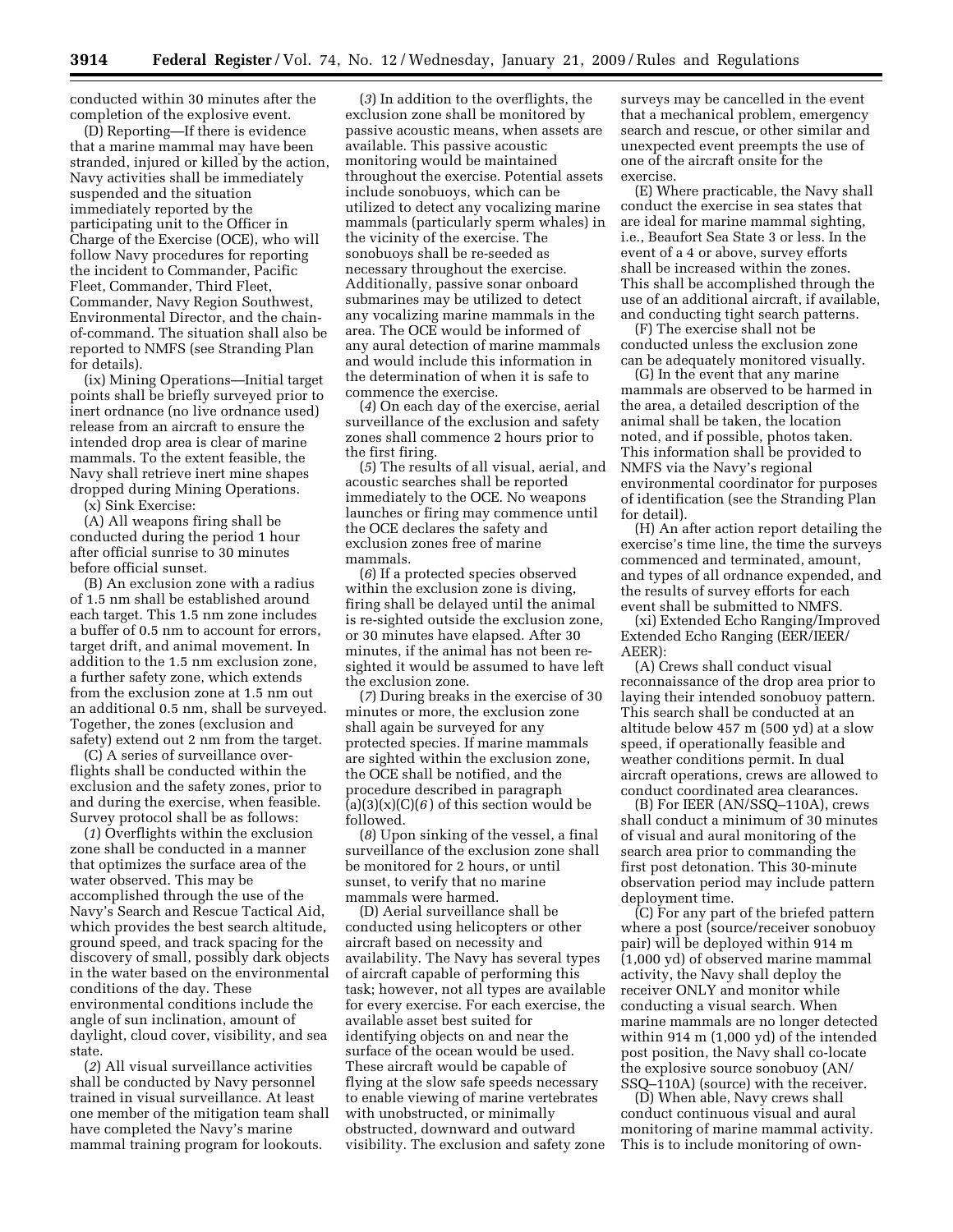aircraft sensors from first sensor placement to checking off station and out of RF range of these sensors.

(E) Aural Detection—If the presence of marine mammals is detected aurally, then that shall cue the Navy aircrew to increase the diligence of their visual surveillance. Subsequently, if no marine mammals are visually detected, then the crew may continue multi-static active search.

(F) Visual Detection—If marine mammals are visually detected within 914 m (1,000 yd) of the explosive source sonobuoy (AN/SSQ–110A) intended for use, then that payload shall not be detonated. Aircrews may utilize this post once the marine mammals have not been re-sighted for 30 minutes, or are observed to have moved outside the 914 m (1,000 yd) safety buffer. Aircrews may shift their multi-static active search to another post, where marine mammals are outside the 914 m (1,000 yd) safety buffer.

(G) For IEER (AN/SSQ–110A), aircrews shall make every attempt to manually detonate the unexploded charges at each post in the pattern prior to departing the operations area by using the ''Payload 1 Release'' command followed by the ''Payload 2 Release'' command. Aircrews shall refrain from using the ''Scuttle'' command when two payloads remain at a given post. Aircrews will ensure that a 914 m (1,000 yd) safety buffer, visually clear of marine mammals, is maintained around each post as is done during active search operations.

(H) Aircrews shall only leave posts with unexploded charges in the event of a sonobuoy malfunction, an aircraft system malfunction, or when an aircraft must immediately depart the area due to issues such as fuel constraints, inclement weather, and in-flight emergencies. In these cases, the sonobuoy will self-scuttle using the secondary or tertiary method.

(I) The Navy shall ensure all payloads are accounted for. Explosive source sonobuoys (AN/SSQ–110A) that can not be scuttled shall be reported as unexploded ordnance via voice communications while airborne, then upon landing via naval message.

(J) Marine mammal monitoring shall continue until out of own-aircraft sensor range.

(4) The Navy shall abide by the letter of the ''Stranding Response Plan for Major Navy Training Exercises in the SOCAL Range Complex'' (available at: *http://www.nmfs.noaa.gov/pr/permits/ incidental.htm*), which is incorporated herein by reference, to include the following measures:

(i) Shutdown Procedures—When an Uncommon Stranding Event (USE defined in § 216.271) occurs during a Major Training Exercise (MTE) (as defined in the Stranding Plan, meaning including Sustainment, SHAREM, IAC2, JTFEX, or COMPTUEX) in the SOCAL Range Complex, the Navy shall implement the procedures described below.

(A) The Navy shall implement a Shutdown (as defined § 216.271) when advised by a NMFS Office of Protected Resources Headquarters Senior Official designated in the SOCAL Range Complex Stranding Communication Protocol that a USE involving live animals has been identified and that at least one live animal is located in the water. NMFS and Navy shall communicate, as needed, regarding the identification of the USE and the potential need to implement shutdown procedures.

(B) Any shutdown in a given area shall remain in effect in that area until NMFS advises the Navy that the subject(s) of the USE at that area die or are euthanized, or that all live animals involved in the USE at that area have left the area (either of their own volition or herded).

(C) If the Navy finds an injured or dead marine mammal floating at sea during an MTE, the Navy shall notify NMFS immediately or as soon as operational security considerations allow. The Navy shall provide NMFS with species or description of the animal(s), the condition of the animal(s) including carcass condition if the animal(s) is/are dead), location, time of first discovery, observed behaviors (if alive), and photo or video (if available). Based on the information provided, NMFS shall determine if, and advise the Navy whether a modified shutdown is appropriate on a case-by-case basis.

(D) In the event, following a USE, that: (a) Qualified individuals are attempting to herd animals back out to the open ocean and animals are not willing to leave, or (b) animals are seen repeatedly heading for the open ocean but turning back to shore, NMFS and the Navy shall coordinate (including an investigation of other potential anthropogenic stressors in the area) to determine if the proximity of MFAS/ HFAS activities or explosive detonations, though farther than 14 nm from the distressed animal(s), is likely decreasing the likelihood that the animals return to the open water. If so, NMFS and the Navy shall further coordinate to determine what measures are necessary to further minimize that likelihood and implement those measures as appropriate.

(ii) Within 72 hours of NMFS notifying the Navy of the presence of a USE, the Navy shall provide available information to NMFS (per the SOCAL Range Complex Communication Protocol) regarding the location, number and types of acoustic/explosive sources, direction and speed of units using MFAS/HFAS, and marine mammal sightings information associated with training activities occurring within 80 nm (148 km) and 72 hours prior to the USE event. Information not initially available regarding the 80 nm (148 km), 72 hours, period prior to the event shall be provided as soon as it becomes available. The Navy shall provide NMFS investigative teams with additional relevant unclassified information as requested, if available.

(iii) Memorandum of Agreement (MOA)—The Navy and NMFS shall develop a MOA, or other mechanism consistent with federal fiscal law requirements (and all other applicable laws), that will establish a framework whereby the Navy can (and provide the Navy examples of how they can best) assist NMFS with stranding investigations in certain circumstances.

#### **§ 216.275 Requirements for monitoring and reporting.**

(a) As outlined in the SOCAL Range Complex Stranding Communication Plan, the Navy must notify NMFS immediately (or as soon as clearance procedures allow) if the specified activity identified in § 216.270(c) is thought to have resulted in the mortality or injury of any marine mammals, or in any take of marine mammals not identified in § 216.272(c).

(b) The Navy must conduct all monitoring and required reporting under the Letter of Authorization, including abiding by the SOCAL Range Complex Monitoring Plan.

(c) The Navy shall complete an Integrated Comprehensive Monitoring Plan (ICMP) in 2009. This planning and adaptive management tool shall include:

 $(1)$  A method for prioritizing monitoring projects that clearly describes the characteristics of a proposal that factor into its priority.

(2) A method for annually reviewing, with NMFS, monitoring results, Navy R&D, and current science to use for potential modification of mitigation or monitoring methods.

(3) A detailed description of the Monitoring Workshop to be convened in 2011 and how and when Navy/NMFS will subsequently utilize the findings of the Monitoring Workshop to potentially modify subsequent monitoring and mitigation.

(4) An adaptive management plan.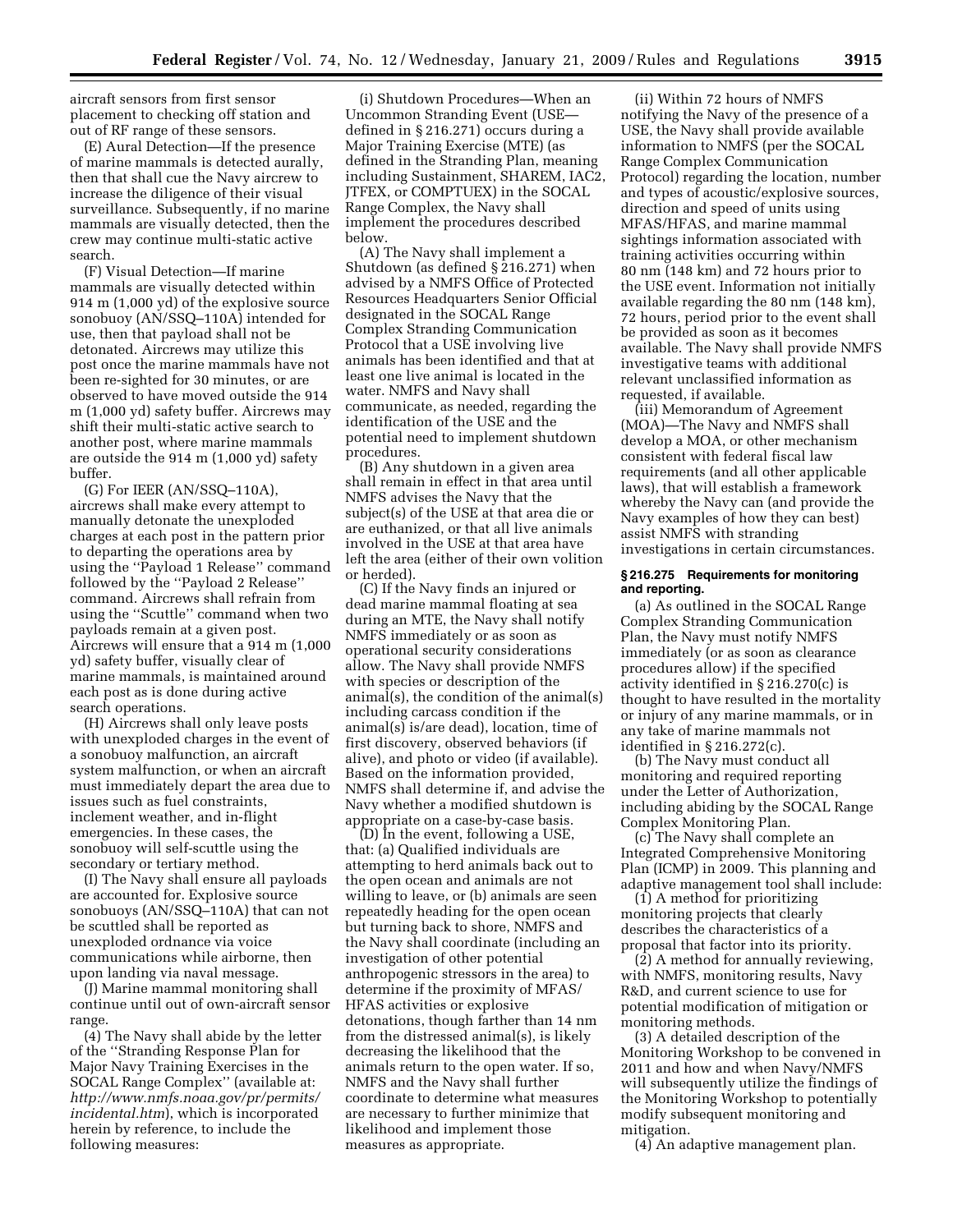(5) A method for standardizing data collection across Range Complexes.

(d) General Notification of Injured or Dead Marine Mammals—Navy personnel shall ensure that NMFS (regional stranding coordinator) is notified immediately (or as soon as clearance procedures allow) if an injured or dead marine mammal is found during or shortly after, and in the vicinity of, any Navy training exercise utilizing MFAS, HFAS, or underwater explosive detonations. The Navy shall provide NMFS with species or description of the animal(s), the condition of the animal(s) (including carcass condition if the animal is dead), location, time of first discovery, observed behaviors (if alive), and photo or video (if available). The Navy shall consult the Stranding Response Plan to obtain more specific reporting requirements for specific circumstances.

(e) Annual SOCAL Range Complex Monitoring Plan Report—The Navy shall submit a report annually on October 1 describing the implementation and results (through August 1 of the same year) of the SOCAL Range Complex Monitoring Plan. Data collection methods will be standardized across range complexes to allow for comparison in different geographic locations. Although additional information will also be gathered, the marine mammal observers (MMOs) collecting marine mammal data pursuant to the SOCAL Range Complex Monitoring Plan shall, at a minimum, provide the same marine mammal observation data required in the data required in  $\S 216.275(f)(1)$ . The SOCAL Range Complex Monitoring Plan Report may be provided to NMFS within a larger report that includes the required Monitoring Plan Reports from multiple Range Complexes.

(f) Annual SOCAL Range Complex Exercise Report—The Navy shall submit an Annual SOCAL Range Complex Exercise Report on October 1 of every year (covering data gathered through August 1 of the same year). This report shall contain information identified in § 216.275(f)(1) through (5).

(1) MFAS/HFAS Major Training Exercises—This section shall contain the following information for Integrated, Coordinated, and Major Training Exercises (MTEs), which include Ship ASW Readiness and Evaluation Measuring (SHAREM), Sustainment Exercises, Integrated ASW Course Phase II (IAC2), Composite Training Unit Exercises (COMPTUEX), and Joint Task Force Exercises (JTFEX) conducted in the SOCAL Range Complex:

(i) Exercise Information (for each MTE): (A) Exercise designator

- (B) Date that exercise began and ended
- (C) Location
- (D) Number and types of active sources used in the exercise
- (E) Number and types of passive acoustic sources used in exercise
- (F) Number and types of vessels, aircraft, etc., participating in exercise
- (G) Total hours of observation by watchstanders
- (H) Total hours of all active sonar source operation
- (I) Total hours of each active sonar source (along with explanation of how hours are calculated for sources typically quantified in alternate way (buoys, torpedoes, etc.)).
- (J) Wave height (high, low, and average during exercise)
- (ii) Individual marine mammal sighting info (for each sighting in each MTE)
	- (A) Location of sighting
	- (B) Species (if not possible indication of whale/dolphin/ pinniped)
	- (C) Number of individuals
	- (D) Calves observed (y/n)
	- (E) Initial Detection Sensor
	- (F) Indication of specific type of platform observation made from (including, for example, what type of surface vessel, i.e., FFG, DDG, or CG)
	- (G) Length of time observers maintained visual contact with marine mammal
	- (H) Wave height (in feet)
	- (I) Visibility
	- (I) Sonar source in use  $(v/n)$ .
	- (K) Indication of whether animal is < 200 yd, 200–500 yd, 500–1000 yd, 1000–2000 yd, or > 2000 yd from sonar source in paragraph  $(f)(1)(ii)(J)$  of this section.
	- (L) Mitigation Implementation— Whether operation of sonar sensor was delayed, or sonar was powered or shut down, and how long the delay was.
	- (M) If source in use (i.e., in paragraph  $(f)(1)(ii)(J)$  of this section) is hullmounted, true bearing of animal from ship, true direction of ship's travel, and estimation of animal's motion relative to ship (opening, closing, parallel)
	- (N) Observed behavior— Watchstanders shall report, in plain language and without trying to categorize in any way, the observed behavior of the animals (such as animal closing to bow ride, paralleling course/speed, floating on surface and not swimming, etc.)
- (iii) An evaluation (based on data gathered during all of the MTEs) of

the effectiveness of mitigation measures designed to avoid exposing marine mammals to midfrequency sonar. This evaluation shall identify the specific observations that support any conclusions the Navy reaches about the effectiveness of the mitigation.

(2) ASW Summary—This section shall include the following information as summarized from both MTEs and non-major training exercises (unit-level exercises, such as TRACKEXs):

(i) Total annual hours of each type of sonar source (along with explanation of how hours are calculated for sources typically quantified in alternate way (buoys, torpedoes, etc.))

(ii) Cumulative Impact Report—To the extent practicable, the Navy, in coordination with NMFS, shall develop and implement a method of annually reporting non-major (i.e., other than MTEs) training exercises utilizing hullmounted sonar. The report shall present an annual (and seasonal, where practicable) depiction of non-major training exercises geographically across the SOCAL Range Complex. The Navy shall include (in the SOCAL Range Complex annual report) a brief annual progress update on the status of the development of an effective and unclassified method to report this information until an agreed-upon (with NMFS) method has been developed and implemented.

(3) SINKEXs—This section shall include the following information for each SINKEX completed that year:

- (i) *Exercise information (gathered for each SINKEX):* 
	- (A) Location
	- (B) Date and time exercise began and ended
	- (C) Total hours of observation by watchstanders before, during, and after exercise
	- (D) Total number and types of rounds expended / explosives detonated
	- (E) Number and types of passive acoustic sources used in exercise
	- (F) Total hours of passive acoustic search time
	- (G) Number and types of vessels, aircraft, etc., participating in exercise
	- (H) Wave height in feet (high, low and average during exercise)
	- (I) Narrative description of sensors and platforms utilized for marine mammal detection and timeline illustrating how marine mammal detection was conducted
- (ii) *Individual marine mammal observation (by Navy lookouts) information (gathered for each marine mammal sighting)* 
	- (A) Location of sighting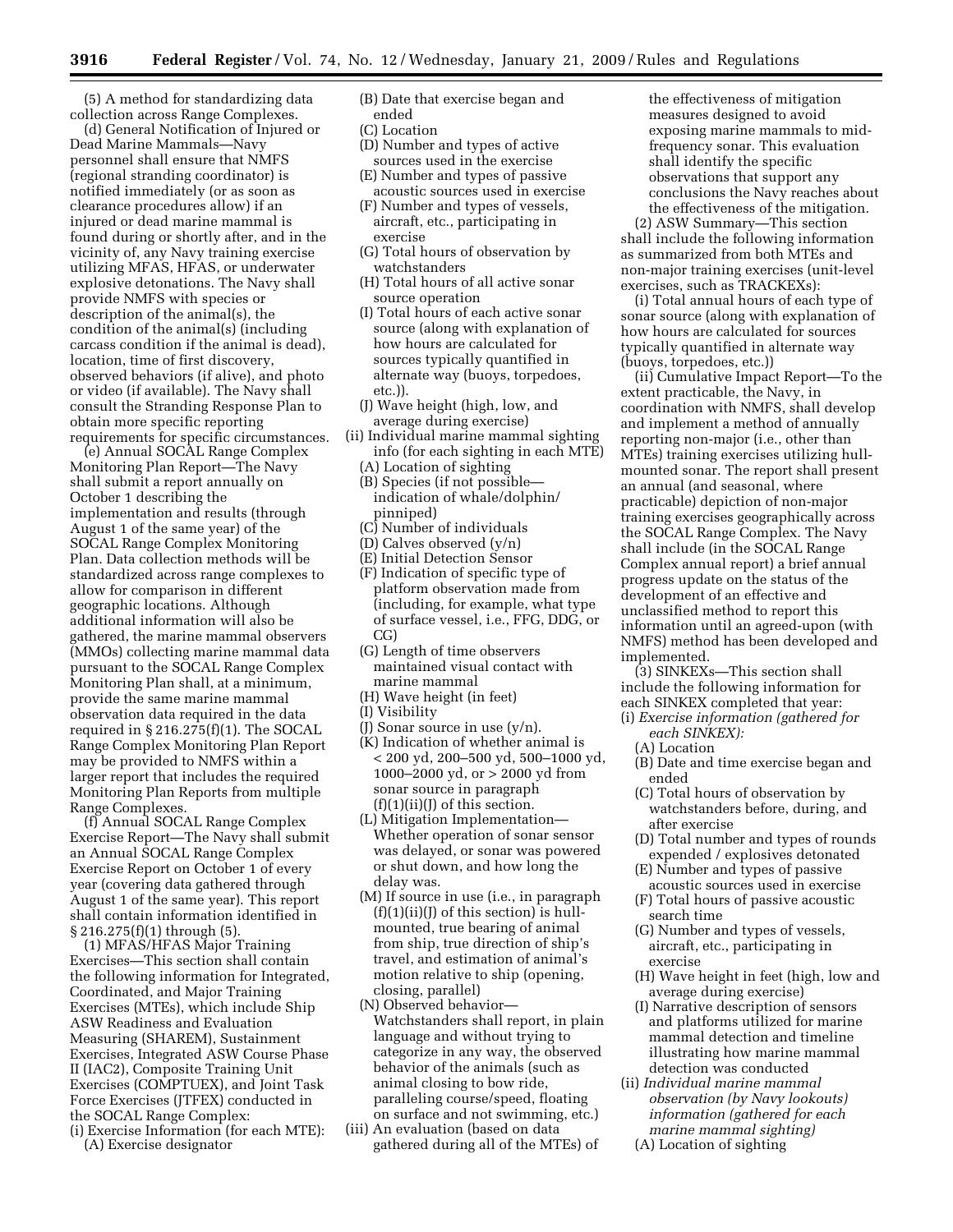- (B) Species (if not possible, indicate whale, dolphin or pinniped)
- (C) Number of individuals
- (D) Whether calves were observed (E) Initial detection sensor
- 
- (F) Length of time observers maintained visual contact with marine mammal (G) Wave height
- 
- (H) Visibility
- (I) Whether sighting was before, during, or after detonations/ exercise, and how many minutes before or after
- (J) Distance of marine mammal from actual detonations (or target spot if not yet detonated)—use four categories to define distance:
- (*1*) The modeled injury threshold radius for the largest explosive used in that exercise type in that OPAREA (738 m for SINKEX in the SOCAL Range Complex);
- (*2*) The required exclusion zone (1 nm for SINKEX in the SOCAL Range Complex);
- (*3*) The required observation distance (if different than the exclusion zone (2 nm for SINKEX in the SOCAL Range Complex); and
- (*4*) Greater than the required observed distance. For example, in this case, the observer would indicate if < 738 m, from 738 m to 1 nm, from 1 nm to 2 nm, and  $>$  2 nm.
- (K) Observed behavior— Watchstanders will report, in plain language and without trying to categorize in any way, the observed behavior of the animal(s) (such as animal closing to bow ride, paralleling course/speed, floating on surface and not swimming etc.), including speed and direction.
- (L) Resulting mitigation implementation—Indicate whether explosive detonations were delayed, ceased, modified, or not modified due to marine mammal presence and for how long.
- (M) If observation occurs while explosives are detonating in the water, indicate munition type in use at time of marine mammal detection.
- (4) IEER Summary—This section shall include an annual summary of the following IEER information:
- (i) Total number of IEER events conducted in the SOCAL Range Complex
- (ii) Total expended/detonated rounds (buoys)
- (iii) Total number of self-scuttled IEER rounds
- (5) Explosives Summary—To the extent practicable, the Navy will provide the information described below for all of their explosive

exercises. Until the Navy is able to report in full the information below, they will provide an annual update on the Navy's explosive tracking methods, including improvements from the previous year.

- (i) Total annual number of each type of explosive exercises (of those identified as part of the ''specified activity'' in this final rule) conducted in the SOCAL Range Complex.
- (ii) Total annual expended/detonated rounds (missiles, bombs, etc.) for each explosive type.
- (g) Sonar Exercise Notification—The Navy shall submit to the NMFS Office of Protected Resources (specific contact information to be provided in LOA) either an electronic (preferably) or verbal report within fifteen calendar days after the completion of any MTE (Sustainment, IAC2, SHAREM, COMPTUEX, or JTFEX) indicating:
- (1) Location of the exercise
- (2) Beginning and end dates of the
- exercise
- (3) Type of exercise (e.g., SHAREM, JTFEX, etc.)
- (h) SOCAL Range Complex 5-yr Comprehensive Report—The Navy shall submit to NMFS a draft report that analyzes and summarizes all of the multi-year marine mammal information gathered during ASW and explosive exercises for which annual reports are required (Annual SOCAL Range Complex Exercise Reports and SOCAL Range Complex Monitoring Plan Reports). This report will be submitted at the end of the fourth year of the rule (November 2012), covering activities that have occurred through June 1, 2012
- (i) Comprehensive National ASW Report—By June, 2014, the Navy shall submit a draft National Report that analyzes, compares, and summarizes the active sonar data gathered (through January 1, 2014) from the watchstanders and pursuant to the implementation of the Monitoring Plans for the SOCAL Range Complex, the Atlantic Fleet Active Sonar Training, the HRC, the Marianas Range Complex, the Northwest Training Range, the Gulf of Alaska, and the East Coast Undersea Warfare Training Range.
- (j) The Navy shall respond to NMFS comments and requests for additional information or clarification on the SOCAL Range Complex Comprehensive Report, the Comprehensive National ASW report, the Annual SOCAL Range Complex Exercise Report, or the

Annual SOCAL Range Complex Monitoring Plan Report (or the multi-Range Complex Annual Monitoring Plan Report, if that is how the Navy chooses to submit the information) if submitted within 3 months of receipt. These reports will be considered final after the Navy has addressed NMFS' comments or provided the requested information, or three months after the submittal of the draft if NMFS does not comment by then.

(k) In 2011, the Navy shall convene a Monitoring Workshop in which the Monitoring Workshop participants will be asked to review the Navy's Monitoring Plans and monitoring results and make individual recommendations (to the Navy and NMFS) of ways of improving the Monitoring Plans. The recommendations shall be reviewed by the Navy, in consultation with NMFS, and modifications to the Monitoring Plan shall be made, as appropriate.

# **§ 216.276 Applications for Letters of Authorization.**

To incidentally take marine mammals pursuant to the regulations in this subpart, the U.S. citizen (as defined by § 216.103) conducting the activity identified in § 216.270(c) (the U.S. Navy) must apply for and obtain either an initial Letter of Authorization in accordance with § 216.277 or a renewal under § 216.278.

# **§ 216.277 Letters of Authorization.**

(a) A Letter of Authorization, unless suspended or revoked, will be valid for a period of time not to exceed the period of validity of this subpart, but must be renewed annually subject to annual renewal conditions in § 216.278.

(b) Each Letter of Authorization will set forth:

(1) Permissible methods of incidental taking;

(2) Means of effecting the least practicable adverse impact on the species, its habitat, and on the availability of the species for subsistence uses (i.e., mitigation); and

(3) Requirements for mitigation, monitoring and reporting.

(c) Issuance and renewal of the Letter of Authorization will be based on a determination that the total number of marine mammals taken by the activity as a whole will have no more than a negligible impact on the affected species or stock of marine mammal(s).